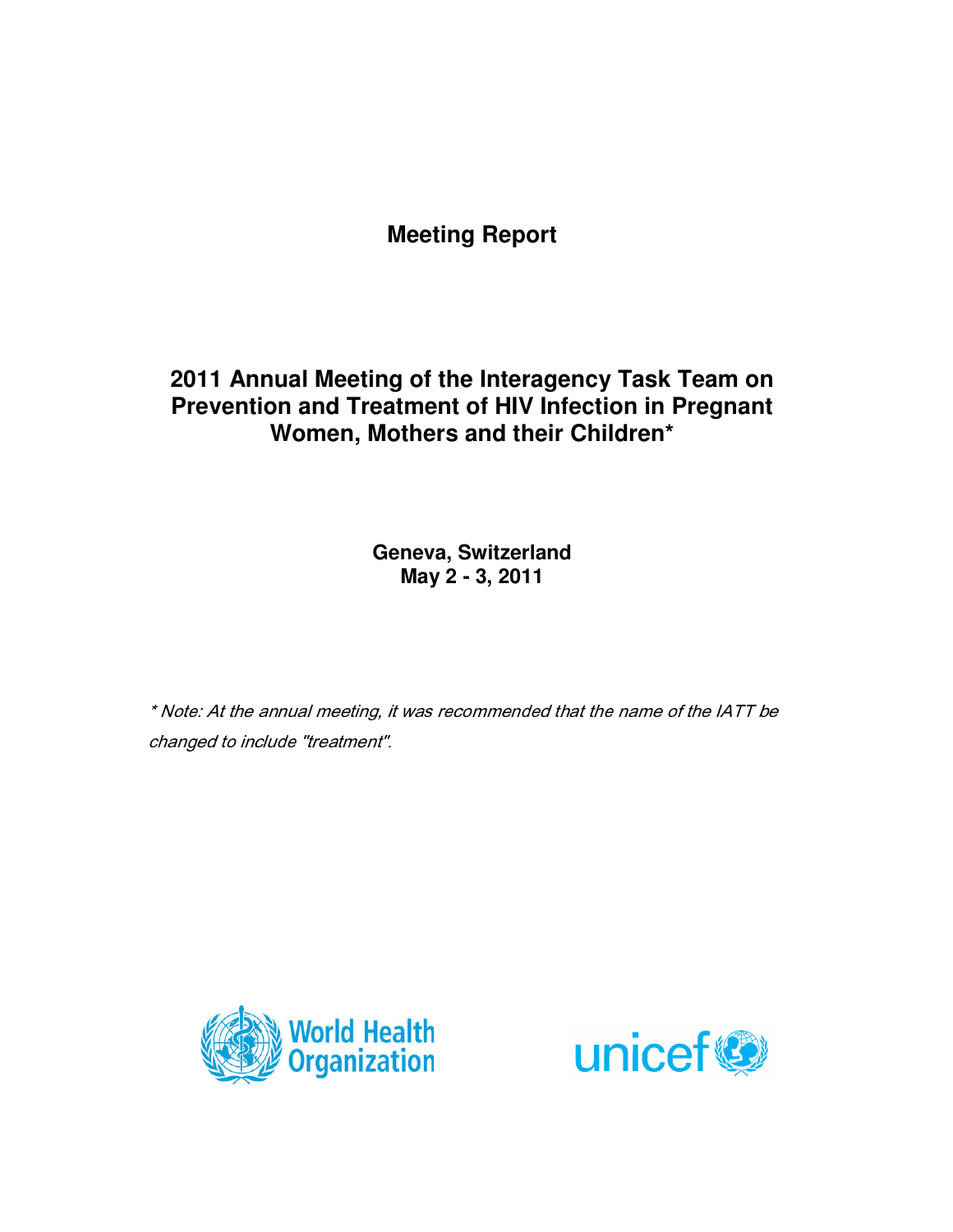WHO Library Cataloguing-in-Publication Data :

Meeting report: 2011 annual meeting of the interagency task team on prevention and treatment of HIV infection in pregnant women, mothers and their children.

1.HIV infections - prevention and control 2.HIV infections - therapy. 3.Maternal health services. 4.Disease transmission, Vertical - prevention and control. 5.Pregnant women. 6.Child. I.World Health Organization. II.UNICEF.

ISBN 978 92 4 150192 7 (NLM classification: WC 503.2)

## **© World Health Organization 2011**

All rights reserved. Publications of the World Health Organization are available on the WHO web site (www.who.int) or can be purchased from WHO Press, World Health Organization, 20 Avenue Appia, 1211 Geneva 27, Switzerland (tel.: +41 22 791 3264; fax: +41 22 791 4857; e-mail: bookorders@who.int).

Requests for permission to reproduce or translate WHO publications – whether for sale or for noncommercial distribution – should be addressed to WHO Press through the WHO web site (http://www.who.int/about/licensing/copyright\_form/en/index.html).

The designations employed and the presentation of the material in this publication do not imply the expression of any opinion whatsoever on the part of the World Health Organization concerning the legal status of any country, territory, city or area or of its authorities, or concerning the delimitation of its frontiers or boundaries. Dotted lines on maps represent approximate border lines for which there may not yet be full agreement.

The mention of specific companies or of certain manufacturers' products does not imply that they are endorsed or recommended by the World Health Organization in preference to others of a similar nature that are not mentioned. Errors and omissions excepted, the names of proprietary products are distinguished by initial capital letters.

All reasonable precautions have been taken by the World Health Organization to verify the information contained in this publication. However, the published material is being distributed without warranty of any kind, either expressed or implied. The responsibility for the interpretation and use of the material lies with the reader. In no event shall the World Health Organization be liable for damages arising from its use.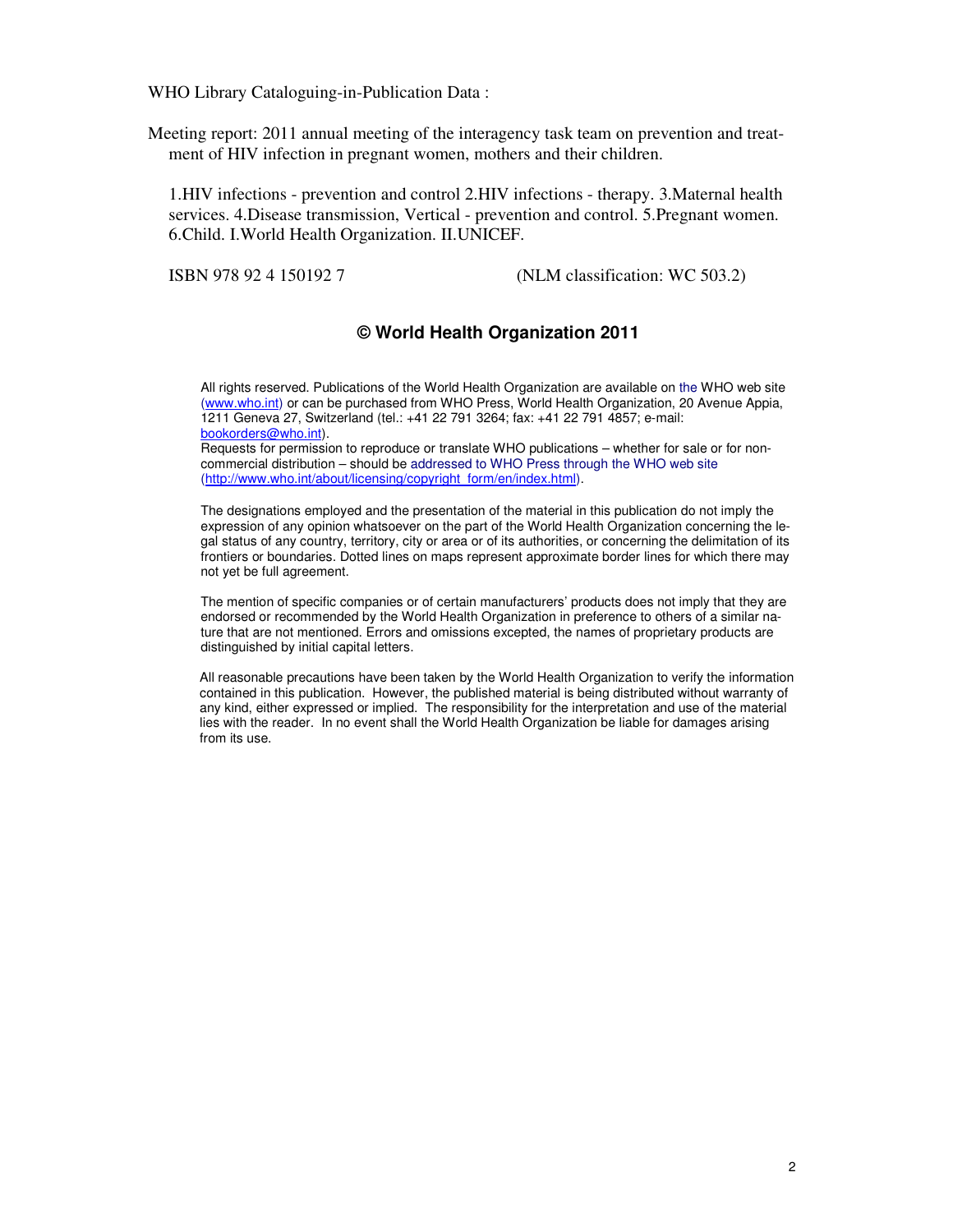# **TABLE OF CONTENTS**

| <b>ACKNOWLEDGEMENTS</b>                                                                                   | 4  |
|-----------------------------------------------------------------------------------------------------------|----|
| <b>ABBREVIATIONS AND ACRONYMS</b>                                                                         | 5  |
| <b>EXECUTIVE SUMMARY</b>                                                                                  | 6  |
| <b>A. INTRODUCTION</b>                                                                                    | 10 |
| <b>B. PROCEEDINGS OF THE MEETING</b>                                                                      | 11 |
| Session 1: Introduction and overview of progress on prevention of mother-to-<br>child transmission of HIV | 11 |
| Session 2: Elimination of new paediatric HIV infections and new global<br>initiatives                     | 13 |
| Session 3: Implementation: Global synergies, regional frameworks and IATT<br>working groups               | 17 |
| Session 4: Developing an action plan: background papers to support the<br>elimination initiative          | 22 |
| Session 5: Leadership and accountability: mechanisms including IATT/GTT to<br>reach elimination           | 26 |
| <b>C. CONCLUSIONS AND RECOMMENDATIONS</b>                                                                 | 26 |
| Appendix A: Agenda of the IATT 2011 Annual Meeting                                                        | 29 |
| <b>Appendix B: List of Participants</b>                                                                   | 33 |
| Appendix C: Co-chairs of working groups                                                                   | 38 |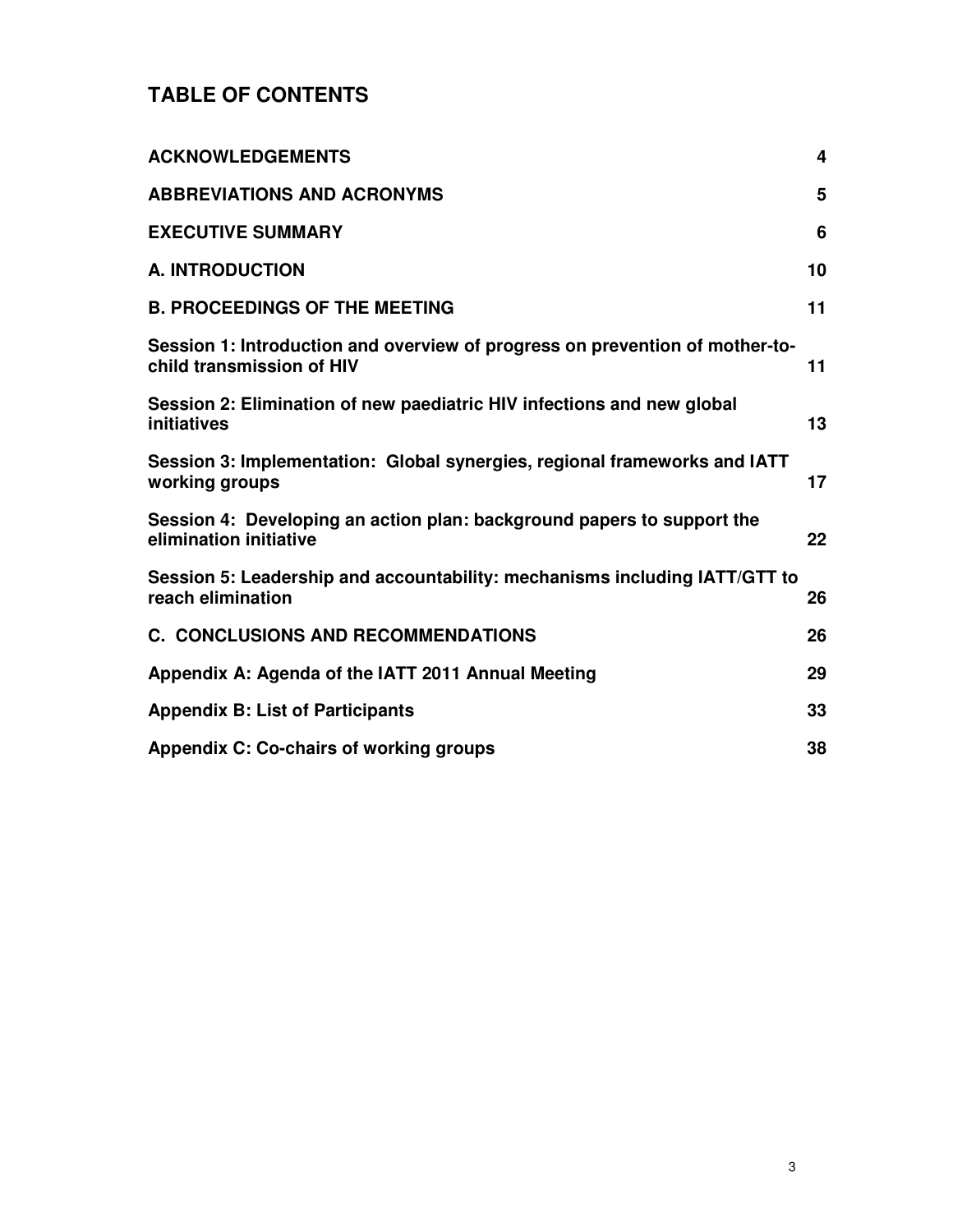# **ACKNOWLEDGEMENTS**

June 2011

The special contributions of the following staff in organizing and carrying out the PMTCT Interagency Task Team meeting are acknowledged: Nathan Shaffer, Ying-Ru Lo, Tin Tin Sint, Julia Samuelson and Jasmin Leuterio (Department of HIV/AIDS, WHO), and René Ekpini and Braeden Rogers (Health Section, UNICEF); Karl-Lorenz Dehne, Karusa Kiragu and Arminda Dayupay (Department of Evidence, Strategy and Results, UNAIDS).

The meeting report was prepared for WHO by Peggy Henderson, an independent consultant, and reviewed and finalized by Julia Samuelson and Nathan Shaffer (WHO).

Availability of meeting report and related documents This meeting report is being posted on the WHO website, and is not being printed in hard copy. Please see: www.who.int/hiv www.who.int/hiv/topics/mtct

The meeting presentations and the agenda are also available at: http://www.unicef.org/aids/index\_58520.html

Meeting materials will also be posted on the new IATT website, which is expected to be available by August 2011: www.pmtctpaediatrics.org.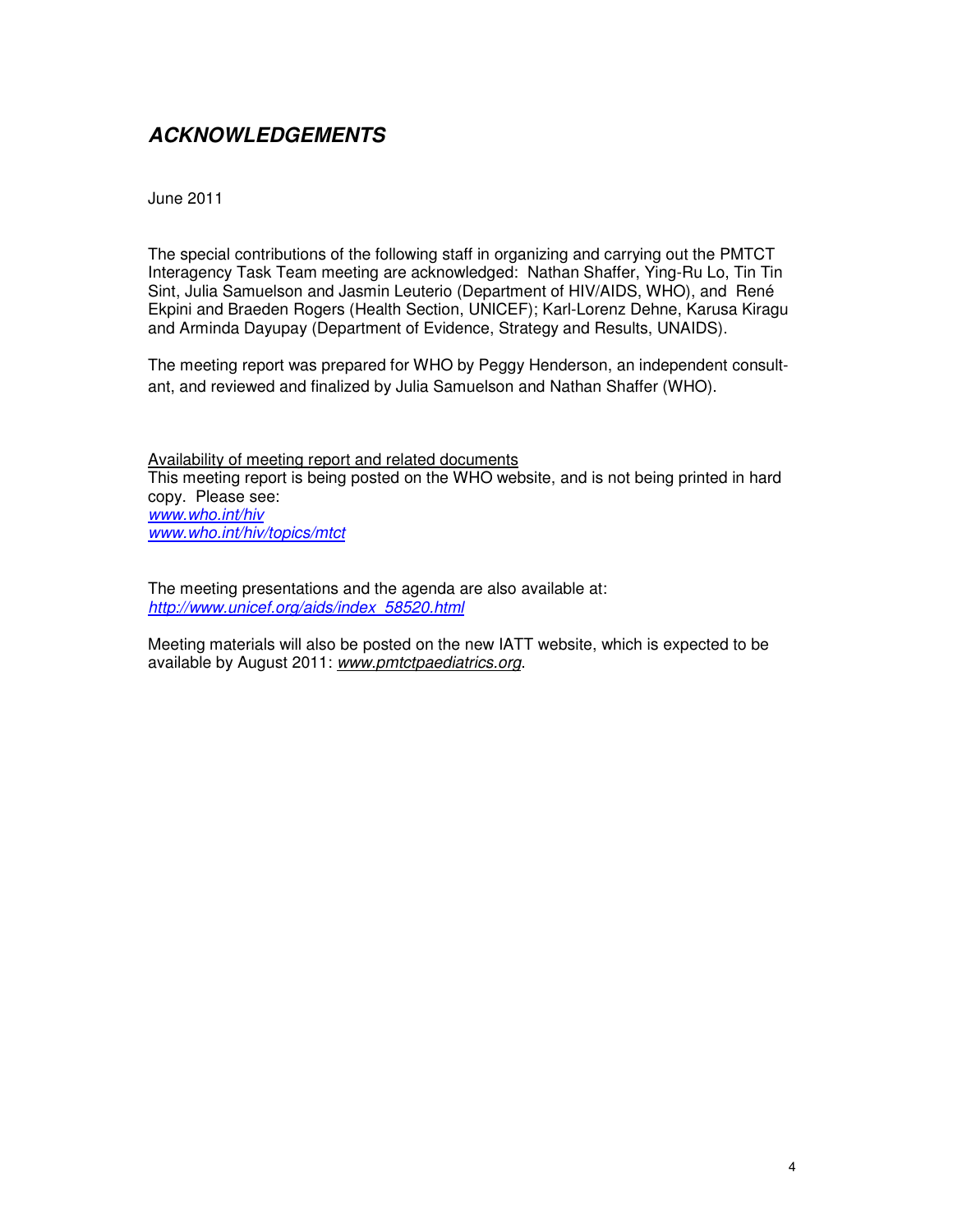# **ABBREVIATIONS AND ACRONYMS**

| <b>AIDS</b>    | Acquired immunodeficiency syndrome                                 |  |
|----------------|--------------------------------------------------------------------|--|
| <b>ANC</b>     | Antenatal care                                                     |  |
| ART            | Antiretroviral therapy                                             |  |
| ARVs           | Antiretrovirals                                                    |  |
| <b>EID</b>     | Early infant diagnosis                                             |  |
| eMTCT          | Elimination of mother-to-child transmission of HIV                 |  |
| <b>GTT</b>     | Global Task Team for the elimination of new HIV infections among   |  |
|                | children by 2015 and keeping their mothers alive                   |  |
| <b>HIV</b>     | Human immunodeficiency virus                                       |  |
| <b>IATT</b>    | <b>Interagency Task Team</b>                                       |  |
|                | Global Fund Global Fund to Fight AIDS, Tuberculosis and Malaria    |  |
| <b>MCH</b>     | Maternal and child health                                          |  |
| <b>MDGs</b>    | Millennium Development Goals                                       |  |
| <b>MNCH</b>    | Maternal, newborn and child health                                 |  |
| <b>MTCT</b>    | Mother-to-child transmission of HIV                                |  |
| <b>OGAC</b>    | Office of the United States Global AIDS Coordinator                |  |
| <b>PEPFAR</b>  | President's Emergency Plan for AIDS Relief                         |  |
| <b>PMTCT</b>   | Prevention of mother-to-child transmission of HIV                  |  |
| <b>PNMCH</b>   | Partnership for Newborn, Maternal and Child Health                 |  |
| <b>RMNCH</b>   | Reproductive, maternal, newborn and child health                   |  |
| <b>SRH</b>     | Sexual and reproductive health                                     |  |
| <b>UNAIDS</b>  | Joint United Nations Programme on HIV/AIDS                         |  |
| <b>UNFPA</b>   | <b>United Nations Population Fund</b>                              |  |
| <b>UNICEF</b>  | United Nations Children's Fund                                     |  |
| <b>UNITAID</b> | International organization to scale-up access to treatment for     |  |
|                | HIV/AIDS, malaria and tuberculosis, by leveraging price reductions |  |
|                | for quality diagnostics and medicines                              |  |
| <b>WHO</b>     | <b>World Health Organization</b>                                   |  |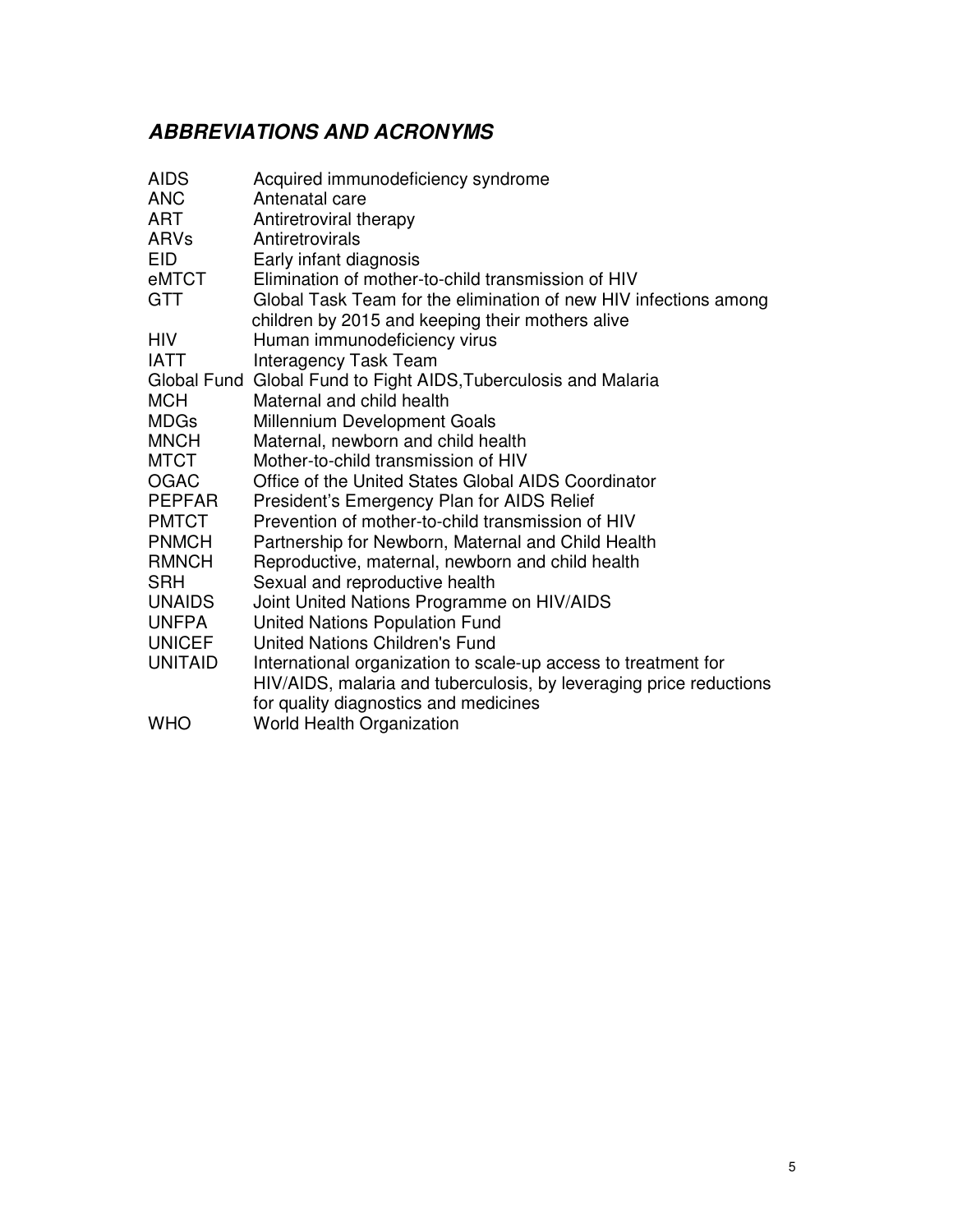# **EXECUTIVE SUMMARY**

The 2011 Annual Meeting of the Interagency Task Team (IATT) on Prevention of HIV Infection In Pregnant Women, Mothers and their Children<sup>1</sup> was co-convened by WHO and UNICEF and hosted by WHO on 2-3 May 2011 at WHO Headquarters in Geneva, Switzerland. The objectives of the meeting were to:

- Review achievements and progress made on prevention of mother-to-child transmission of HIV (PMTCT);
- Provide an update on the elimination of new paediatric HIV infections (eMTCT), and introduce the Global Task Team for the Elimination of New HIV Infections among Children by 2015 and Keeping their Mothers Alive (GTT);
- Discuss new global initiatives and synergies working towards eMTCT and improving maternal and child health (MCH) and survival;
- Review progress on regional frameworks for eMTCT, with country perspectives;
- Review mechanisms, including the IATT and the GTT, to optimize support towards eMTCT.

The IATT meeting, which included 73 participants from the 23 member agencies, and additional participants from countries and from the GTT, was an important opportunity to review progress and planning on eMTCT and to inform the discussion of the GTT. The meeting reviewed an overall Global Action Framework for the Elimination of Mother To Child Transmission of HIV, and key draft background documents developed to support a global action plan, including**:** 1) Leadership, 2) Targets, monitoring and evaluation, 3) Role of civil society , 4) Resources and costing, 5) Implementation and country support, 6) Laboratory and diagnostics, and 7) Integration/linkages with MNCH, with the aim of presenting key issues and recommendations to the GTT.

The meeting was held at an important strategic moment, in light of the formation of the GTT and the launching of the initiative on the *Elimination of New HIV Infections among* Children by 2015 and Keeping their Mothers Alive. It is also a time when much progress has been made on the key indicators related to PMTCT, and many activities led by the IATT or its members are in progress, but accelerated action in many countries is necessary to achieve the ambitious goals of 2015. Many other initiatives aimed at improving MCH and survival have been newly launched or are in progress, such as the United Nations Secretary General's Global Strategy for Women's and Children's Health and work on the MDGs.

## **Conclusions and Recommendations:**

Based on the presentations and discussions, the meeting participants agreed on the following recommendations to inform the GTT and guide the IATT's future work.

## **Key Products to Inform the GTT**

## **1. Action Framework**

-

This provides a common and coordinated approach on priority actions and support for global and country-level efforts towards eMTCT, including: accelerating momentum on eMTCT in support of the MDGs, providing a framework on goals and targets, prioritizing evidence-based solutions to overcome bottlenecks, and mobilizing, leveraging and synergizing partners and resources for more effective country level action. Recommendation: Action Framework was endorsed and recommended to the GTT.

<sup>&</sup>lt;sup>1</sup> At the meeting, it was recommended to change the name to: Interagency Task Team (IATT) on Prevention and Treatment of HIV Infection In Pregnant Women, Mothers and their Children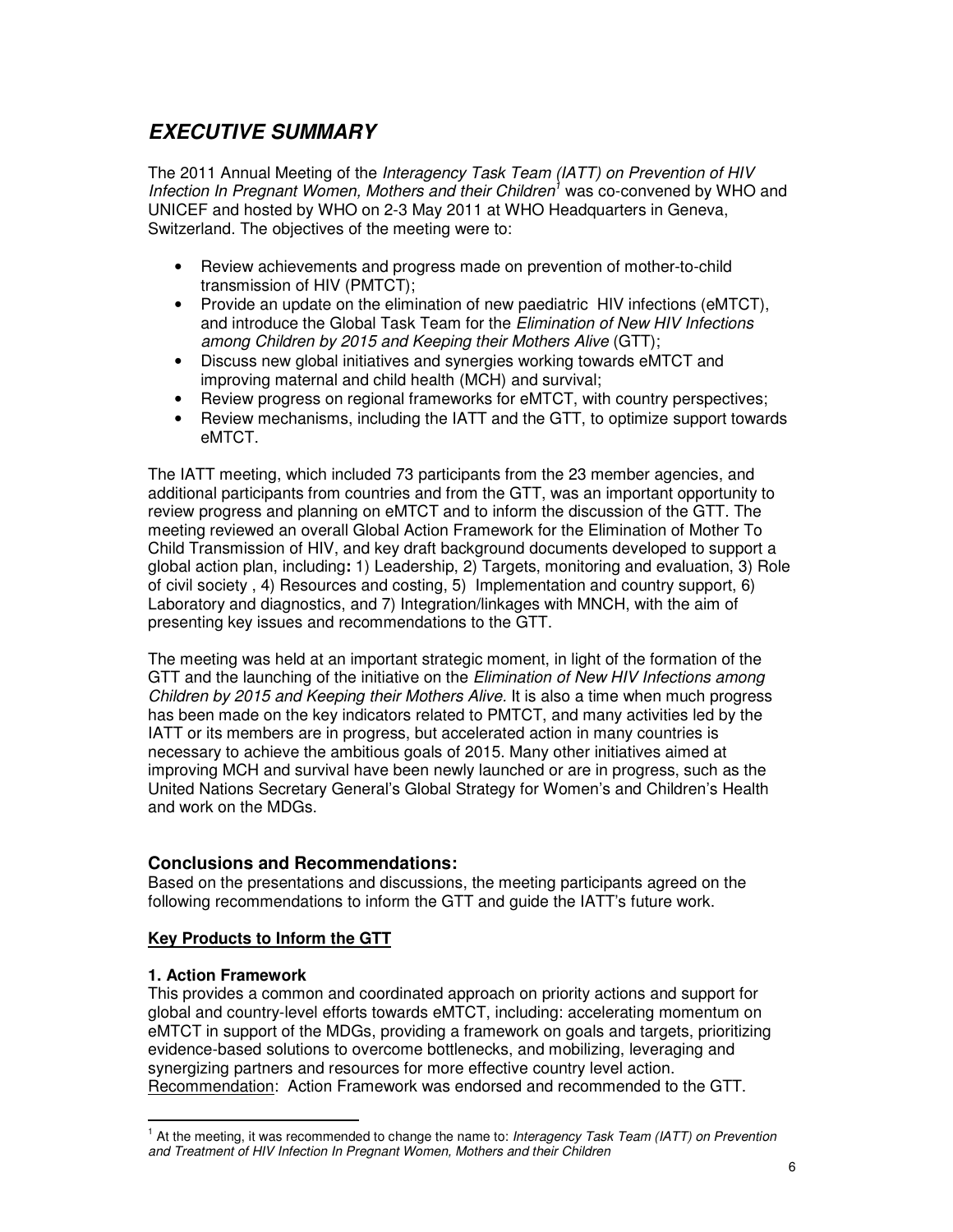## **2. Results and M&E Framework**

A global monitoring plan was outlined, with targets, baseline estimates, support for regional and country review and reporting, and an active and visible plan for regular global reporting as part of a countdown on progress and accountability. Progress towards achieving targets will be based on modelled estimates of infections and infections averted, based on improved country coverage data, surveys and field studies on transmission rates and survival. Key coverage indicators need to be strengthened to better support outcome estimates (eg. types of ARV regimens received). In addition to expanded global reporting, there will be a special focus to report on progress of the 25 highest burden countries. Recommendation: General endorsement of M&E framework, with additional work and review, and specifically to agree on global target (see section below). Intensified efforts are needed to strengthen M&E systems at country level and better harmonize national data.

## **3. Implementation and Country Support**

Two complementary draft papers, IATT Technical Support Plan and an outline 10-Point plan (OGAC) for country implementation, were discussed in detail. Key elements and principles include: country ownership, capacity-building and in-country sustained, harmonized ("three ones") support, intensified support and focus on high burden countries with the weakest MNCH systems (typology "D"), and special emphasis on synergizing PEPFAR and Global Fund support.

Recommendation: Synthesize the background papers and finalize an implementation and country support plan.

## **4. Resource Estimation**

A draft Global Investment Framework for the Countdown to Zero was presented, showing that the estimated additional investment needed to eliminate new HIV infections among children and keeping their mothers alive is USD 2.5 billion for the 22 priority countries for the 2011-2015 period (approximately 0.5 billion/ year). The sense of the group was that further work was needed, but that the overall estimates were very much on target. There was strong country input raising questions of access and coordination of current and potential new resources at country level.

Recommendation: Endorsement of the resources estimates, with some further clarifications needed.

## **Additional Key Issues**

## **Global Targets**

The global targets, based on the November consultation, and now endorsed by most of the regions, were presented and reviewed, and form the basis of the proposed results and M&E framework. The proposed overall eMTCT initiative goals are:

**i)** Reduce the number of new paediatric HIV infections by 90%, from 2009 baseline estimates (from about 400,000 to 40,000); and

**ii)** Reduce population-level mother-to-child transmission rate (MTCT) to <5% There are also specific goals and related indicators for each of the 4 prongs. As recognized at the November meeting, and again at the IATT, these goals are recognized to be aspirational, towards significantly lowering MTCT as a public health problem and aligning with the MDG focus for 2015.

The USG partners raised concerns about the 90% target and proposed 85% as an alternative. The IATT group was very sensitive to the questions raised on the overall target, impressed by the strong USG commitment to support the initiative, and considered several alternatives in the language towards a consensus, including wording of "at least 85% reduction" in new infections, as well as "towards elimination of new infections" (shile maintaining the definition of elimination being 90%). While there was not enough time to resolve this issue, there was clear commitment to identify a consensus solution for a shared target .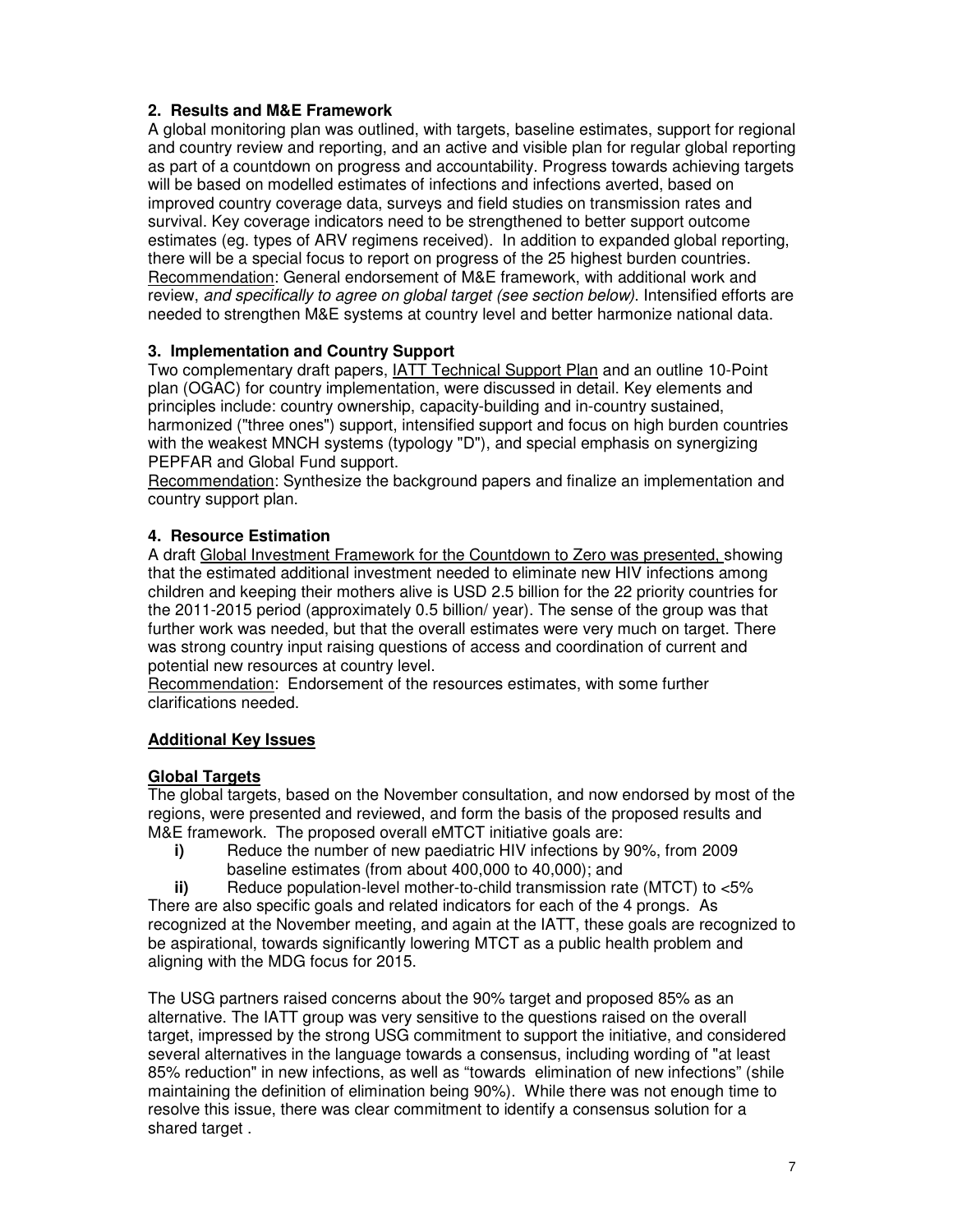Recommendation: The GTT should consider further and seek the appropriate wording towards a shared and ambitious global goal on eMTCT.

## **Language and Branding**

Strong concerns were raised, particularly by civil society, on the use of language around "elimination" and that the term "elimination" should not be used as a short-hand or slogan for the initiative. One alternative proposal was: eMTCT -- ending mother-to-child transmission (replacing "elimination of" by "ending") . There are several important issues around language: not stigmatizing mothers living with HIV, that it was acceptable to focus on mode of transmission, having language that includes the goal not only of stopping transmission and new paediatric infections but also emphasizing the health of the mother and child (HIV-free survival). There was appreciation that there may be a need for a technical term for the initiative and also a short, public term suitable to support the campaign. The meeting did not have time to fully discuss or conclude on suitable terminology, but recognized the critical importance of resolving this in a short period of time.

Recommendation: Alert the GTT to the problematic nature of "Elimination" and the need to rapidly agree on technical and public/campaign terminology for the initiative.

## **New Name for the IATT**

In light of the increasing overlap between prevention and treatment, and the comprehensive nature of PMTCT, it was recommended to rename the IATT to include both prevention and treatment: Interagency Task Team (IATT) on Prevention and Treatment of HIV Infection in Pregnant Women, Mothers and their Children

## **Other Key Issues and Recommendations**

#### **Integration and linkages with MNCH and SG Women and Children's Initiative**

The background paper and discussion highlighted the importance of linking the eMTCT initiative with broader MNCH global initiatives such as the H4+ and the Secretary General's Initiative on Women's and Children's Health, and the need to support integrated and systems strengthening approaches at country level. Key opportunities were highlighted with the USG Gobal Health Initiative and the Global Fund commitment to systems strengthening and MNCH. The IATT is working towards a joint event of key stakeholders from both constituencies to harmonize ongoing work on eMTCT and MNCH. Recommendation**:** The GTT should strongly emphasize the importance of linkages with broader MNCH inititaves and strengthen synergies.

## **Lab and Diagnostics**

There are several key technical issues, related to both quality and access of key diagnostics at primary care level, that are critical to the success of the eMTCT initiative. The 3 key issues were: better quality control of rapid HIV testing; development and access to point of care CD4 screening (the key determinant for eligibility to ART/treatment); and development of point of care diagnostics for early infant diagnosis (EID). The IATT lab working group, with leadership from both CDC and CHAI, will expand its portfolio to address these critical issues, and work closely with the diagnostics workstream in Treatment 2.0.

Recommendation: Recognize that there are key diagnostic and lab issues that need to be addressed, especially with regard to quality and point of care testing at primary care level, to support the initiative.

## **Treatment 2.0**

The new Treatment 2.0 initiative was reviewed and discussed, based on the key principles of simplified earlier treatment, lower cost, less monitoring and decentralized access. These key principles are directly applicable to PMTCT - and progress on moving the treatment 2.0 agenda will directly benefit PMTCT and the ability to achieve eMTCT goals.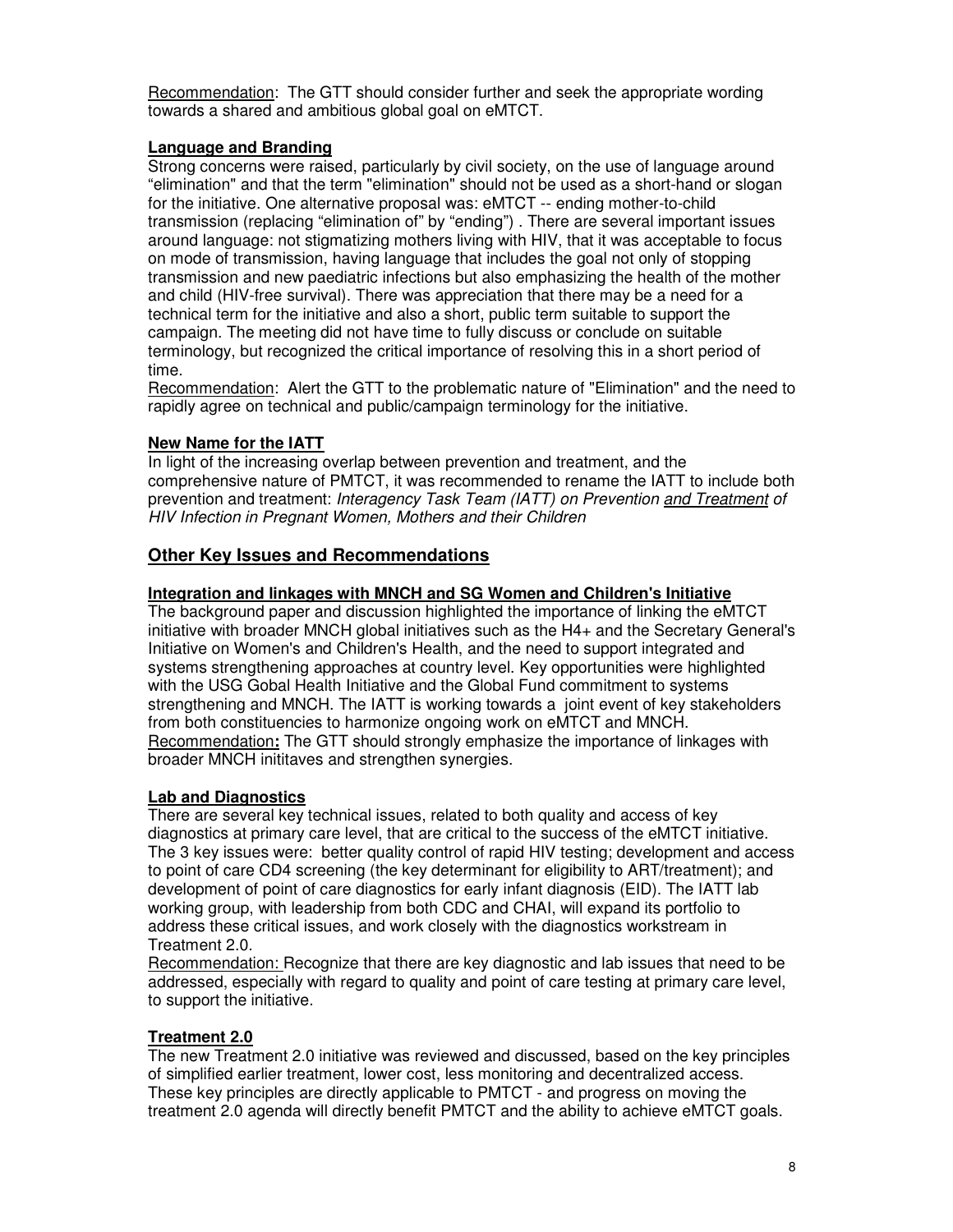Recommendation: Treatment 2.0 should actively include PMTCT and goal of simplified and expanded treatment and related ARVs for pregnant and reproductive age women. The PMTCT IATT should work closely with Treatment 2.0.

## **IATT structure and roles in relation to GTT**

The structure and roles of the IATT need to be reconsidered and defined particularly after clarifications on the structure and ongoing role of the GTT and how the GTT proposes to work with the IATT. There was general agreement that priority needs to be given to support the Elimination Initiative, and to focus on country support and monitoring in the 22 high burden countries.

Recommendation: The IATT Secretariat agreed to take this up as a priority and present recommendations to the larger group.

## **Update from the IATT Technical Working Groups:**

Atlhough the IATT meeting had a much smaller amount of time available for review of the working groups, brief summaries on progress and plans for the coming year were shared:

- **Primary prevention and prevention of unintended pregnancies; is** finalizing a programming framework setting out strategies for work on Prongs 1 and 2 of PMTCT and a case study, including a film, on Swaziland, and will continue pilot testing an indicator for family planning.
- **Paediatrics:** has developed an advocacy toolkit for paediatric testing and treatment, and a paediatric retention in care analysis to help identify barriers and solutions and illustrate in-country experiences. Future work includes a formulary for paediatric antiretroviral drugs (ARVs), with ongoing advocacy with industry to expedite better paediatric ARVs.
- **Monitoring and evaluation:** is finalizing a guide to harmonize indicators, drafting a data quality document and training module, helping to develop harmonized transmission rates for modeling, and developing guidance on different approaches to measure impact. It will work to improve data quality, analysis and use, finalize the guide for impact assessments, and provide coordinated technical support to countries.
- **Scale up working group:** supported the development of the UNAIDS business case, the Global Fund reprogramming initiative and regional elimination efforts. Current projects include revising the 2007 guidance on PMTCT scale-up, finalizing the Global Action Framework, drafting a technical support plan and establishing the MTCT website.
- Laboratory (EID): has compiled recommended actions for EID service improvement and continued development of EID site supervision tools for improving quality of service delivery and infant health outcomes. Priorities for next year include development of a document on EID point of care, working on commodity issues with UNITAID, and completing and piloting site supervision tools.
- **HIV and infant feeding:** has participated in national decision-making processes and developed tools for adapting WHO guidelines and guidance for implementation. Future work will include updating of the Framework for Priority Action on HIV and Infant Feeding; advocacy and communication strategies; technical support for funding applications; and implementation research.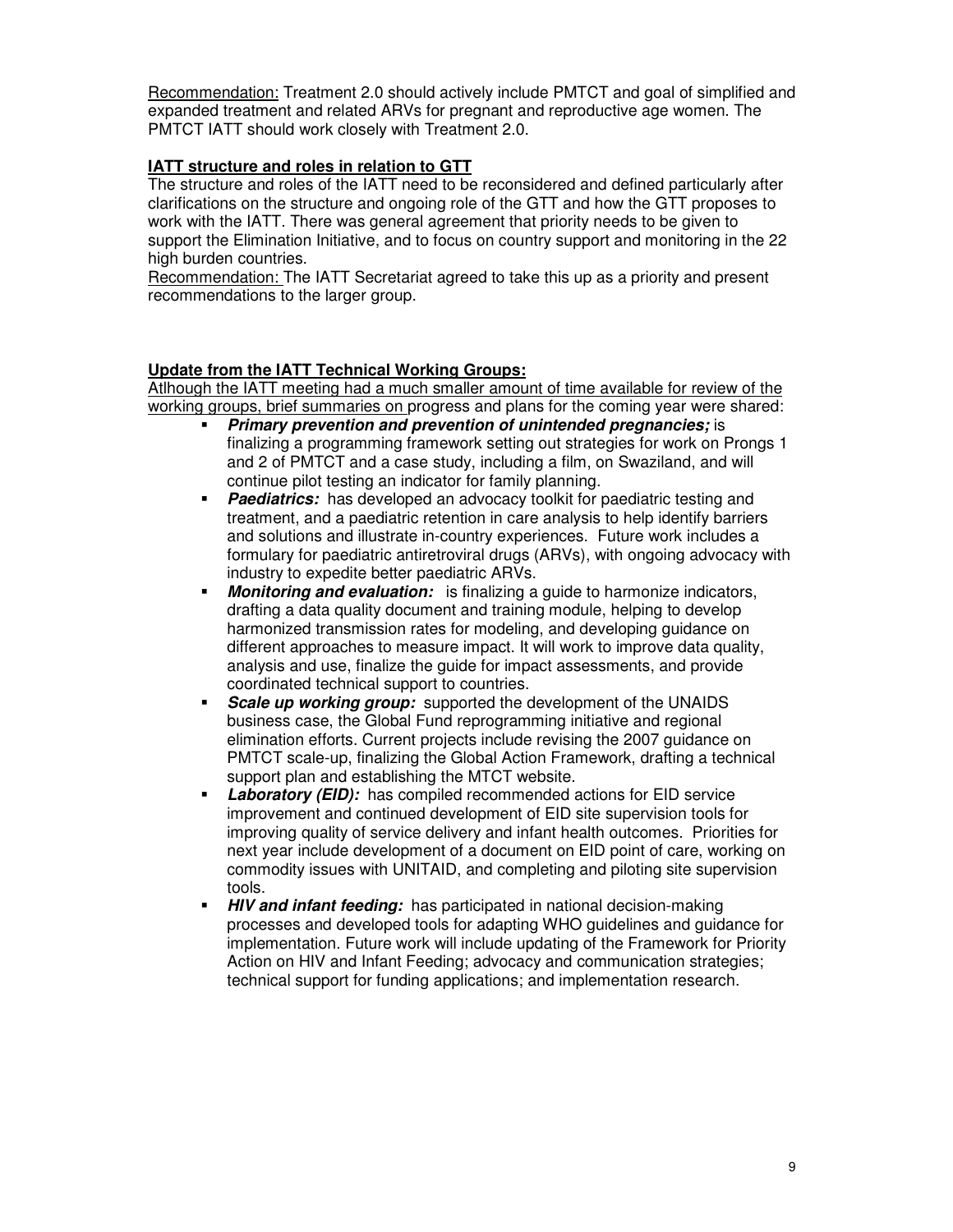# **A. INTRODUCTION**

The 2011 Annual Meeting of the expanded IATT on Prevention of HIV Infection Among Pregnant Women, Mothers And Their Children<sup>2</sup> was convened by WHO and UNICEF on 2-3 May 2011 and hosted by WHO in Geneva, Switzerland. The objectives of the meeting were to:

- Review achievements and progress made on PMTCT;
- Provide an update on eMTCT and introduce the GTT;
- Discuss new global initiatives and synergies working towards eMTCT and improving MCH and survival;
- Review progress on regional frameworks for eMTCT, with country perspectives;
- Review mechanisms, including the IATT and GTT, to optimize support towards eMTCT.

To further these objectives, background papers on key issues were prepared for discussion on: leadership; targets, monitoring and evaluation; resources and costing; implementation and country support; laboratory and diagnostics; and integration and linkages.

The meeting brought together 73 participants, including representatives of the 23 IATT member agencies, regional advisors of WHO and UNICEF for Central and Eastern Europe and the Commonwealth of Independent States, Eastern and Southern Africa, Latin America and the Caribbean and Western and Central Africa; and additional participants invited in the context of the GTT including country representatives from 9 high-burden countries<sup>3</sup>, and additional GTT partners including the Earth Institute, the PMNCH, and UNITAID.

The meeting was held at an important strategic moment, with a changing global landscape. Following the success of a high level, multilateral heads of agency meeting in June 2010 which endorsed the goal of eMTCT by 2015, there is a strong global commitment for the general concept and overall goal of eMTCT and improving MNCH and survival. WHO, UNICEF, UNFPA and UNAIDS consulted global partners at the end of 2010 to define elimination of MTCT and agree on targets and indicators for monitoring progress. This momentum is now complemented by the establishment of a high-level GTT on eMTCT. The IATT will participate in the GTT meeting in Johannesburg later this week, which will focus on the development of a Global Action Plan for eMTCT to be presented at a high level meeting in conjunction with the United Nations General Assembly Special Session on HIV/AIDS in June.

Much progress has been made since 2005 towards the targets set for PMTCT, but accelerated action in many countries will be necessary between now and 2015 in order to make significant progress towards eMTCT. In addition, at this time, many other related global initiatives aimed at improving MCH and survival have been newly launched or are in progress, such as the United Nations Secretary General's Global Strategy for Women's and Children's Health, the H4+ Initiative and the commitment to the MDGs. These initiatives provide opportunities for important synergies that will contribute to optimized outcomes.

Following the IATT annual meeting, the IATT working groups for monitoring and evaluation, and paediatrics met. Other working groups will plan follow-up teleconferences

-

 $^{2}$  At the meeting, it was recommended to change the name to: Interagency Task Team (IATT) on Prevention and Treatment of HIV Infection In Pregnant Women, Mothers and their Children

<sup>3</sup> Botswana, Kenya, Lesotho, Mozambique, Nigeria, South Africa, Tanzania, Uganda, Zimbabwe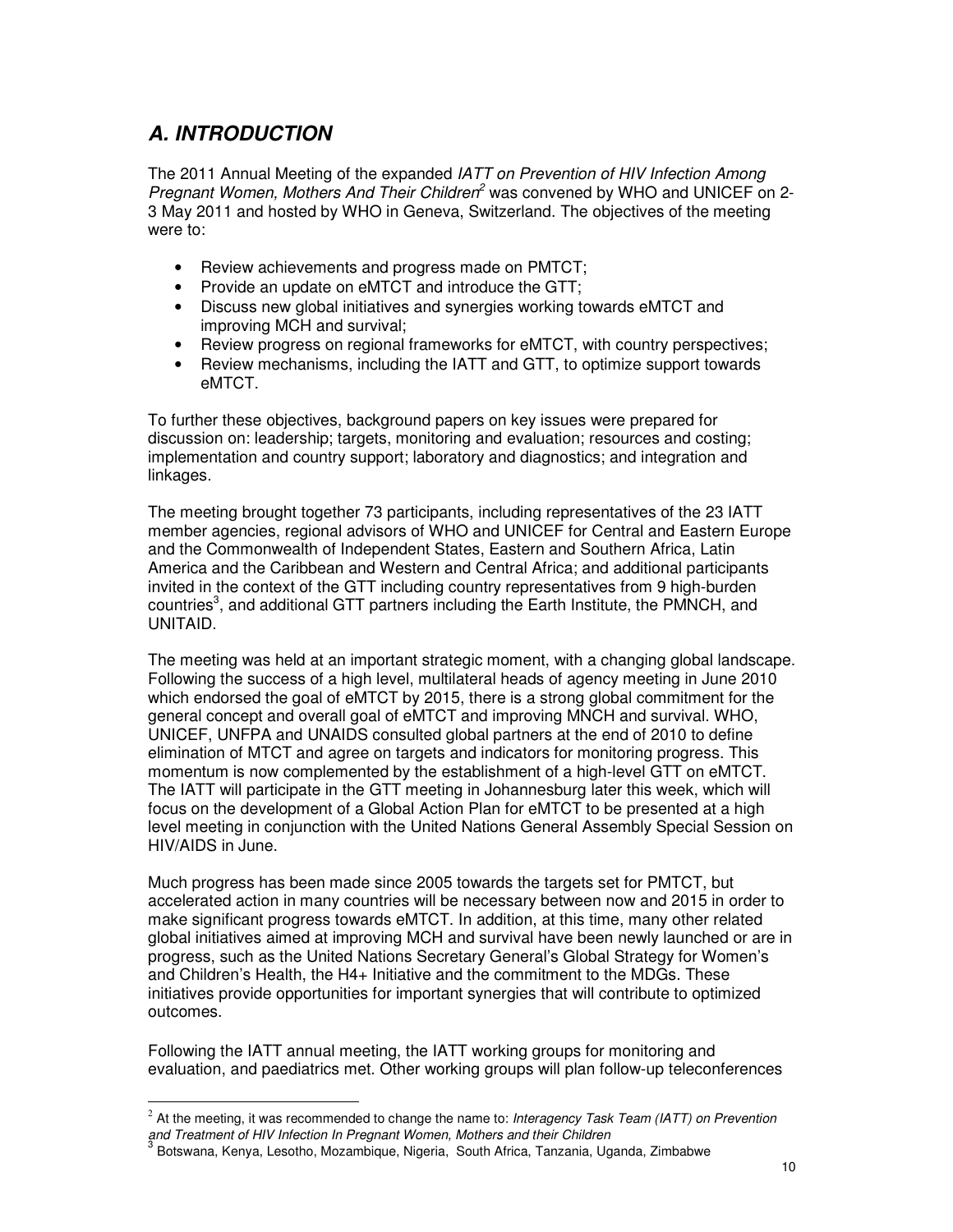and separate face-to-face meetings. In addition, UNICEF convened an all-day meeting (an External Technical Advisors Group/ ETAG) after the IATT to review the concept, issues and current experience of the Mother-Baby Pack.

# **B. PROCEEDINGS OF THE MEETING**

The IATT's 2011 Annual Meeting was structured into five sessions in the form of plenary presentations, group work and discussion:

- Session 1: Introduction and overview of progress on PMTCT
- Session 2: Elimination of new paediatric HIV infections and new global initiatives
- Session 3: Implementation: Global synergies, regional frameworks and IATT working groups
- Session 4: Developing an action plan: Background papers to support the elimination initiative
- Session 5: Leadership and accountability: Mechanisms, including the IATT/GTT, to reach elimination

## **Session 1: Introduction and overview of progress on prevention of mother-to-child transmission of HIV**

## **OPENING**

The meeting was opened by the United Nations PMTCT co-convening agencies, Gottfried Hirnschall, Director, Department of HIV/AIDS, WHO; and Jimmy Kolker, Chief HIV and AIDS, Associate Director, UNICEF. In addition, Paul De Lay, Deputy Executive Director, UNAIDS, provided opening remarks. Together they welcomed the participants and highlighted recent important developments related to PMTCT and eMTCT. Some of these developments included the technical consultation on eMTCT in November 2010 which led to the drafting of a Global Action Framework for the Elimination of Mother-to-Child Transmission of HIV, the inputs into the Women Deliver conference, and the drive for synergy and increased collaboration with other relevant global initiatives on MNCH. They noted the measurable progress on scale up in many countries, although the 2010 UNGASS coverage target of 80% for PMTCT has only been met in a few countries, and there is a strong need to move to a more active scaling-up mode with more effective regimens and interventions. This progress and call to action is taking place against a background of challenges, including the global financial crisis and the shift of HIV/AIDS from a pandemic to an endemic state.

Nathan Shaffer, Department of HIV/AIDS, WHO, and René Ekpini, Health Section, UNICEF, as co-chairs of the IATT, also welcomed the participants. They highlighted to the IATT the strong technical expertise and implementation support of its member organizations and recent successes to date. With the formation of the GTT on eMTCT, however, the structure and function of the IATT needs to be re-considered, particularly how to best position the IATT to support the GTT and eMTCT. Because of the new emergence of the GTT, the usual format of an IATT meeting was revised to include many key aspects related to the GTT, and to use much of the meeting to define issues and review background papers that could be used to inform the GTT.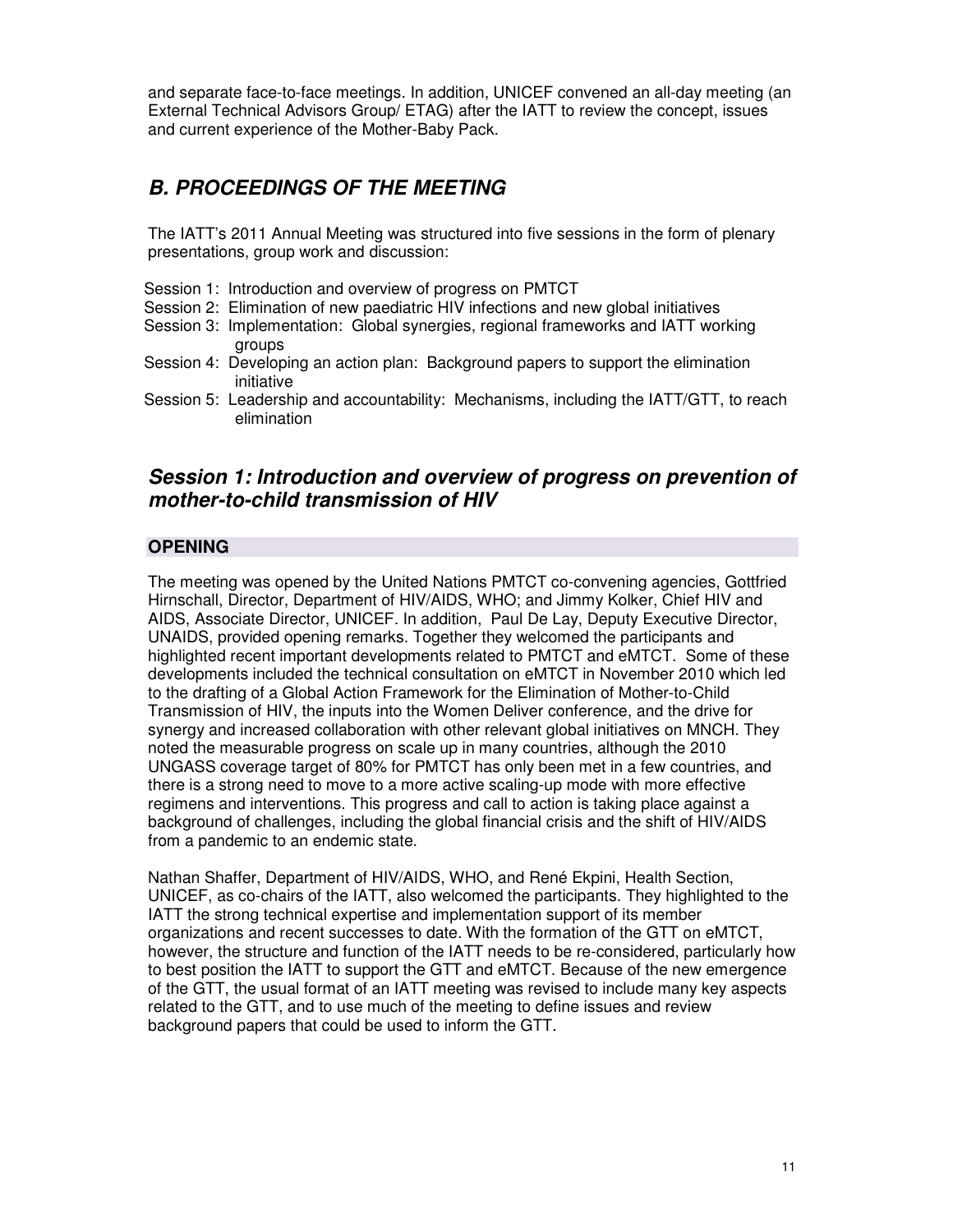## **GLOBAL PROGRESS ON PMTCT AND THE IATT**

## **Towards Universal Access and elimination of mother-to-child transmission: Scaling up HIV/AIDS interventions for women and children**

Yves Souteyrand, WHO; Priscilla Akwara, UNICEF

Much progress is being made on scaling up PMTCT interventions. Data to monitor progress is collected with reporting tools agreed upon by United Nations agencies and disseminated in global reports. In 2009, 53% of pregnant women living with HIV received ARVs (note: "any" ARV) to reduce the risk of transmitting HIV to their infants, up from 45% in 2008 and 15% in 2005, although progress varies greatly between countries and regions. Fifteen low and middle income countries reached over 80% coverage. However, about 30% of women receiving ARVs received the less-efficacious single-dose nevirapine. Only 35% of HIV-exposed infants received any ARVs as part of PMTCT prophylaxis. It is important also to consider that the coverage and regimen data reported for 2009 represent interventions based on the 2006 WHO PMTCT guidelines, and do not reflect the more efficacious regimens now being introduced, based on the 2010 WHO PMTCT and infant feeding guidelines. Coverage of ART (treatment) for children eligible for treatment rose from 22% in 2008 to 28% in 2009 with 14 countries reaching over 80% coverage.

Many challenges in monitoring and evaluation remain: current data quality is uneven and lacking in critical areas; in some countries there are parallel and uncoordinated monitoring systems; and difficulties in moving from monitoring coverage to monitoring outcomes and evaluating impact. Enhanced global monitoring will be critical to support eMTCT; between now and 2015 there will be expanded annual reporting on eMTCT with more focus on impact.

In the discussion, participants wondered how to address the issue of coverage of testing of pregnant women in low-prevalence settings where universal testing is not the norm. No data were presented on HIV prevention or family planning (Prongs 1 and 2 of the comprehensive approach to  $PMTCT<sup>4</sup>$ ), but work is ongoing on indicators and baselines.

#### **The Interagency Task Team on Prevention of HIV Infection in Pregnant Women, Mothers and their Children: Evolution of the IATT from 1999-2011**  Chewe Luo, UNICEF

The functions of the IATT have evolved from overseeing a pilot response to MTCT, to support for scale-up and the development of national programmes, to support for more effective interventions and active support towards eMTCT. The establishment of technical working groups was an important step to develop normative and operational guidance and to provide technical support, with a more coordinated approach among the many IATT organizations. IATT technical working groups were created to focus in depth in specific areas including: paediatric care and treatment; prevention and family planning; laboratory; infant feeding; monitoring and evaluation; and scale up. The IATT is currently poised to continue to provide global technical leadership and harmonize efforts. It will do this by helping to set country-level goals and targets, while prioritizing actions and tracking progress; to assess barriers to access and utilization; to facilitate bringing services closer to populations with unmet needs; to strengthen the MNCH platform through innovations and quality improvement; and to partner with individuals, families and communities. To assist in prioritizing actions, a typology of countries according to current coverage of maternal ARVs (indicative in many places of the integration of PMTCT into MCH and the status of MCH systems) has been developed with different scenarios for defining effective

 4 The four prongs of the comprehensive strategy on PMTCT include: 1: primary prevention of HIV among women of child-bearing age; 2: prevention of unintended pregnancies among women living with HIV; 3: prevention of HIV from a woman living with HIV to her infant; 4: provision of appropriate treatment, care and support to women living with HIV and their children and families.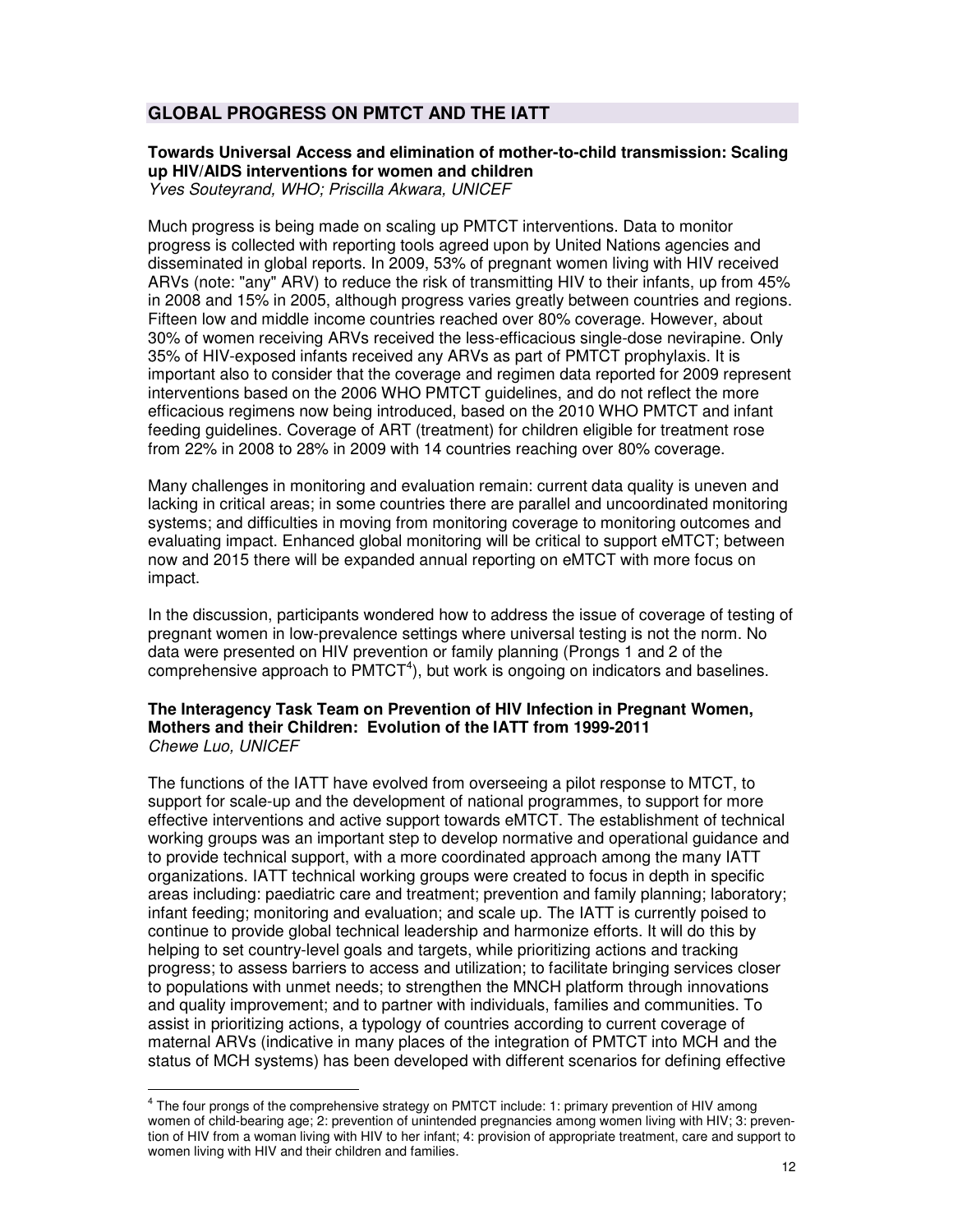programming approaches and investments, and particularly to address different issues among the high burden countries.

With regard to the relationship of the IATT to the GTT, the IATT has been the technical and advocacy arm for the PMTCT global effort, has established an effective interagency collaboration framework, and is well-positioned to respond to the call for eMTCT. The GTT has political representation and is a broader partnership. How the IATT can maintain and strengthen its technical and implementation support focus, while most effectively supporting the GTT, needs to be clarified.

Questions from participants focused on the barrier of access to CD4 cell count testing for HIV-infected women, and the difficulties of initiating treatment in rural settings. An issue was raised on the language of "elimination", with caution that this phrase not be used indiscriminately, and inadvertently perpetuate stigma and discrimination against HIVinfected pregnant women.

## **Session 2: Elimination of new paediatric HIV infections and new global initiatives**

## **THE GLOBAL INITIATIVE, FRAMEWORK AND TASK TEAM ON ELIMINATION OF NEW PAEDIATRIC HIV INFECTIONS**

#### **Elimination of mother-to-child transmission of HIV: Vision, progress, next steps**  Nathan Shaffer, WHO

Advocacy and political will for eMTCT have increased rapidly in the past year, supported by various initiatives and priorities as well as revised guidance, such as the 2010 WHO guidelines on ARVs for treating pregnant women and preventing HIV infection in infants and on HIV and infant feeding<sup>5</sup>. As defined in the November 2010 consultation on elimination, the goal of the new initiative is "to eliminate new paediatric HIV infections and improve maternal, newborn and child survival and health in the context of HIV". The targets proposed included a 90% global reduction in new infections from the 2009 baseline, and to achieve less than 5% population-based transmission rates (or less than 2% at 6 weeks of age). Prong-specific targets were also identified: 1) reduce new infections in women by 50%; 2) meet all unmet family planning needs; 3) achieve less than 5% transmission rates (or less than 2% in the absence of breastfeeding or if measured at 6 weeks ; 4) reduce HIV-related maternal and child mortality. There was broad consensus on the goal and targets, although discussion on precise terminology and how to better represent the need to improve maternal survival is ongoing. Modelling shows that combined action on Prongs 1, 2 and 3 will be necessary if the 2015 targets are to be achieved.

The general principles of the elimination initiative are:

-

- targets need to be clear, simple, bold and aspirational but plausible;
- position within the context of the MDGs, since the success of eMTCT and the health of the child are directly linked to the health of the mother;
- the focus on elimination needs to be at population level;
- the perspective of civil society is important to support the health and rights of individual women;
- clear baselines, clear annual targets and clear measures of progress are needed, with an adequate monitoring and evaluation system;
- strong leadership at global, regional and country levels is needed.

<sup>&</sup>lt;sup>5</sup> WHO. Antiretroviral drugs for treating pregnant women and preventing HIV infection in infants: Recommendations for a public health approach. Geneva, 2010; WHO. Guidelines on HIV and infant feeding: Principles and recommendations for infant feeding in the context of HIV and a sumary of evidence. Geneva, WHO, 2010.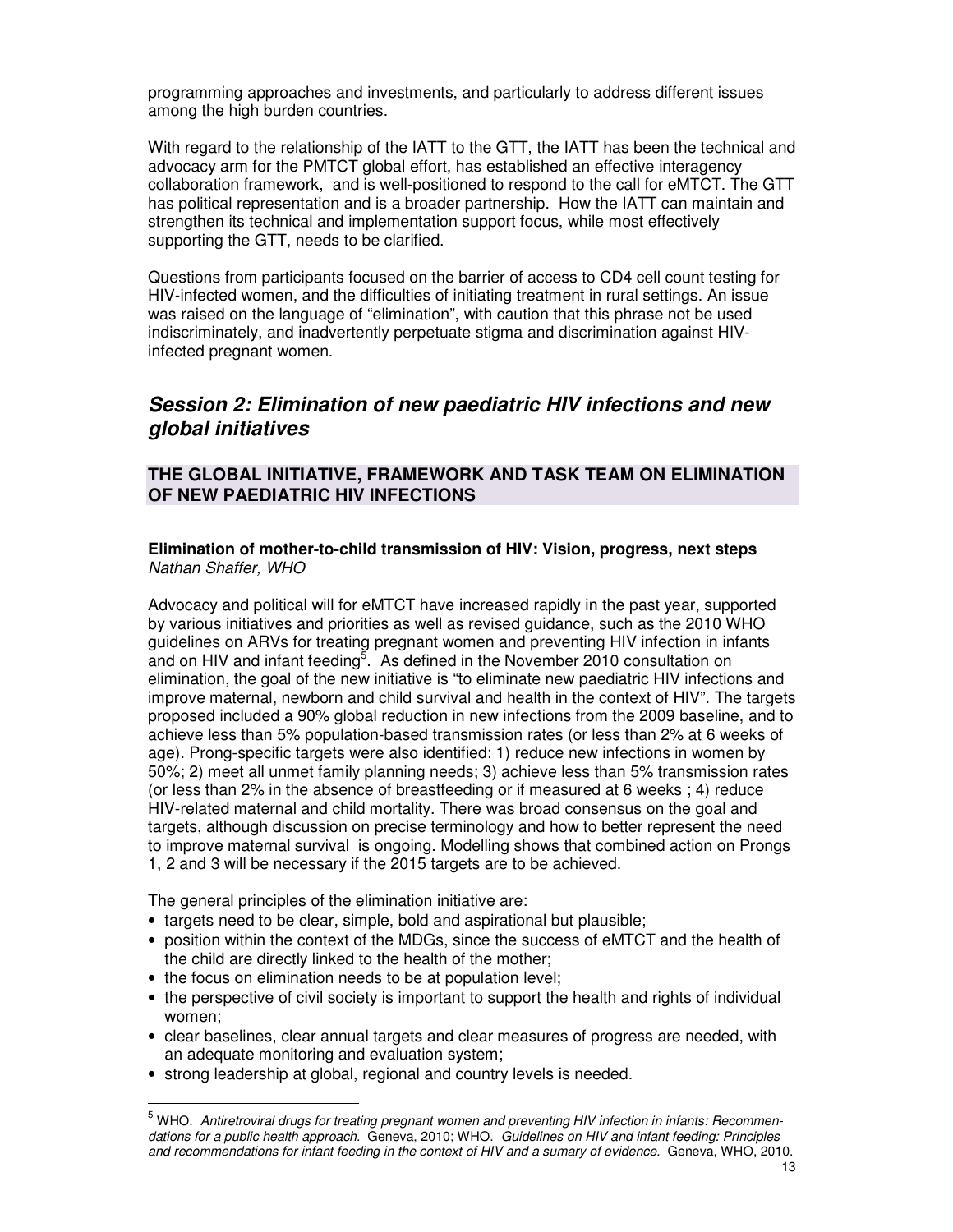#### **Global Action Framework for the elimination of mother-to-child transmission of HIV**  René Ekpini, UNICEF

The Global Action Framework was developed by the IATT and is proposed as an updated framework for guiding coordinated work. Its purpose is to provide a common and wellcoordinated approach to supporting country-level efforts toward eMTCT in the broader context of global health; and to galvanize and harmonize support for the implementation of the eMTCT agenda among national government, development and implementing partners and civil society. The four strategic areas include:

- keeping the momentum on eMTCT as a critical priority for reaching MDGs 4, 5 and 6;
- setting goals and targets, and tracking progress;
- mobilizing, leveraging and synergizing partners and resources to support country-level implementation;
- identifying key bottlenecks and prioritizing strategies to overcome them.

#### **The Global Task Team for the elimination of new HIV infections among children by 2015 and keeping their mothers alive: development of a global plan**  Paul De Lay, UNAIDS

The GTT was formed recently and a global plan is in development because, despite considerable achievements, progress towards current targets is insufficient. There is a need to shift the focus to prevention and treatment for mothers and their children, to more fully integrate with MNCH, as well as reproductive health; and sustain leadership at all levels with strong accountability. The GTT has 67 partners, including governments from high-burden countries; bilateral and multi-lateral donors, civil society, the private sector and the United Nations. The GTT will produce a results-based, time-specific global plan for eliminating new HIV paediatric infections based on four elements, described as 'Frame It'; 'Campaign for it'; 'Do it'; and 'Account for it'. A meeting will take place in South Africa later this week (following the IATT), and will be followed by a high level meeting in June in conjunction with the United Nations General Assembly Special Session on HIV/AIDS in New York, during which the GTT Global Action Plan will be launched.

The discussion centred on how the IATT relates to the GTT and the intended life-span and structure of the GTT. The general thinking is that the IATT should continue to provide normative and operational guidance, technical support, coordinate approaches among implementing partners, and support the translation of global action plans into national and sub-national ones.

## **SELECTED KEY ISSUES FOR ELIMINATION**

## **Leadership and accountability**

Sigrun Møgedal, UNAIDS

Making something extraordinary happen, such as eMTCT, requires leaders at many levels and in different roles to work in concert, and requires exceptional leadership. They need to have clear and simple joint messages and targets for achievement that maximize the contribution of each, while also recognizing their different roles, drives, opportunities and limitations. Where PMTCT has not moved as quickly as it could have, one of the reasons relates to the quality of leadership. There is an expressed need for a global leadership strategy to sustain and advance eMTCT. In formulating this strategy, issues include whether there is a need for a campaign (with more global and national advocacy) or a strategy that focuses on scale-up, accountability and results. Other issues being discussed include finding national champions, maximizing funding opportunities, innovation and simplification where possible, and building and keeping momentum after the push of the upcoming high-level meeting.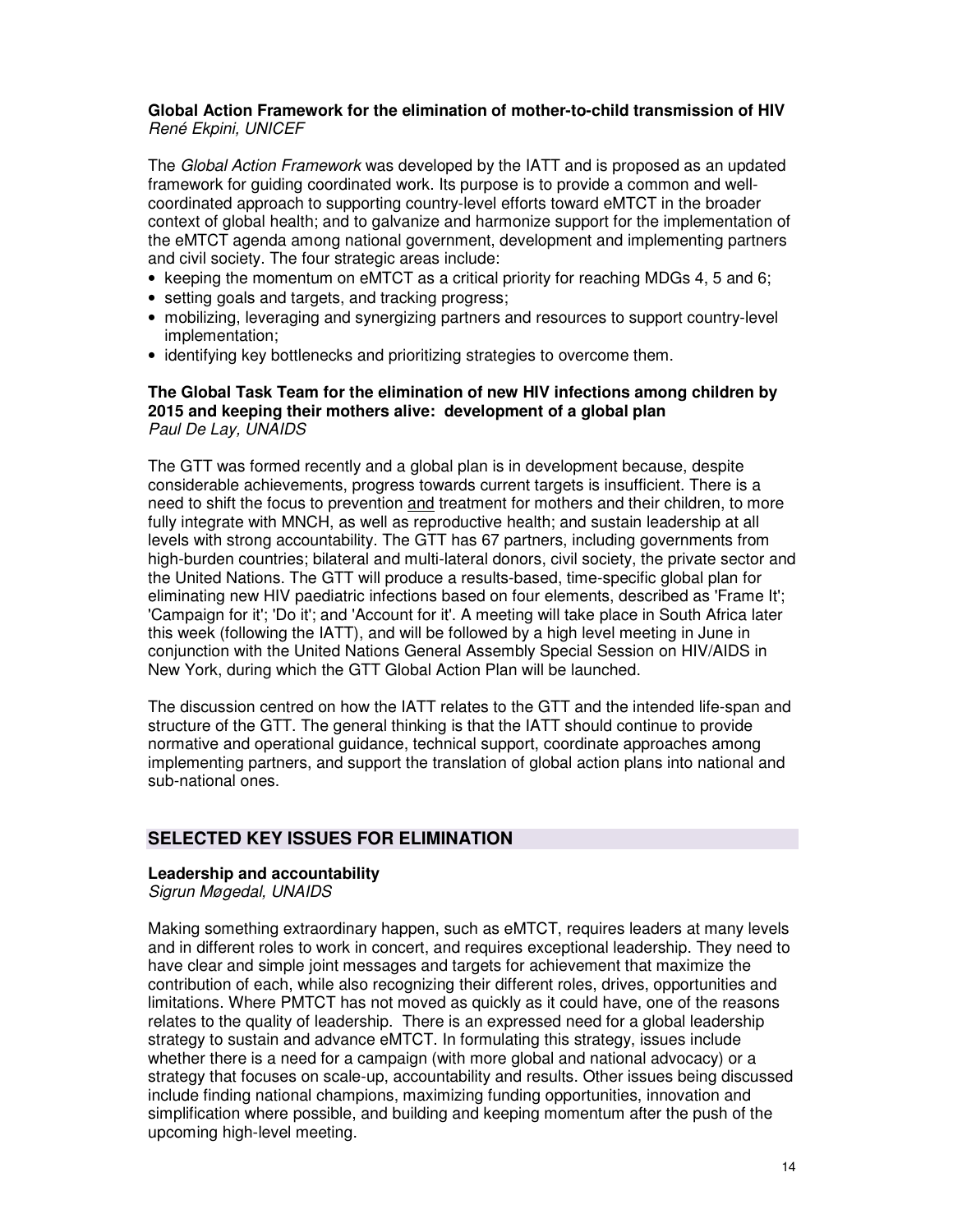#### **Global Monitoring Framework for the elimination of new paediatric HIV infections**  Chika Hayashi, WHO

In light of eMTCT, the focus for monitoring has shifted from coverage targets to assessing impact and results, particularly new paediatric infections and transmission rates. There is a renewed emphasis on the link with relevant MDGs and the critical links with MCH. The Global Monitoring Framework is being finalized to summarize elimination targets, indicators and monitoring strategy as well as an annual reporting and progress review plan. Targets and indicators will need to be adapted for regions and countries. Working together, there needs to be a joint monitoring and evaluation plan, owned and committed to by all partners; systematic country support; and a coordinated technical support plan. In addition to an eMTCT monitoring framework, a PMTCT Impact Assessment Guide is under development.

## **Cost estimation for preventing new child infections: investment needs and resource gap**

#### Karl-Lorenz Dehne, UNAIDS

An estimation of investment needs and resource gaps for PMTCT scale-up and eMTCT has been developed, taking into account costs for HIV screening, scaling-up family planning and ARV prophylaxis and treatment, CD4 cell count testing, co-trimoxazole prophylaxis for mothers, early infant diagnosis and community mobilization activities. The estimated additional investment needed for eMTCT is US\$ 2.5 billion for the 22 priority countries for the 2011-2015 period (approximately US\$ 0.5 billion/ year). Available expenditure data show about \$300 million in these countries per year, but because of data gaps it is more likely to be around US\$500 million. There is a need for better expenditure tracking and to develop costed plans for each country which can then be used to mobilize resources to bridge the investment gap. Further work is needed, but the overall estimates appear to be very much on target. There was strong country input into the discussion, raising questions of access and coordination of current and potential new resources at country level.

#### **Elimination of mother-to-child transmission: country-level implementation**  Stephen Spector, University of California and OGAC

A proposed ten-point plan for accelerated PMTCT country support and action was presented as:

- 1. Establish a well-costed, nationally-owned PMTCT implementation plan;
- 2. Assess resources for PMTCT and unmet needs;
- 3. Establish a plan to strengthen synergies between PMTCT and other inter-related services;
- 4. Develop a plan for EID and follow-up;
- 5. Strengthen and expand the capacity of national health systems to deliver coordinated, high-quality PMTCT services;
- 6. Address human resources necessary to implement effective PMTCT;
- 7. Evaluate and improve supply chain operations for expanding PMTCT;
- 8. Strengthen community and male partner involvement;
- 9. Better coordinate and technically assist PMTCT service delivery;
- 10. Improve PMTCT outcomes, data quality and impact assessment.

Elimination of MTCT by 2015 will require a coordinated commitment to such a plan at the country level.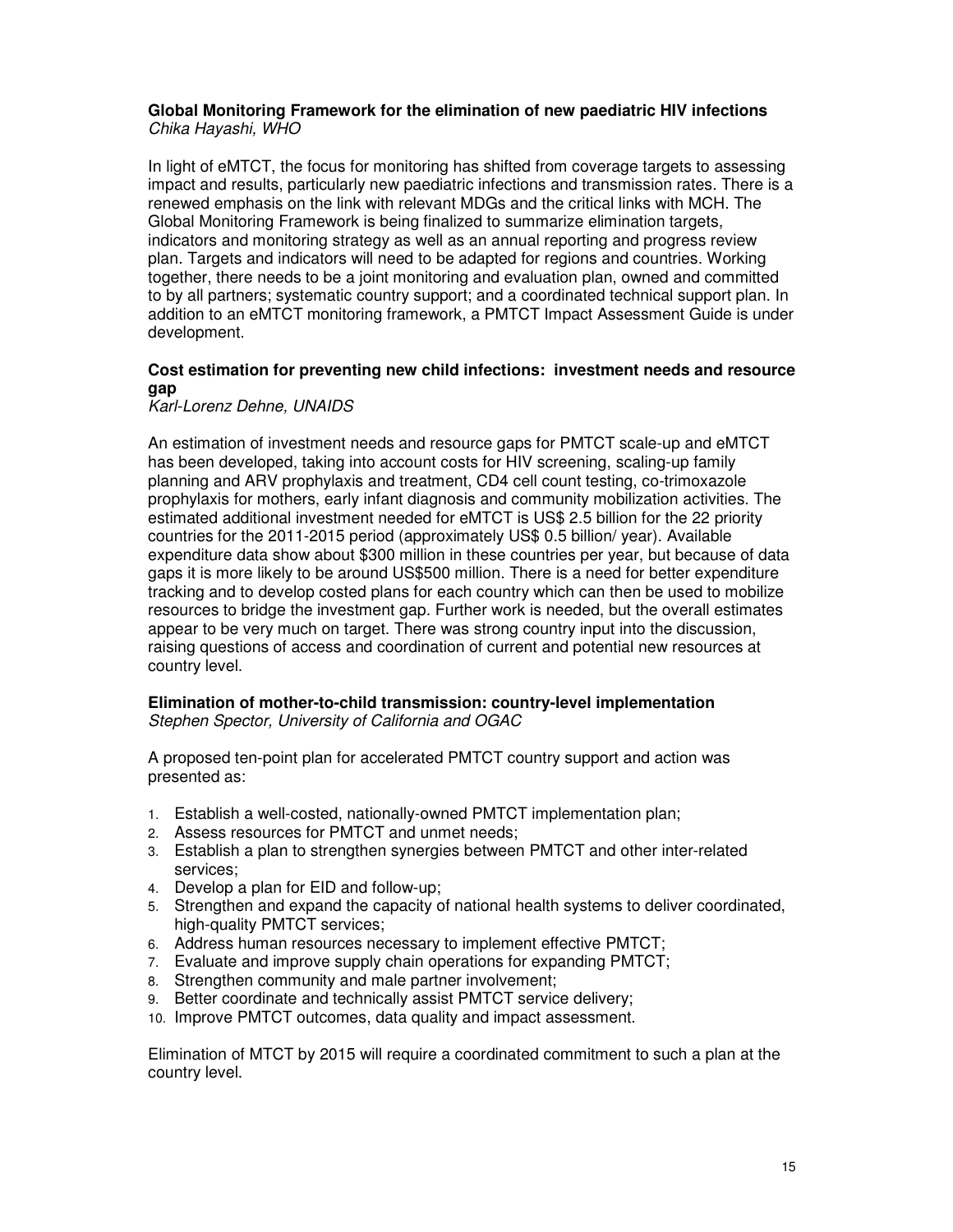## **Technical support plan for the elimination of new paediatric HIV infections and keeping mothers alive**

Matthew Barnhart, UNICEF

An IATT Technical Support Plan has been developed, building on the comparative advantages of the IATT and its technical expertise. The key themes are a focus on the highest-burden countries, country leadership, linkages to the Global Action Framework, and accountability with clear, time-bound deliverables. These will involve ensuring appropriate structures for accelerating eMTCT; providing support to align country policies, plans and resources with the elimination initiative; and regular reviews, continuous improvement and accountability. Some of this work is already ongoing in countries. It will be important to synthesize the IATT technical support plan with the country support principles from the OGAC presentation (above) and to strengthen effective mechanisms of support under both the IATT and the GTT.

#### **Laboratory needs for elimination of mother-to-child transmission**  Shaffiq Essajee, WHO

To achieve the targets for eMTCT, a number of health system elements need to be strengthened, including laboratory systems. Four key laboratory and diagnostic issues include expanding access and quality of: HIV testing within antenatal care (ANC); CD4 cell count testing for HIV-infected women; early infant diagnosis (EID); and innovation to more effectively link eMTCT to other programmes. Not all programmes use rapid testing in ANC, and thus women are lost to follow-up before accessing PMTCT and HIV care. Seroconversion later in pregnancy or during breastfeeding is an important driver of new paediatric infections, and strategies for re-testing need consideration. Access to CD4 cell count testing within ANC settings is currently a major barrier to decisions on treatment versus prophylaxis for HIV-infected pregnant women, especially at primary care level, and could be improved by using either point-of-care testing and/or simplified sample transport systems. While there has been major progress introducing dried blood spot-based PCR testing for EID, only 15% of exposed infants currently receive an early diagnostic test. Increasing EID coverage for exposed infants will require more funding, new and simpler technologies, as well as increased emphasis on rapid return of results and appropriate follow up and treatment based on the infant test results. The experience with using SMS printers for providing a hard copy of results outside of laboratories in Mozambique was mentioned as one innovate approach. Addressing laboratory bottlenecks is critical to achieving MTCT targets and harmonizing Treatment 2.0 work with diagnostics.

Nonhlanhla Dlamini, Department of Health, South Africa, and Ado Sabo Uba, Federal Ministry of Health, Nigeria, provided insights on these issues from their country perspectives. Both noted the commitment that exists in their countries to improved access to diagnostics, the importance of phasing in point-of-care testing, and involving community health workers and mobilizers. They are implementing task shifting, but in South Africa, despite a push to a nurse-centred model, nurses still lack confidence in some of their new tasks.

## **TREATMENT 2.0**

## **Treatment 2.0**

Craig McClure, WHO; Mariangela Simao, UNAIDS commentary by Elaine Abrams, ICAP

The public health approach to treatment has rapidly evolved from that set out in the "3x5" strategy. There are now over 5 million people receiving ART, but the estimated treatment gap in resource-limited countries is 10 million. Various challenges exist for narrowing this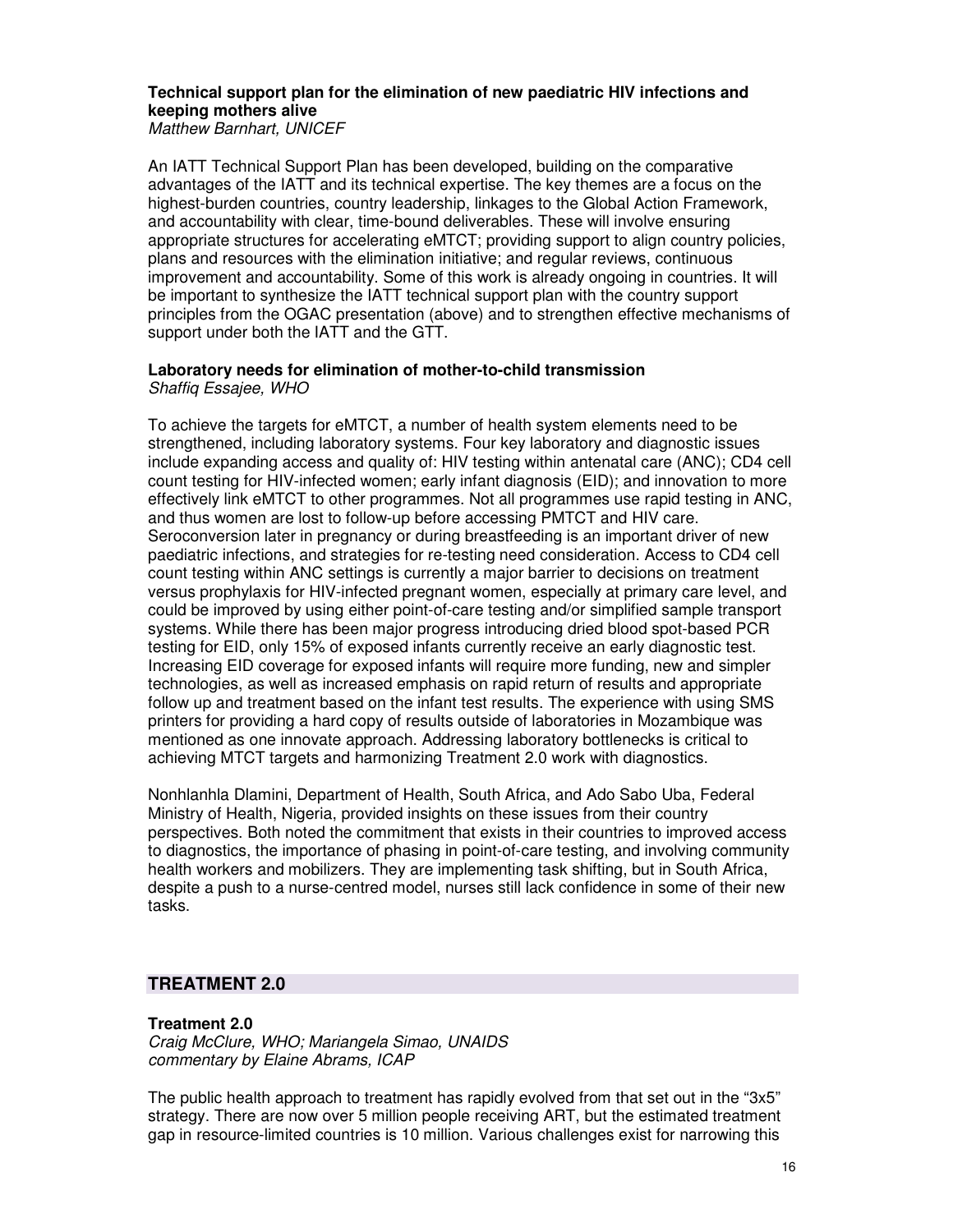gap, including financing, the complexity of treatment regimens, inefficiencies in and fragmentation of service delivery, difficulties in initiating treatment early, and the transition from an emergency response to sustained chronic care. Treatment 2.0, an initiative of UNAIDS and WHO, hopes to address these issues by optimizing drug regimens, ensuring point-of-care diagnostics, reducing costs, adapting service delivery systems and mobilizing communities.

With regards to eMTCT, Treatment 2.0 envisions: ensuring that the preferred first- and second-line regimens are safe to use during pregnancy; integrating HIV testing, counselling and treatment with ANC and MCH services; and increasing access to point-ofcare diagnosis and monitoring tools. An important concept underlying Treatment 2.0 is simplifying regimens and protocols. An additional point raised was that family planning should be available at all points of contact with HIV-infected individuals, including in ART programmes. It was noted that there is more to care and support than the priority work streams mentioned, and that 2.0 is above all about simplification of treatment. New formulations and simplification of treatment regimens are needed, as well as new tools for diagnostics for peripheral levels. Some participants suggested that PMTCT could be simplified if all countries used Option B for PMTCT, but many countries have chosen Option A because of cost differences and the lack of access of triple ARVs at primary care level. Caution was raised to avoid oversimplification with inadequate treatment in the midst of seeking to simplify treatment.

## **Session 3: Implementation: Global synergies, regional frameworks and IATT working groups**

## **INTEGRATION WITH OTHER GLOBAL INITIATIVES**

## **Working together for enhancing linkages and integration between RMNCH and HIV/AIDS programmes**

Viviana Mangiaterra, WHO; Luc De Bernis, UNFPA; the HIV/Reproductive, Maternal, Newborn and Child Health (RMNCH) teams of WHO, UNFPA, UNICEF

The IATT is developing a concept paper on integration to highlight the relationship between RMNCH and HIV/AIDS programmes in the context of PMTCT; to identify areas of synergies between elimination of new paediatric HIV infections and other global initiatives on RMNCH; and to suggest collaborative activities for improved MNCH and HIV prevention. There is a global momentum to build on and a collaborative framework was proposed that envisions 6 critical areas of work:

- Strengthen effective coordinating bodies for RMNCH/HIV activities at all levels;
- Joint RMNCH and HIV programme planning;
- Joint resource mobilisation for RMNCH/PMTCT;
- Advocacy and social mobilization;
- Operational research; and
- Monitoring and evaluation that includes RMNCH outcomes beyond HIV transmission.

Perspectives on these global initiatives and partnerships were shared from the three agencies and one country.

## **Integration and synergies with global initiatives**

Andrés de Francisco, Partnership for Maternal, Newborn and Child Health

Some global initiatives that offer opportunities for linkages include: the United Nations Secretary General's Global Strategy for Women's and Children's Health, the H4+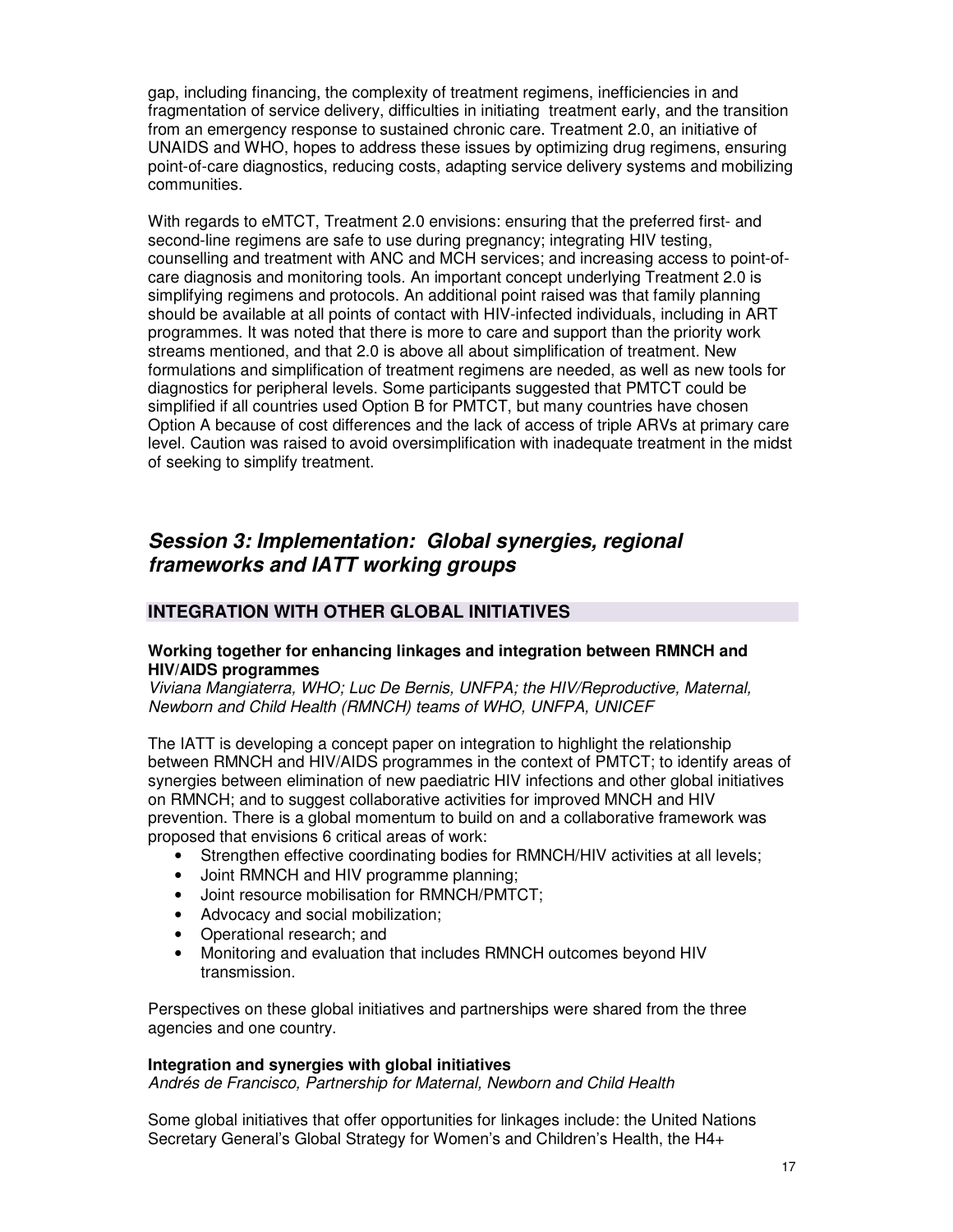mechanism, and the PMNCH. The Global Strategy is the first comprehensive roadmap to accelerate progress, deliver results and ensure accountability for women's and children's health. The PMNCH, hosted by WHO, has over 400 partners from countries, donors and foundations, professional associations, multilateral agencies, civil society, and academic, research and training institutes. These constituencies are working together on the continuum of care. The PMNCH has documented commitments to this Global Strategy made by governments, bilaterals, foundations, non-governmental organizations and the private sector. These commitments by agencies include ensuring that health centres offer PMTCT, increasing coverage, providing free services, increasing the number of at-risk babies born HIV-free, creating centres for treatment and new investments in PMTCT and peer education programmes. WHO, UNFPA, UNICEF, UNAIDS and the World Bank have joined together under the H4+ initiative to bring greater focus, integration, and resources to the task of reducing maternal and child deaths. The H4+ initiative seeks to significantly reduce maternal and newborn mortality in countries with the highest burdens of maternal and newborn illness and death.

## **PEPFAR Global Health Initiative, integration and linkages to PMTCT**

Omotayo Bolu, Centers for Disease Control and Prevention

PMTCT is a strong priority of PEPFAR, which operates in 30 countries, focusing primarily on Prongs 3 and 4. Current strategies are shifting to country ownership, health services strengthening and integration. The Global Health Initiative is the new, broader framework for the United States support for global health, as it goes beyond HIV to reproductive, maternal and child health and other areas.

## **Global Fund perspectives**

Ade Fakoya, Global Fund

The Global Fund is committed to initiatives to both eliminate new paediatric HIV infections and improve MNCH. It has developed guidance to help countries integrate interventions to control HIV/AIDS, tuberculosis and malaria. Round 11 will have a particular focus on PMTCT. A Technical Guidance Note for Global Fund proposals on PMTCT was developed in 2010 by WHO and UN partners, and a shorter programming guidance note was developed by the Global Fund. These will be updated for 2011.

## **Case study on integrating PMTCT into MNCH**

Leonardo Chavane, Ministry of Health, Mozambique

At the country level, there is a need to deliver comprehensive services, but the challenge is how to move from a complex intervention to a simple yet comprehensive one. The primary health care context, which incorporates integration, has to be maintained. There is also an issue on how to monitor the programme, without putting more pressure on the health system.

The discussion highlighted "smart" integration, that is, optimizing investments by combining various closely related interventions, e.g. syphilis and PMTCT. The participants wanted to ensure that the GTT be given clear and adequate information on the importance of integrating PMTCT and MNCH.

## **Discussion**

Issues that arose in discussions included:

- The value of revisiting the work that was done on integration in countries some years ago in order to look at the lessons learned.
- Integration generally works better at the local level, but not at national level because of resource issues, and donors tend not to fund in an integrated way.
- How coordination should be managed at the various levels, and the importance of not duplicating structures, as there are already many mechanisms in countries.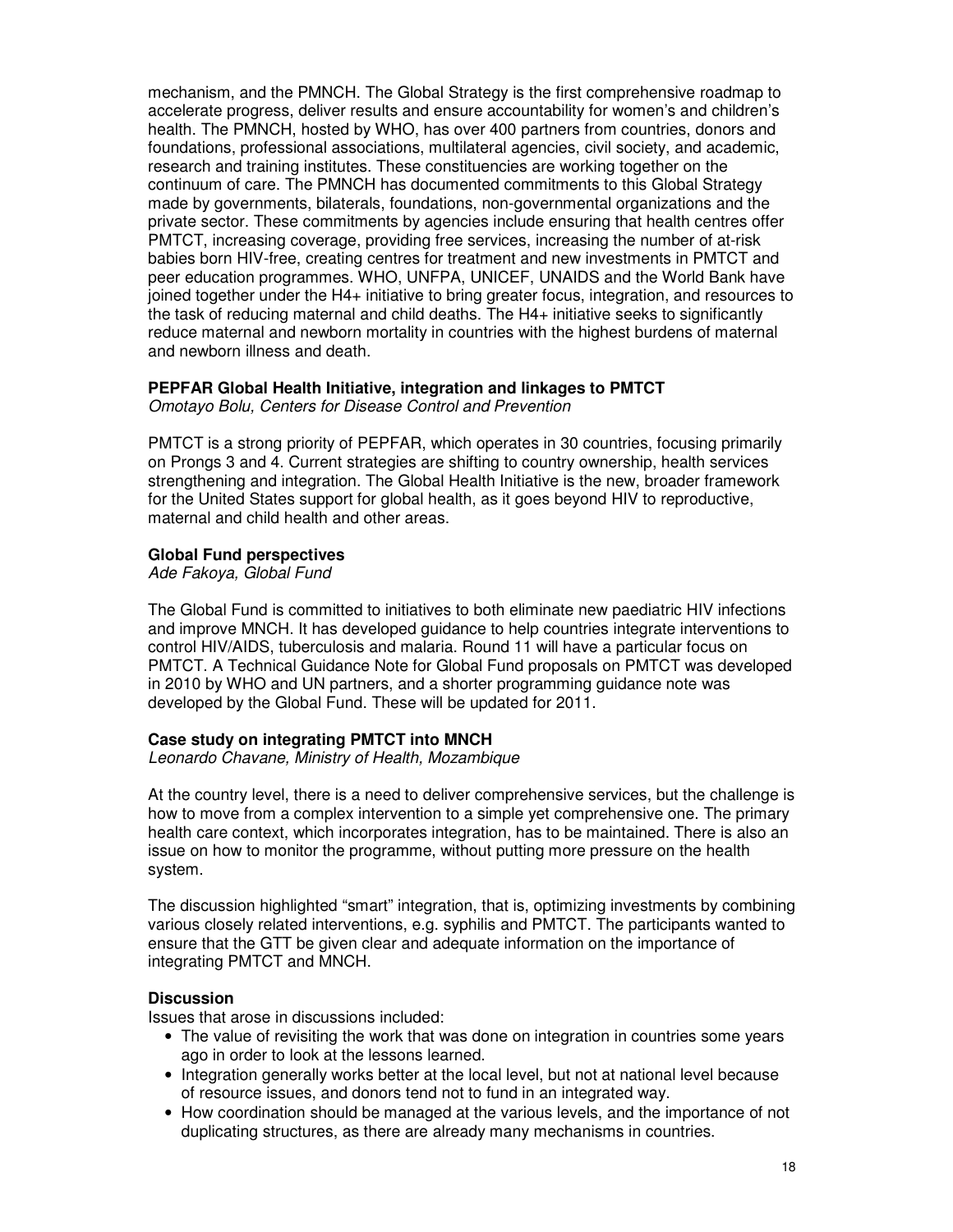- Calls for simplifying PMTCT, including options for ARV regimens, were strongly expressed. While the need to simplify regimens was acknowledged, others cautioned not to rush to oversimplify without a review of key evidence and experience.
- One reason for the call for simplification was that comprehensive plans including all aspects of PMTCT can be difficult to manage.
- There was a request for more work on Prongs 1 and 2, human rights issues, and links with social protection.

## **UPDATE ON REGIONAL ELIMINATION STRATEGIES, FRAMEWORKS AND PROGRESS**

All regions (except the Middle East) are planning for the elimination of new paediatric HIV infections, but the status of plans and progress vary greatly.

#### **Progress towards HIV MTCT elimination in Europe**

Irina Eramova, WHO Regional Office for Europe

In Europe, the goal of virtual elimination of HIV infection in infants by 2010 was endorsed by an Inter-ministerial Conference in Dublin in 2004, with elimination defined as less than one HIV-infected infant per 100 000 live births and less than 2% of infants born to HIVinfected women acquiring HIV infections. Many countries in the region have met these targets, except for some Eastern European states. However, the number of new HIV paediatric infections has increased from 3000 in 2001 to 3700 in 2008, reflecting an increasing number of HIV-infected women delivering. A major challenge is that the women who are HIV-infected are mostly from high-risk groups and are difficult to access and maintain in follow up. However, there is a strong link between ANC and HIV services, and 85-100% of HIV-infected pregnant women in the different countries in the region receive at least some ARV prophylaxis.

## **Regional initiative for the elimination of mother-to-child transmission of HIV and congenital syphilis in Latin America and the Caribbean**

Raúl González, WHO Regional Office for the Americas

In Latin America and the Caribbean, eMTCT is linked to the elimination of congenital syphilis, defined as reduction of MTCT of HIV from HIV-infected women to infants to less than or equal to 2% and reduction of incidence of HIV infections in infants to less than or equal to 0.3 cases and congenital syphilis to less than or equal to 0.5 cases per 1000 live births. Testing has increased over recent years, but coverage of ARVs has not. Countries are at various stages in developing strategic plans, guidelines and establishing baselines. Priorities include scaling up quality of ANC, HIV and syphilis testing in pregnant women and infant diagnosis. Several proposals will be submitted to the Global Fund from the region.

#### **Asia-Pacific Task Force on the prevention of parent-to-child transmission towards elimination of new paediatric HIV infection and congenital syphilis**

Ying-Ru Lo, WHO, presenting for Teodora Wi and Iyanthi Abeyewickreme, WHO Regional Offices for South-East Asia and Western Pacific

Elimination of new paediatric infections is possible in the Asia-Pacific Region, as demonstrated by progress in Thailand. A regional framework has been developed. Targets are to reduce new paediatric HIV infections by 90%; reduce MTCT to less than 5% in breastfed populations and reduce congenital syphilis to less than 0.5 per 1000 live births. Next steps include finalization of a monitoring and evaluation framework, endorsement of the framework by the WHO Regional Committee, and country adaptation and resource mobilization, especially through the Global Fund.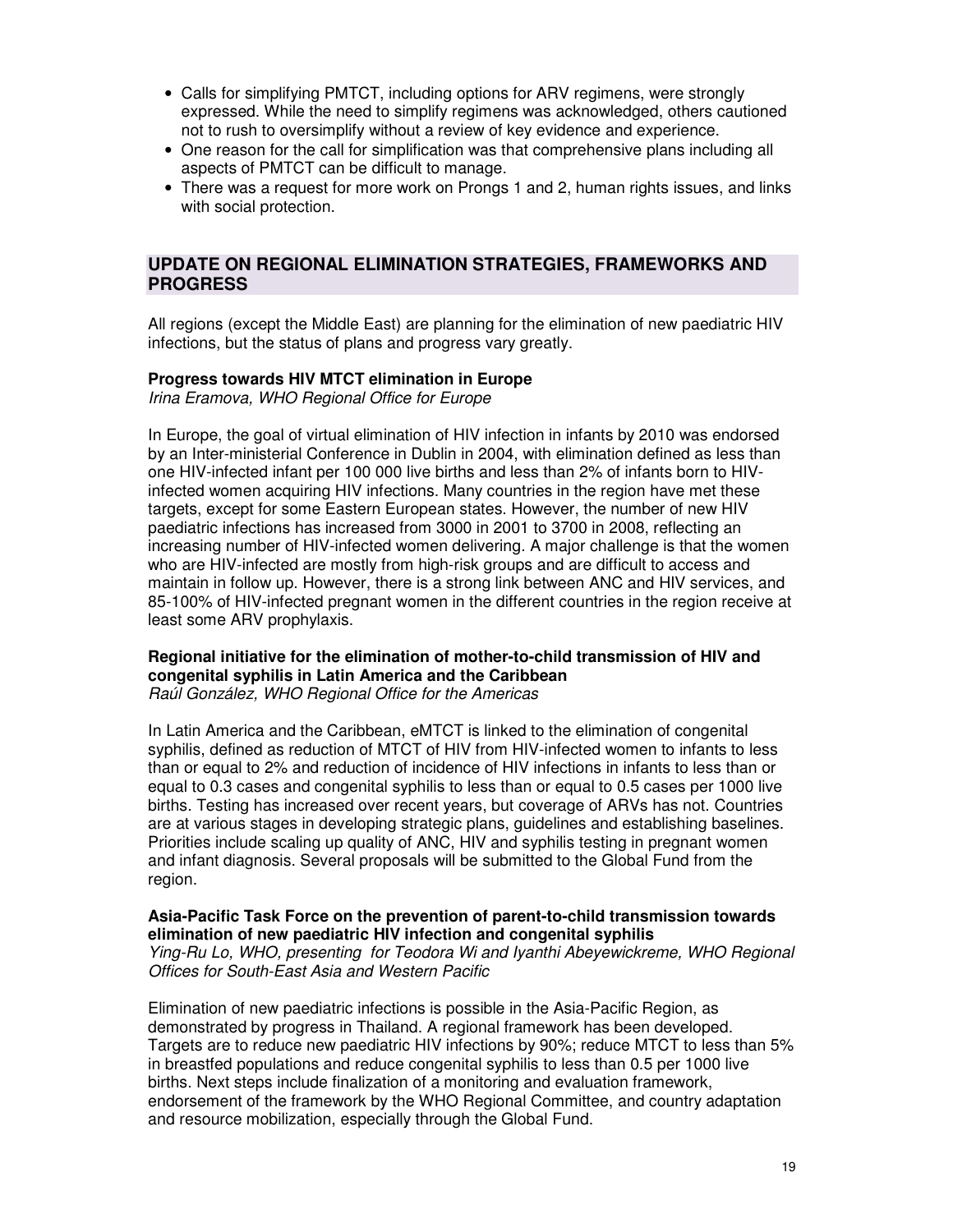#### **Pathway towards elimination of new paediatric HIV: African Region**

Dorothy Mbori-Ngacha, Claude Kamenga and Macoura Oulare, UNICEF; Isseu Diop Touré, WHO

Africa is the region with most of the global burden of MTCT, with 95% of the unmet need for services. Progress has been made in decreasing prevalence and increasing coverage, but this progress varies widely between countries and many challenges remain. In the past 2 months, major regional meetings were held for both East and Southern Africa and for West and Central Africa to develop and endorse e-MTCT frameworks. Next steps include finalizing the regional framework, the joint regional action plan and countries' action plans. The regional framework and plans will be disseminated with advocacy and communication, as well as support for capacity building and monitoring progress. Many countries have requested technical assistance for specific areas of action.

Koona Keapoletswe, Ministry of Health, Botswana, pointed out that her country needed strategies from the regional office to strengthen country work in some areas, notably Prongs 1 and 2. The country expected to receive funding for sexual and reproductive health which would help accelerate work in these areas. It would also be working on strengthening testing and counseling. Angela Mushavi, Ministry of Health and Child Welfare, Zimbabwe, said coverage was increasing but there were many challenges, including community sensitivities and limited involvement of males, and the major change of introducing more effective regimens. The country saw an opportunity for the regional framework to be used as a catalyst when working with ministers and policy-makers. Zimbabwe is aligning its targets with the global and regional targets.

## **IATT WORKING GROUPS: ACHIEVEMENTS, CURRENT WORK, NEW PLANS AND ISSUES, KEY PRODUCTS**

All the working groups have carried out many activities since the 2010 IATT meeting. Brief updates were provided by the current IATT working groups (because of the change in agenda for this IATT meeting, full reports and review of workplans from the working groups were not possible).

## **Primary prevention and prevention of unintended pregnancies among women living with HIV**

Lynn Collins, UNFPA

The working group on **primary prevention and prevention of unintended pregnancies**  is currently finalizing a programming framework setting out strategies for work on Prongs 1 and 2 and a case study, including a film, on Swaziland. A rapid assessment tool for sexual and reproductive health and HIV linkages is aimed at identifying current critical gaps in policies and programmes, and contributing to the development of country-specific action plans to forge and strengthen these linkages. Future work includes continuing with pilot testing of an indicator for family planning.

#### **Paediatrics**

Shaffiq Essajee, WHO

The past five years have seen improvements in paediatric access, but coverage remains low and few infants are accessing EID or ART, with paediatric coverage lagging behind adult ART coverage. To help overcome this, the **paediatric working group** has developed an advocacy toolkit for scale up of paediatric testing and treatment, highlighting key programme and policy interventions. A paediatric retention in care analysis has also been developed to help identify barriers to retention, identify solutions and illustrate in-country experiences. To address the problem of fragmentation of the market for paediatric ARV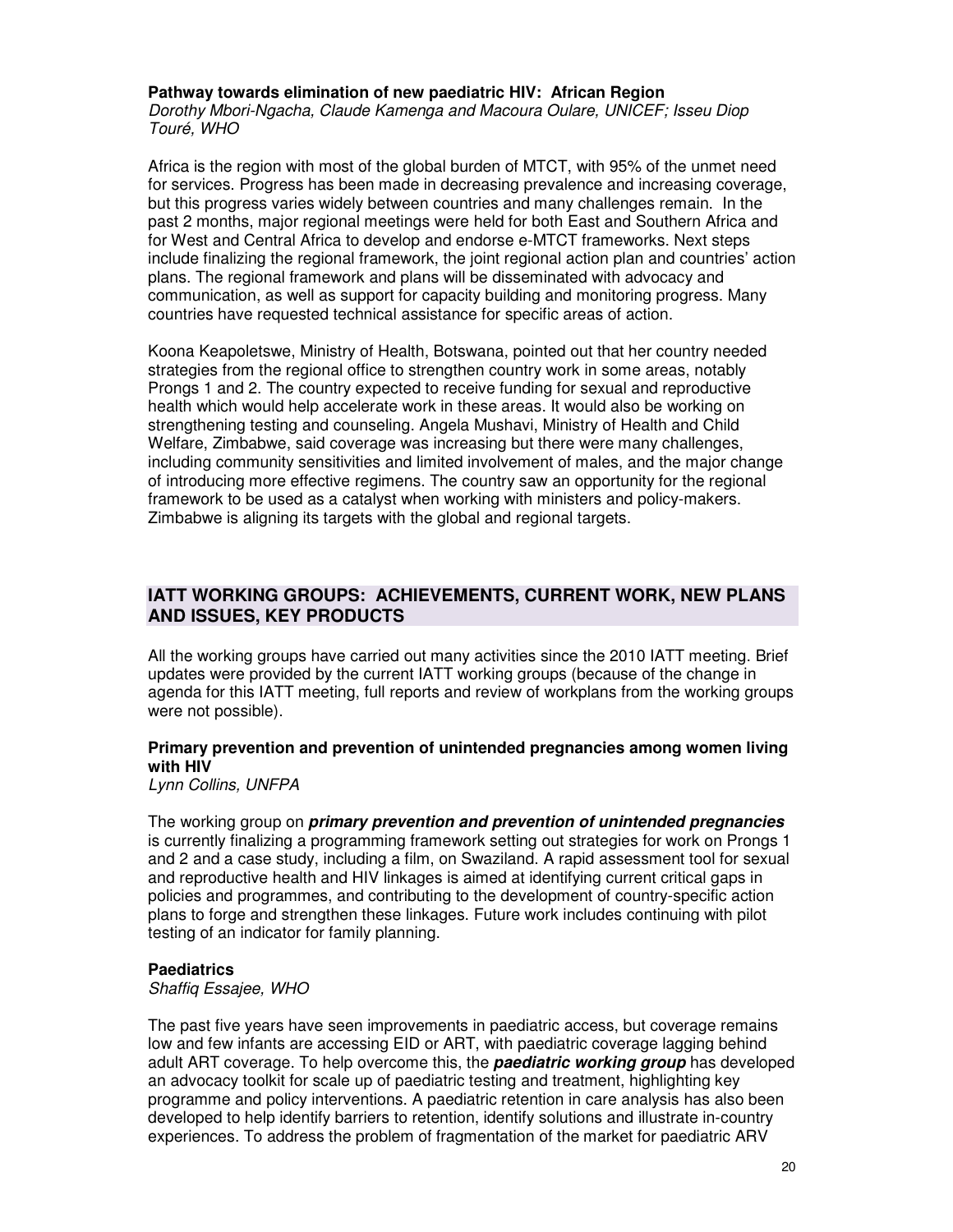formulations because of an increased number of products, a formulary will be developed, and advocacy with industry to expedite better paediatric ARVs is ongoing (linked to activities in Treatment 2.0). IATT partners are also actively working on guidance on issues for adolescents living with HIV.

#### **Monitoring and evaluation**

Chika Hayashi, WHO; Priscilla Akwara, UNICEF

The **monitoring and evaluation working group** now has 19 organizations as members, holds monthly teleconferences and an annual meeting. It is finalizing a guide to harmonize indicators, drafting a data quality document and training module, helping to develop harmonized transmission rates for modeling for Option A and Option B, and developing guidance on different approaches to measure impact. For monitoring eMTCT, the working group will assist to strengthen capacity and improve data quality, analysis and use, including for MCH, finalize the guide for impact assessments, and provide coordinated technical support to countries. Some concerns included that while there is strong interest in monitoring and evaluation among the individuals in the group, there is a need for more organizational commitment. In addition, many organizations support facility-level monitoring and evaluation for their own projects, but not national systems.

#### **Scale up**

Christian Pitter, EGPAF

The **scale up working group** supported the development of the UNAIDS business case, participated in joint technical missions, supported the Global Fund reprogramming initiative and regional elimination efforts. Current projects to guide and support eMTCT include revising the 2007 guidance on global scale-up of PMTCT, finalizing the Global Action Framework, drafting a technical support plan and establishing the IATT website. Current issues include defining the appropriate role in the GTT and follow-on structures; how to optimize provision of technical support at country level, how to develop synergies with PEPFAR, the Global Fund and IATT implementing partners; how to best harmonize IATT working groups and their potential role with regional IATTs; and finding appropriate resources for the work.

#### **Early infant diagnosis (EID) / laboratory**

Molly Rivadeneira, Centers for Disease Control and Prevention

The **working group on EID and laboratory** has compiled recommended actions for EID service improvement; continued development of EID site supervision tools for improving quality of service delivery and infant health outcomes; and liaised with the monitoring and evaluation team on EID indicators. Priorities for next year include development of a scoping document for EID point of care, working on commodity issues with UNITAID, completing and piloting site supervision tools, and sharing materials via the web, including cost-effectiveness analysis for investment in laboratory infrastructure. There was further discussion about whether the lab working group should continue to focus only on EID, or also focus on HIV rapid testing and point of care CD4 testing (general consensus was to expand the focus).

#### **HIV and infant feeding**

Nigel Rollins, WHO

The **HIV and infant feeding working group** has provided country support though participation in national decision-making processes and developing tools for adapting WHO guidelines and guidance for implementation. It has also supported implementation research. Future work will include updating the Framework for Priority Action on HIV and Infant Feeding; advocacy and communication strategies; technical support for funding applications to PEPFAR and the Global Fund for improving infant feeding practices; and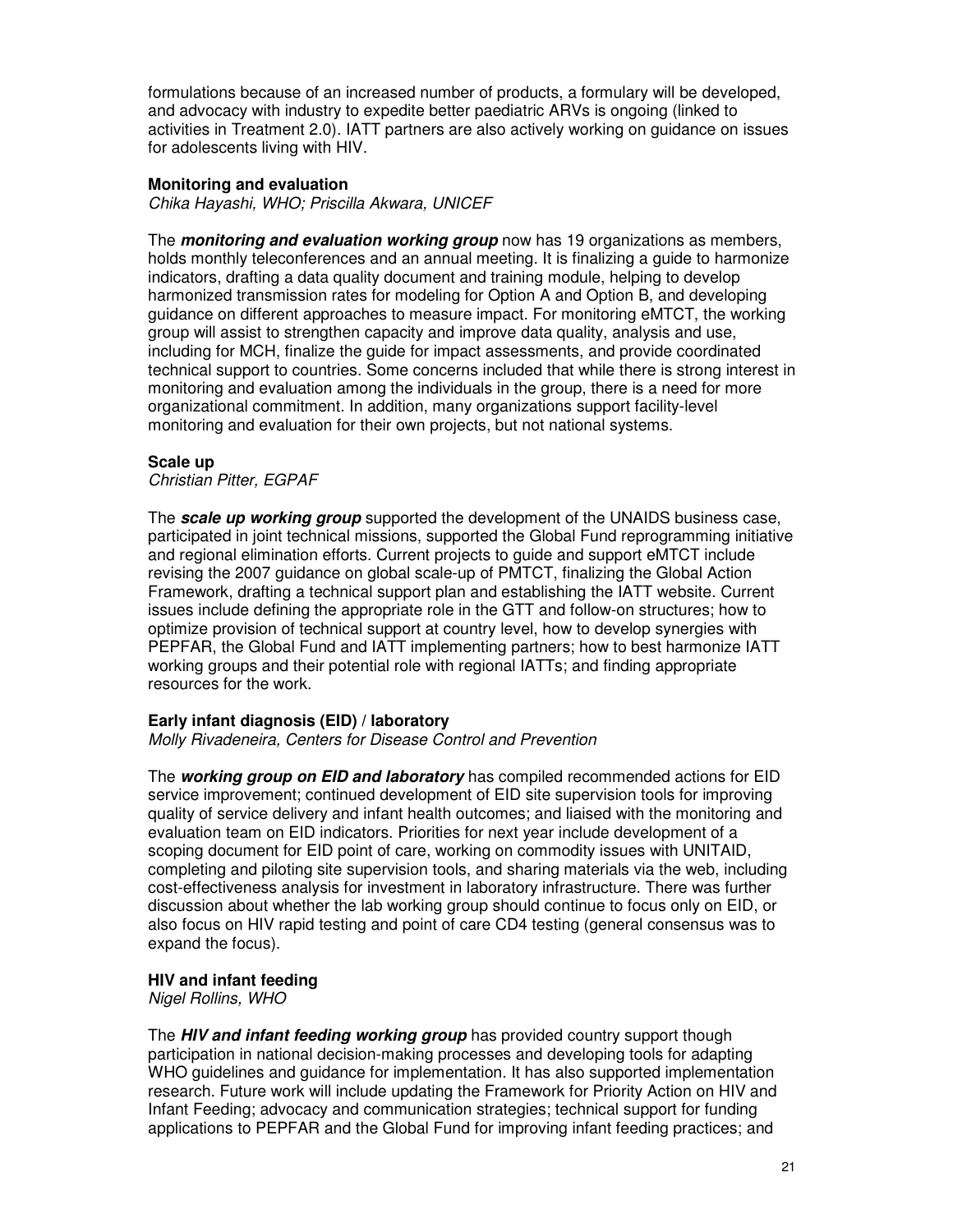further implementation research on improved infant feeding practices in the context of HIV as part of integrated MNCH services.

#### **General discussion on IATT workgroups**

In the discussion, several issues were raised:

- There is a new global landscape for HIV/AIDS and a new focus on eliminating new paediatric HIV infections, and thus a need to reflect on whether IATT's existing modalities are the best ones for this environment. Specifically, questions were raised about the current focus of the IATT working groups, if gaps are being addressed and whether adequate country support can be provided by the IATT as structured.
- The activities of the IATT working groups are currently based on joint work plans and the good will of member agencies to work together, without specific funding or specified commitments. Some participants thought the lack of funding was a problem, while in response it was pointed out that the institutions in the working groups have committed to the plans with the understanding that they should provide funds from within their own agencies. Working groups should define what they need to do, and the resources needed, and then collectively find the resources and/or commit to support the joint workplans and products. There is a need for commitment and accountability from the member agencies of the working groups.
- It was questioned whether the working groups should continue indefinitely or whether a process is needed to review and reconfigure the workgroups.
- On monitoring and evaluation, the working group can provide a set of core indicators, but often agencies want more information and ask for more indicators in the facilities where they work.

While there was only very limited time to review the brief work plans of the IATT working groups and to discuss whether the working groups adequately "fit" the needs of a focus on eMTCT and country support, it was recommended that these issues be part of the review to be undertaken by the Secretariat.

## **Session 4: Developing an action plan: background papers to support the elimination initiative**

## **IATT WEBSITE**

#### **Introduction to the IATT website**

Braeden Rogers, UNICEF

A commitment was made at the 2010 annual IATT meeting to develop a joint website, for which UNICEF has taken the lead. The mockup for the website was introduced. The proposed IATT website will have a public section, and a section with access only to IATT members. Pages will show a calendar of events, background and membership of the IATT, information on eMTCT, including progress toward the targets, and a resource hub. Participants emphasized that it was important to have information on regional and country frameworks, working groups and other activities. The website is a work in progress, so it can be revised and updated. In the context of the website, modifying the name of the IATT to reflect its broader mandate was proposed. It is expected that the internal website will be available for posting materials from this annual meeting, and, in the near future, will be available more broadly.

#### **FEEDBACK ON GROUP WORK ON BACKGROUND PAPERS**

The participants divided into six groups according to themes to discuss the different background papers. The objectives of the discussion were to: identify key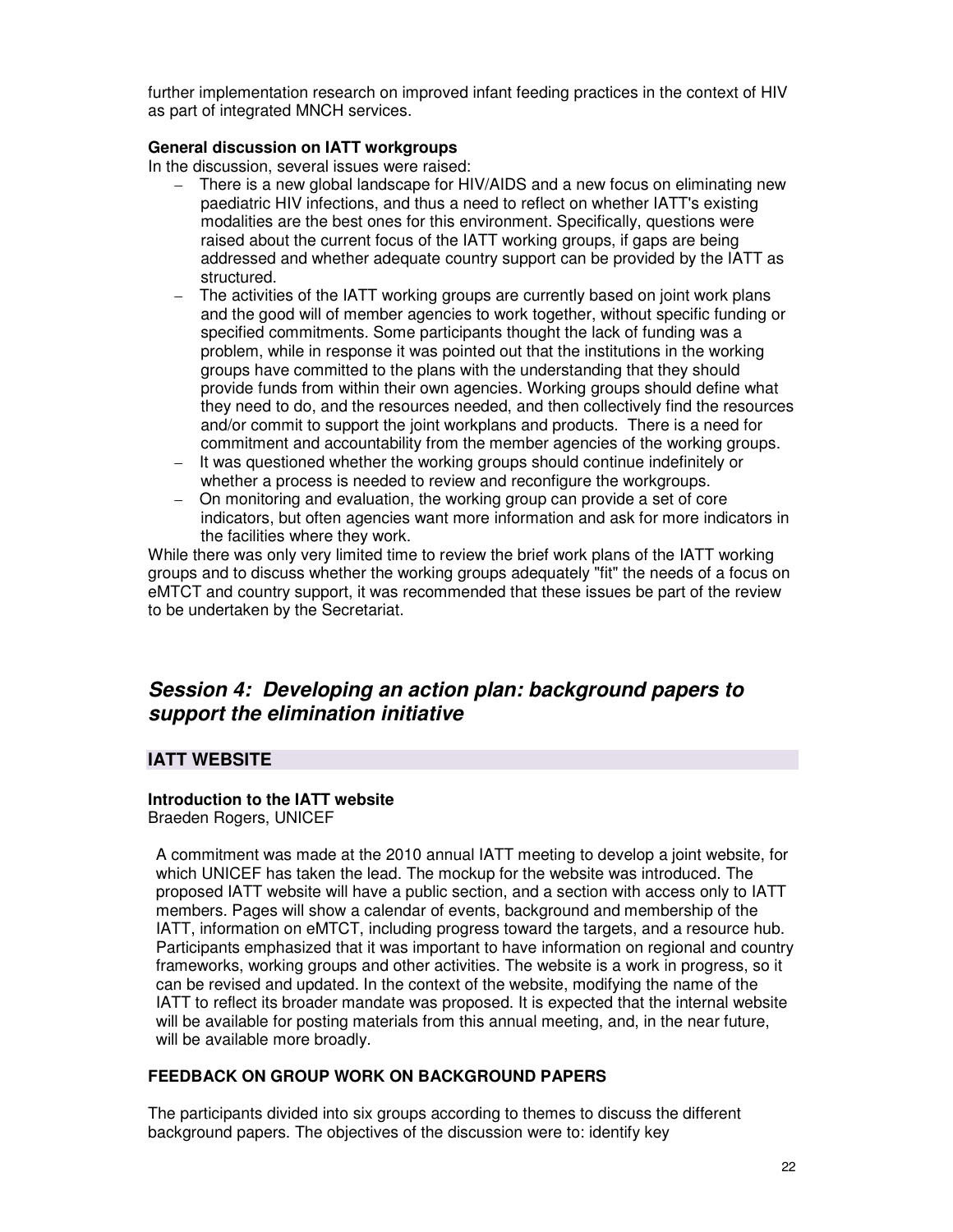points/recommendations on each group's issue; and identify the next three to five key actions needed towards eMTCT. Each group then presented their key points in plenary.

## **Issue note on leadership and accountability (group on leadership)**

Leadership is critical to achieving elimination of new paediatric infections. The IATT Global Action Framework should be included as part of the technical basis for the GTT. The group suggested key messages that should be shared with the GTT:

- There is interdependence between MNCH and the eMTCT strategy, and there must be cooperation between the two.
- PMTCT could be the bridge between the push to reduce maternal mortality and the HIV response;
- There is an opportunity to achieve three MDGs (4, 5 and 6) with one unified strategy;
- The initiative is not just about prevention, but also treatment.

Leadership depends on champions at various levels, each with their own roles. At community level, this involves leading actions against stigma and encouraging positive behavior change; at national levels, leaders need to prioritize PMTCT, drive scale-up, provide domestic financing and increase ANC coverage and institutional deliveries. At the global level, champions should advocate for additional resources, improve coordination between agencies and donors and strengthen managerial and technical capacity.

In this context, the IATT should use evidence to inform plans and scale up; strengthen implementation and technical support work, and strengthen its normative work and simplification agenda.

#### **Enhancing linkages and integration between reproductive, maternal, newborn and child health and HIV/AIDS programmes: towards elimination of mother-to-child transmission of HIV (draft outline) (group on integration and linkages)**

Comments from the group on the background paper included:

- Ensure that definitions on integration and linkages are consistent with agreed United Nations language;
- Include references to the linkages systematic review and key gaps;
- Acknowledge the importance of contextualization;
- Share accountability from HIV and sexual and reproductive health (SRH) constituencies towards eMTCT;
- Strengthen community aspects:
- HIV and SRH departments need to coordinate/collaborate, as structures at the country policy level are important to success;
- Address systems constraints which are critical, e.g. human resources.

Key actions at the global level should include making a visible HIV-MCH coalition; encouraging flexible funding to enable integrated planning; working with other key stakeholders such as midwives and nursing organizations as these are the main service providers; use the Roll Back Malaria/maternal-newborn health model as an approach; and develop integration indicators to assess progress.

Key messages to the GTT related to leadership include the need for bi-directional linkages at the global level and commitment to a visible global coalition; ensure the eMTCT agenda is part of the work of the Commission on Information and Accountability for Women's and Children's Health; and include the MCH perspective in the eMTCT GTT action plan. Participants stressed the need for strong linkages with the current efforts on reducing maternal mortality and the need for the IATT to be strategic in selecting countries for learning from integration efforts.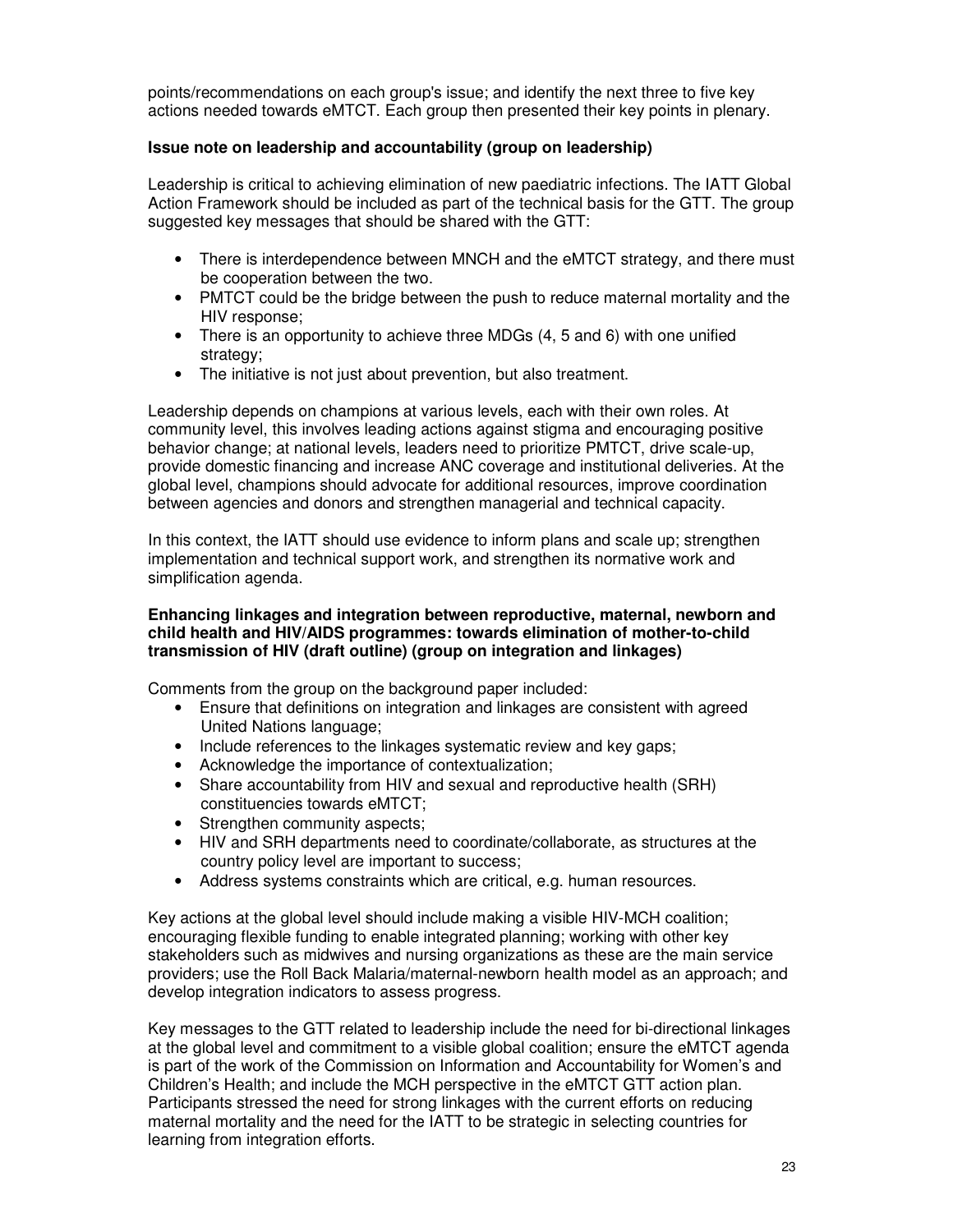**Towards a framework for community engagement : Every woman able to protect herself from HIV infection; choose when, and if to have a child, protect them from HIV infection in the first year of life; and live to raise them well – this is our hope and it can be our reality (group on role of civil society)** 

The group raised the question of whether eMTCT can be achieved without civil society's meaningful participation. The role of civil society in the IATT is informing the IATT work though consultations with communities; human rights and people-centred approaches based on expertise; linking with broader civil society; and supporting framework development for services that parents living with HIV will access. At community level, civil society often has direct experience in accessing and providing PMTCT services and contact with those who need the services; partnership in developing culturally sensitive and human rights-based programmes and services; and experience with social networking technology for health.

The group recommended that the GTT and IATT develop guidance for meaningful involvement of civil society and networks of people living with HIV in the Global Action Plan and Action Framework; that the IATT provide space and support for consultations with civil society and its inclusion in the work of the IATT; that the IATT advocate for civil society engagement in PMTCT; and develop good policy and practice on the role of civil society in PMTCT.

Participants pointed out that tools for community engagement in Making Pregnancy Safer exist, and could be used for PMTCT. A World Bank document including a costing component has also looked at the role of civil society in taking forward services. Various country representatives noted that civil society has been active in related work at various levels, but one pointed out that the term "civil society" may mean many different types of actors.

The issue of branding the eMTCT initiative with the short-hand term "elimination" was discussed, because of possible negative implications. There was concern that no action on terminology has been taken since a similar recommendation in November; suggestions for other terms were requested to be received in the very near future.

#### **Global monitoring and evaluation framework strategy for the elimination of new paediatric HIV infections (group on targets and monitoring and evaluation)**

The group reviewed the indicators and targets contained in the monitoring and evaluation framework. They discussed the number of indicators, and proposed to reduce them. They also proposed that there should be region-specific options where circumstances indicated.

With regard to the overall target for decreasing new infections by 90%, there was discussion on whether this should be reduced to 85%. Some participants felt that 90% was both too ambitious and not supported by the modeling work that had been done. The point was made that the target was aspirational, but also needed to be realistic. If some partners were not comfortable with the 90% target, then possible compromises could be moving back the target year to 2020, or stating "at least 85%" or "close to 90%", or "make serious efforts to scale up towards the goal of 90%". It was pointed out that elimination is a public health term with a specific definition, and that the target of 90% was developed with this in mind-- to reduce the number of new paediatric HIV infections to a significantly lower level and thereby reduce MTCT as a major public health problem. It was also noted that it would be difficult to change the overall 90% target when it has already been incorporated into most regional and country frameworks. However, some countries were concerned that even with their best efforts, it might not be possible to achieve the targets, and the issue of maintaining quality would become critical when scaling up. Whatever is agreed, the target applies to the population level, and not just women who use services; however it was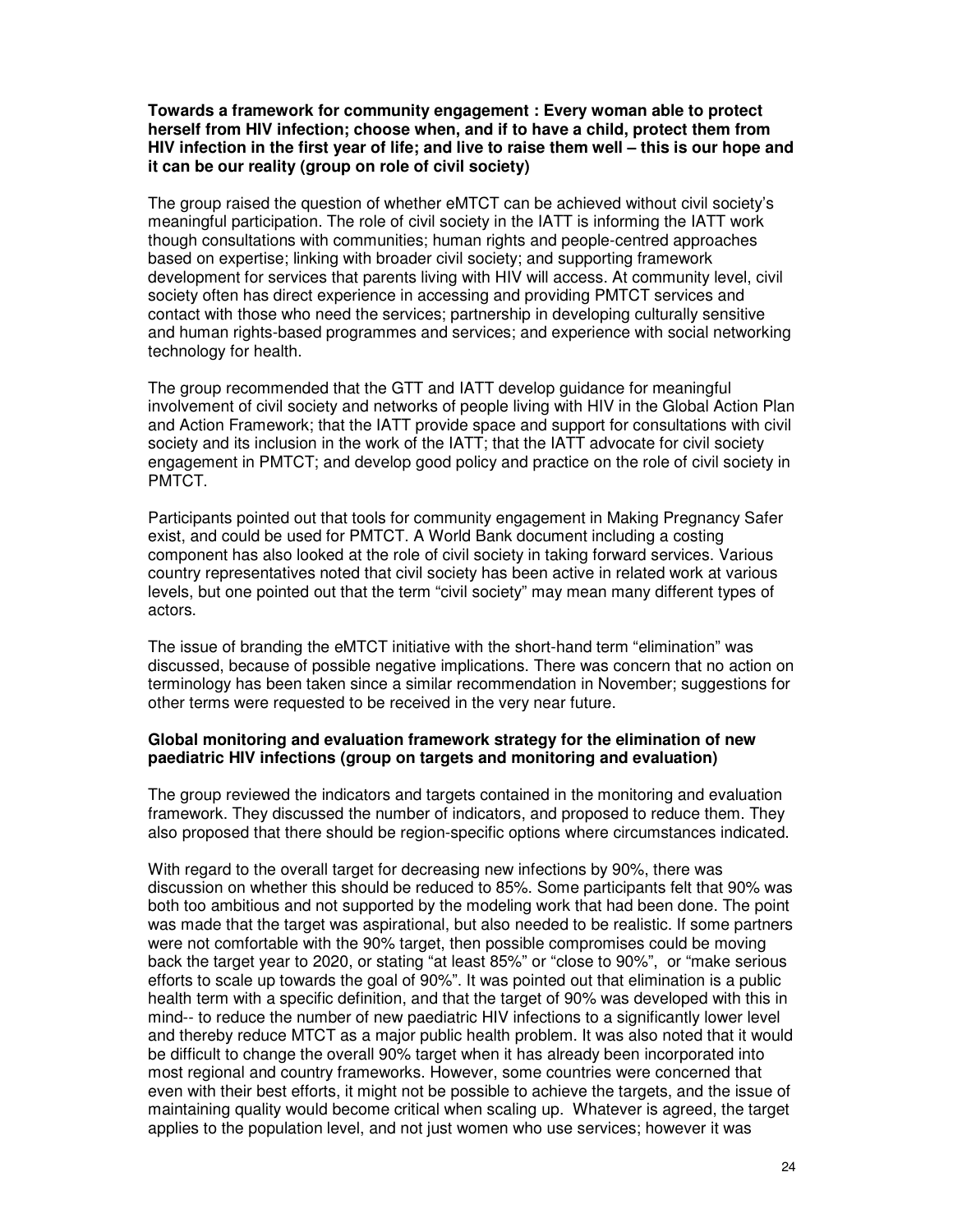noted that it is challenging to follow up women through the whole PMTCT process, even when services are fully integrated.

The discussion also pointed out the difficulty of monitoring when different countries are using different regimens, and the need for better measures than just modeling to track progress. Trying out different methodologies can be part of the process of refining monitoring and evaluation systems. Another issue of concern was tracking not just HIV infections, but also HIV-free survival.

#### **Laboratory needs for elimination of mother-to-child transmission (group on laboratory and diagnostics)**

The group examined the delivery of diagnostic services across all four prongs of comprehensive MTCT:

Prong 1: identify women who are HIV-positive and help HIV-negative women to stay negative:

Prong 2: Ensure availability of HIV testing (during pregnancy, in ART clinics, and in family planning clinics, so that women who are HIV-positive are able to make informed choices about contraception methods;

Prong 3: Increase access to HIV testing for pregnant women and provide accessible CD4 cell count testing for HIV-positive pregnant women to identify women in need of treatment and facilitate delivery of efficacious prophylaxis and treatment;

Prong 4: Provide early infant diagnosis for all HIV-exposed infants at 6 weeks (for the future, goal is point of care EID) and final diagnosis after 15 months or cessation of breastfeeding.

Proposed messages to be communicated to the GTT included:

- Promote a basic package of diagnostic services for pregnant women which includes, but is not limited to, HIV diagnosis;
- Provide access to timely and reliable CD4 cell count testing as an essential component of PMTCT, but do not let lack of access to diagnostic services prevent clinical decisions or impede patient care;
- Improve the management of HIV-exposed infants with EID and immediate initiation of ART for positive infants;
- Develop automated EID data management and sharing systems to monitor progress of eMTCT and improve PMTCT services in real time;
- Decentralize integrated HIV diagnostic services (rapid testing, CD4, EID) in parallel to ART services for mother and baby;
- Support integration of services through coordinated national plans for eMTCT and laboratory services.

Discussion brought up the issue of including safe blood transfusions in the laboratory package, as a good point for integration. Some participants raised questions on quality of HIV test kits, and lack of quality assurance for decentralized rapid testing, as there is reportedly 30-40% disagreement of results in some field settings.

#### **Technical Support Plan of the Global Inter-Agency Task Team on prevention of HIV infection in pregnant women, mothers and their children for the elimination of new paediatric HIV infections and keeping mothers alive (group on implementation and country support)**

In addition to the draft Technical Support Plan, the group also considered the OGAC presentation on the ten-point plan for accelerated PMTCT action.

The group began by considering relevant questions, such as: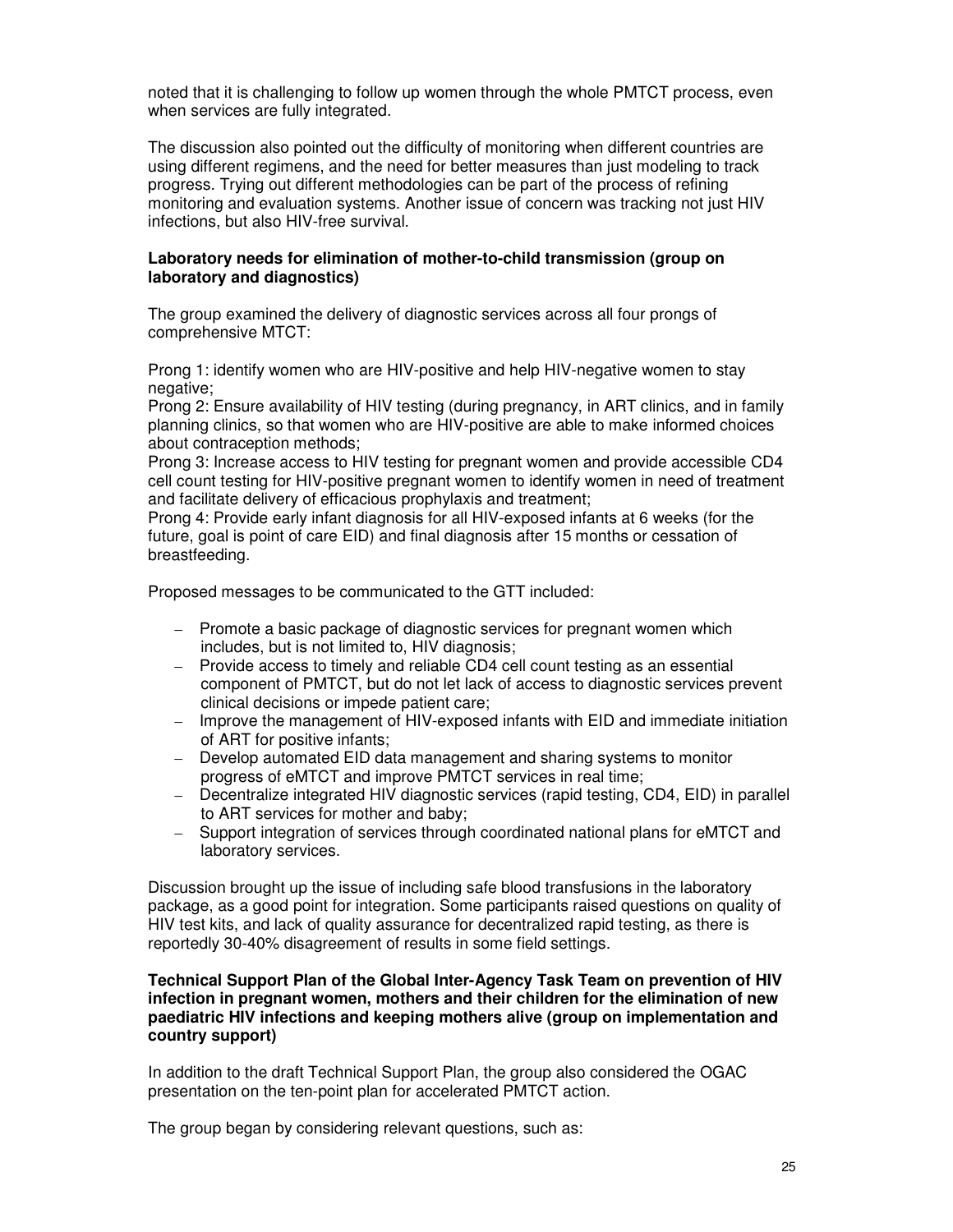- How do we restructure the IATT to be able to offer more effective and harmonized support to the 22 high-burden countries, and how do we ensure country buy-in?
- Who within the IATT will support the process at country level and what resources are needed?
- What does the IATT bring to the table to address technical assistance needs?

The group noted that many countries had recently gone through a process of identifying their technical assistance needs. However, there was a need to prioritize IATT assistance to countries, in part using the typology of countries that was presented earlier.

The group in general endorsed both the IATT Technical Support Plan and the Ten-point Plan, and suggested that the whole IATT also do so. The scale-up working group was proposed as the appropriate arm to coordinate IATT technical support to countries, with the IATT being the technical implementation arm of the GTT.

Other recommendations included:

- Add an additional technical person to the global IATT secretariat to facilitate communication between global and regional IATTs as well as countries;
- Maintain a database of experts on costing, procurement and supply management, and other key issues, with perhaps the UNAIDS-supported Technical Support Function taking on this responsibility
- Track progress towards eMTCT with a focus on HIV-free survival by including infant feeding and other MNCH indicators, and include these issues in the costing model presented earlier.
- Develop a toolkit for facilitating feedback of IATT members to their constituencies.
- Develop a resource mobilization plan for each of the 22 high-burden countries.
- Explore including IATT technical assistance costs in country funding proposals.

Discussion points included asking that counselling and support of women for the recommended infant feeding option and adherence to ARVs be included in the costing model. This is important if the model is to include HIV-free survival, and not only prevention of HIV.

Some concerns were expressed as to whether the IATT has the capacity and is the appropriate mechanism to have a lead role in technical assistance to countries, and whether other mechanisms at country level already exist. In response, it was agreed that arranging technical support should be a country-led process, since all partners are represented on local working groups.

It was observed that some programmatic issues were covered in the Ten-point Plan but not in the Technical Support Plan. Others expressed concern that the group was looking at PMTCT in a more isolated way than the drive to integration envisions. It was pointed out that countries in Africa had already identified technical support needs in regional meetings.

## **Session 5: Leadership and accountability: mechanisms including IATT/GTT to reach elimination**

## **C. CONCLUSIONS AND RECOMMENDATIONS**

## **Conclusions**

In the final session, the major issues discussed were the IATT's structure and mandate, the key products and messages that the IATT should ensure reach the GTT, including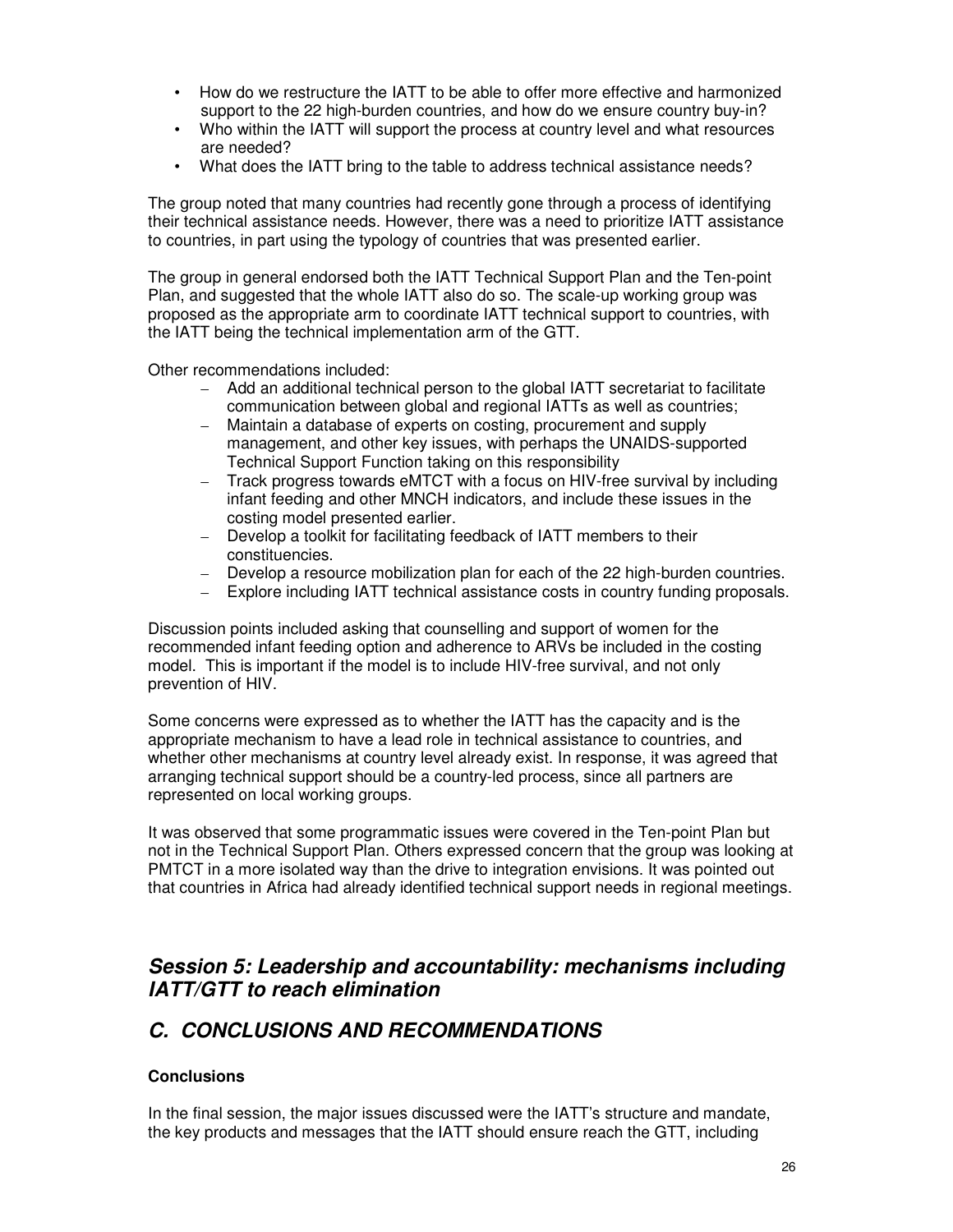during its upcoming meeting in South Africa, and the terminology around eMTCT. Other conclusions are derived from presentations and discussions from earlier sessions.

The group recognized that the IATT has a unique value in drawing together key agencies that share PMTCT goals. However, differing viewpoints exist regarding the structure and mandate of the IATT. There was some consensus that the working groups should be reviewed, with an effort to refocus on deliverables to focus on eMTCT and direct country support. In particular, the issue remains around its capacity and the mechanisms to provide direct technical support to countries, as well as the resources to continue the increasing activities of the working groups.

Several documents have been developed which spell out the vision for global eMTCT, or outline future actions. The Global Action Framework, Global Monitoring and Evaluation Framework, IATT Technical Support Plan and an outline Ten-Point Plan (from OGAC) for country implementation were all generally endorsed by the IATT as a group. However, it will be important to have a consolidated document rather than multiple documents.

The U.S. government partners raised concerns about the target to reduce the number of new paediatric HIV infections by 90%, from 2009 baseline estimates (from about 400,000 to 40,000); and proposed 85% as an alternative. The IATT group considered several alternatives in language with the hopes of building a consensus. While there was not enough time to resolve this issue, there was a clear commitment to maintain the current 90% target as the overall "elimination" goal, while accepting variations in the language with the idea of aspiring towards a 90% reduction. This key issue will be referred to the GTT for further consideration and resolution.

Strong concerns were raised, particularly by civil society, on the use of language around eMTCT and that "elimination" alone should not be used as a short-hand or slogan for the initiative. There may be a need for a technical term for the initiative and also a short, public term suitable to support the campaign. The meeting did not have time to fully discuss or conclude on suitable terminology, but recognized the critical importance of resolving this in a short period of time. This key issue will also be referred to the GTT.

The importance of linking the eMTCT initiative with broader MNCH global initiatives and the need to support integrated and systems strengthening approaches at country level were stressed. The IATT must work to shift in this direction; it is working towards a joint event of key stakeholders from both constituencies to harmonize ongoing work on eMTCT and MNCH.

Several key laboratory issues, related to both quality and access of key diagnostics at primary care level, are critical to the success of the eMTCT initiative. The IATT lab working group, with leadership from both CDC and CHAI, will expand its portfolio to address these issues, and work closely with the diagnostics work stream in Treatment 2.0. The principles of the new Treatment 2.0 initiative are directly applicable to PMTCT - and progress on moving the Treatment 2.0 agenda will directly benefit PMTCT and the ability to achieve eMTCT goals.

#### **Recommendations**

The IATT agreed on the following recommendations to inform the GTT and guide its future work.

## **Key products to inform the GTT**

The following IATT documents were identified to be provided to the GTT later the same week to help inform the development of the GTT Global Action Plan: 1. A Global Action Framework for the elimination of Mother-to-child transmission of HIV. This Global Action Framework was endorsed and recommended to the GTT.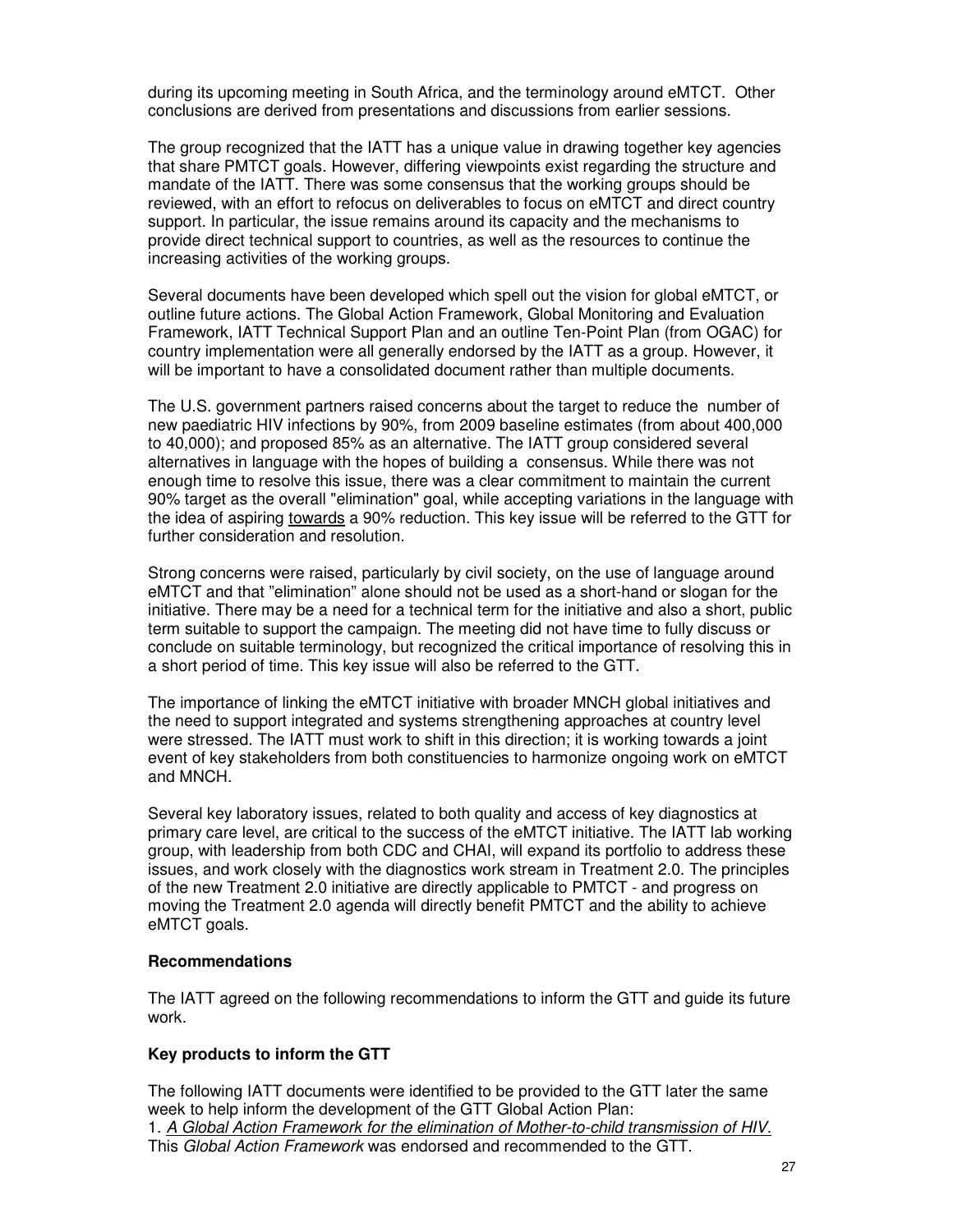2. Global Monitoring Framework and Strategy for the Elimination of New Paediatric HIV Infections by 2015. There was general endorsement of the monitoring framework, recognizing that additional work is needed, including to agree on the language used for the global target (see below). Intensified efforts are needed to strengthen monitoring and evaluation systems at country level and better harmonize national data.

3. Implementation and Country Support. These background papers should be synthesized to finalize an implementation and country support plan.

4. Resource Estimation. The resource estimates were endorsed with request for further revisions/clarifications, including how to incorporate HIV-free survival issues and the limited inclusion of service delivery and systems issues that will need to be addressed to achieve the goals, and the importance of making clear the assumptions behind the costing estimates.

## **Global Targets**

The IATT recommended that the GTT should consider further and seek the appropriate wording towards a shared, aspirational global goal of 90% reduction in new paediatric infections as the basis for eMTCT.

## **Language and Branding**

The IATT should alert the GTT to the problematic nature of the short-hand term "elimination" and the need to rapidly agree on technical and public/campaign terminology for the initiative.

## **Other Key Issues**

- **Integration and linkages with MNCH** and the United Nations Secretary General's Initiative on Women's and Children's Health. The GTT should strongly emphasize the importance of linkages with broader MNCH initiatives and strengthen synergies.
- **Laboratory and Diagnostics.** Key diagnostic and laboratory issues need to be addressed, especially with regard to quality and point-of-care testing at primary care level, to support the initiative.
- **Treatment 2.0.** Treatment 2.0 should actively include PMTCT issues and the goal of simplified and expanded treatment and related ARVs for pregnant and reproductive age women. The PMTCT IATT should work closely with Treatment 2.0.

## **IATT structure and roles**

The structure and roles of the IATT need to be reconsidered and defined particularly after clarifications on the GTT. The IATT Secretariat agreed to review the current structure in light of the new goals and the need to focus strongly to support elimination of new paediatric infections in the 22 high burden countries, and will make recommendations to the general IATT.

## **Renaming of the IATT**

It was recommended to rename the IATT to include both prevention and treatment: Interagency Task Team (IATT) on Prevention and Treatment of HIV Infection in Pregnant Women, Mothers and their Children. The IATT should formally endorse this suggestion during the next general IATT meeting call.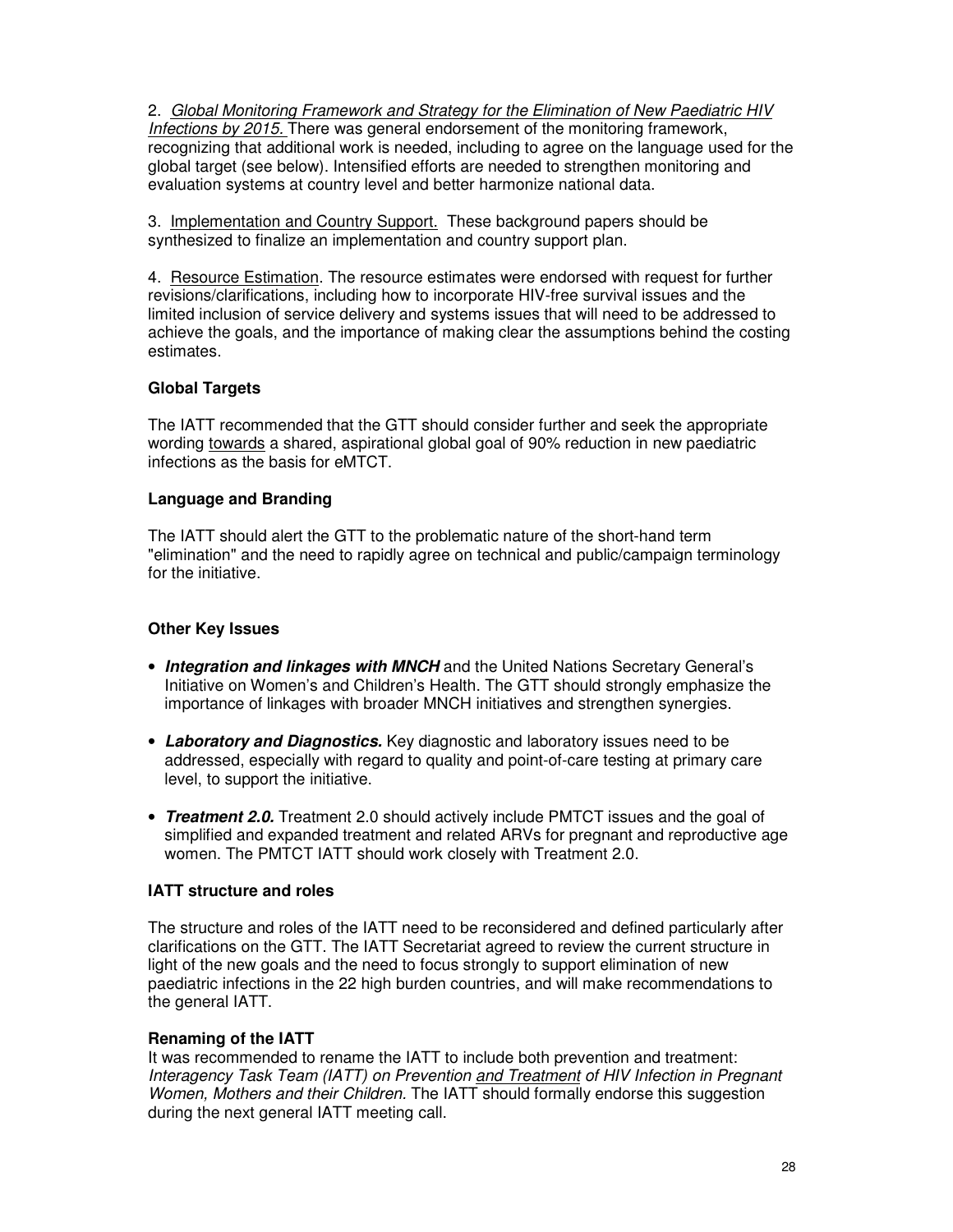# **Appendix A: Agenda of the IATT 2011 Annual Meeting**

# Interagency Task Team (IATT) on Prevention of HIV Infection in Pregnant Women, Mothers and their Children

## ANNUAL MEETING

2-3 May 2011 Salle B - WHO/HQ Main Building Geneva, Switzerland

## DRAFT AGENDA

## Day 1: Monday, 2 May 2011

| <b>Session 1:</b><br>Introduction and overview of progress on PMTCT<br><b>Chair: Ying-Ru Lo</b> |                                                                                                        |                                                     |
|-------------------------------------------------------------------------------------------------|--------------------------------------------------------------------------------------------------------|-----------------------------------------------------|
| <b>Time</b>                                                                                     | <b>Topic</b>                                                                                           | Presenter                                           |
| $09:00 - 09:30$                                                                                 | Welcome remarks<br>Introductions including new IATT members                                            | Gottfried Hirnschall (WHO)<br>Jimmy Kolker (UNICEF) |
| $09:30 - 09:45$                                                                                 | Objectives of the meeting                                                                              | Julie Samuelson (WHO)                               |
| $09:45 - 10:00$                                                                                 | Global progress on PMTCT<br>Presentation (10 min) and discussion                                       | Yves Souteyrand (WHO)                               |
| $10:00 - 10:15$                                                                                 | The PMTCT IATT - background, progress, key focus<br>and issues<br>Presentation (10 min) and discussion | Chewe Luo (UNICEF)                                  |
| $10:15 - 10:45$                                                                                 | Coffee break                                                                                           |                                                     |

| <b>Session 2:</b><br>Elimination of new paediatric HIV infections and new global initiatives<br><b>Chair: Christian Pitter and Dorothy Mbori-Ngacha</b> |                                                                                     |                      |
|---------------------------------------------------------------------------------------------------------------------------------------------------------|-------------------------------------------------------------------------------------|----------------------|
| $10:45 - 11:15$                                                                                                                                         | The Elimination Initiative<br>Presentation (10 min)                                 | Nathan Shaffer (WHO) |
|                                                                                                                                                         | Elimination Global Action Framework<br>Presentation (10 min)<br>Discussion (10 min) | René Ekpini (UNICEF) |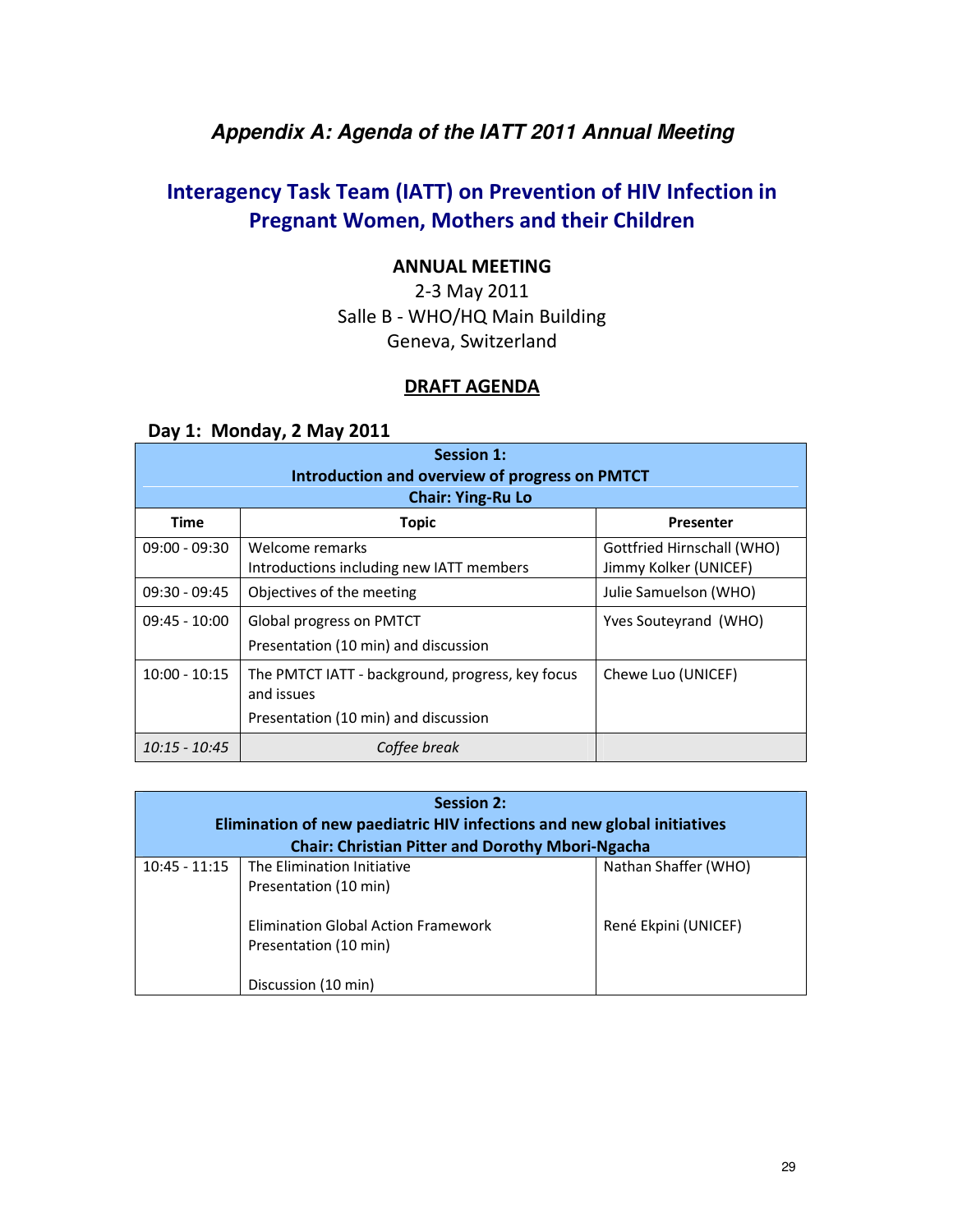| Time            | <b>Topic</b>                                                                                                                                                                                                                                                                       | <b>Presenter</b>                                                                                                                                              |
|-----------------|------------------------------------------------------------------------------------------------------------------------------------------------------------------------------------------------------------------------------------------------------------------------------------|---------------------------------------------------------------------------------------------------------------------------------------------------------------|
| $11:15 - 11:30$ | Global Task Team (GTT) on Elimination: Overview<br>Presentation (15 min)                                                                                                                                                                                                           | Paul de Lay (UNAIDS)                                                                                                                                          |
| $11:30 - 12:30$ | Selected key issues for elimination<br>Presentations (10 min each)<br>• Leadership and accountability<br>• Targets, monitoring and reporting<br>• Costing and resource needs<br>• Implementation and country support<br>• Laboratory<br>Country programme: Commentary (5 min each) | Sigrun Mogedal<br>Chika Hayashi (WHO)<br>Carlos Avila (UNAIDS)<br>TBC (OGAC)<br>Shaffiq Essajee (WHO)<br>Nonhlanhla Dlamini (S Afr)<br>Ado Sabo Uba (Nigeria) |
| $12:30 - 13:00$ | Treatment 2.0<br>- Presentation (10 min)<br>- Commentary from IATT partner (5 min)<br>- Discussion (10 min)                                                                                                                                                                        | Craig McClure (WHO)<br>Mariangela Simao (UNAIDS)<br>Elaine Abrams (ICAP)                                                                                      |
| $13:00 - 14:00$ | Lunch break                                                                                                                                                                                                                                                                        |                                                                                                                                                               |

| <b>Session 3: IMPLEMENTATION:</b>                                |                                                                                                                                                                                    |                                                            |
|------------------------------------------------------------------|------------------------------------------------------------------------------------------------------------------------------------------------------------------------------------|------------------------------------------------------------|
| <b>Global synergies, regional frameworks and IATT workgroups</b> |                                                                                                                                                                                    |                                                            |
| <b>Chair: George Tembo</b>                                       |                                                                                                                                                                                    |                                                            |
| <b>Time</b>                                                      | <b>Topic</b>                                                                                                                                                                       | Presenter                                                  |
| 14:00 - 14:45                                                    | Integration and synergies with other global<br>initiatives: MNCH, H4, SCG Women and Children<br>Health Initiative and Congenital Syphilis Elimination<br>Presentation (10 minutes) | Viviana Mangiaterra (WHO)                                  |
|                                                                  | Panel (5 minute statements each):<br>. UN Secretary General's Global Strategy on<br>Women's and Children's Health and<br>opportunities for elimination                             | Panellists:<br>Andres de Francisco (Global<br>Partnership) |
|                                                                  | • PEPFAR Global Health Initiative, integration and<br>linkages to PMTCT                                                                                                            | Omotayo Bolu (CDC/PEPFAR)                                  |
|                                                                  | · Global Fund perspectives                                                                                                                                                         | Ade Fakoya (Global Fund)                                   |
|                                                                  | • Case study on integrating PMTCT into MNCH                                                                                                                                        | Achamyelehe Alebachew<br>(Ethiopia)                        |
|                                                                  | Discussion (15 min)                                                                                                                                                                |                                                            |
| $14:45 - 16:00$                                                  | Update on regional elimination strategies,<br>frameworks and progress (presentations 7-10 min<br>each)                                                                             | Regional Representatives                                   |
|                                                                  | Progress towards elimination in Europe                                                                                                                                             | Irina Eramova (WHO)                                        |
|                                                                  | Progress towards elimination in Latin<br>America                                                                                                                                   | Raul Gonzalez (WHO)                                        |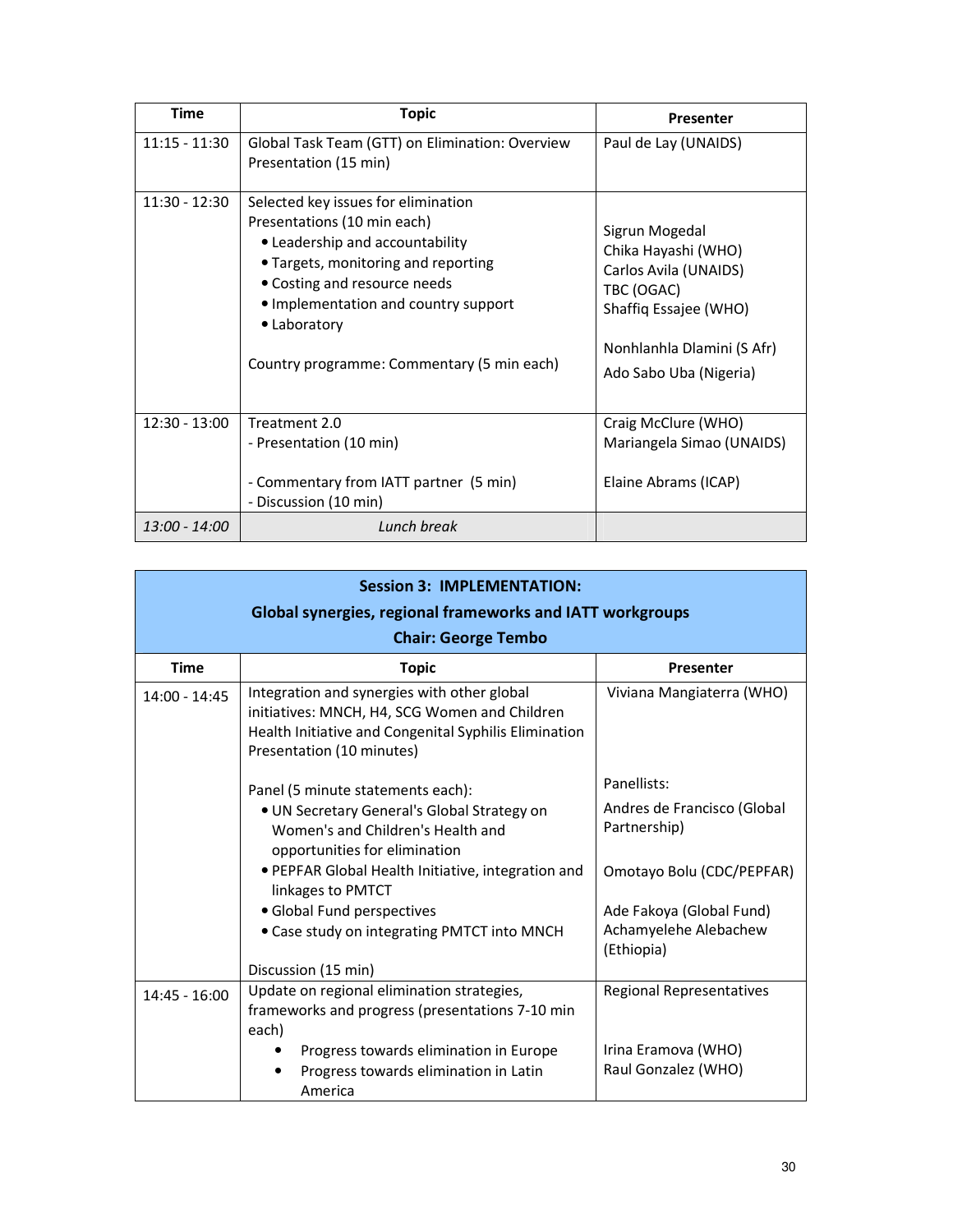| Time            | <b>Topic</b>                                                                                                                                                | Presenter                                                                                                                                                |
|-----------------|-------------------------------------------------------------------------------------------------------------------------------------------------------------|----------------------------------------------------------------------------------------------------------------------------------------------------------|
|                 | Eastern and Southern Africa                                                                                                                                 | Dorothy Mbori-Ngacha<br>(UNICEF)<br>Isseu Diop Toure (WHO)                                                                                               |
|                 | West Africa                                                                                                                                                 | Claude Kamenga (UNICEF)                                                                                                                                  |
|                 | Country panel comments (20 min)<br>Discussion (15 min)                                                                                                      | Panellists TBC                                                                                                                                           |
| $16:00 - 16:30$ | Coffee break                                                                                                                                                |                                                                                                                                                          |
| $16:30 - 17:30$ | IATT Working Group: achievements, current work,<br>new plans and issues, key products.<br>Presentations (5 min each) followed by discussion<br>(5 min each) | Working group co-chairs                                                                                                                                  |
|                 | • Primary prevention & family planning<br>• Paediatrics<br>• Monitoring & evaluation<br>• Scale up<br>• Laboratory<br>• Infant feeding                      | Lynn Collins (UNFPA)<br>Shaffiq Essajee (WHO)<br>Priscilla Akwara (UNICEF)<br>Christian Pitter (EGPAF)<br>Molly Rivadeneira (CDC)<br>Nigel Rollins (WHO) |
| $17:30 - 18:00$ | Wrap up of day 1 and introduction to day 2 break<br>out groups                                                                                              | <b>TBC</b>                                                                                                                                               |
| 18:00           | Reception                                                                                                                                                   | Restaurant, main building                                                                                                                                |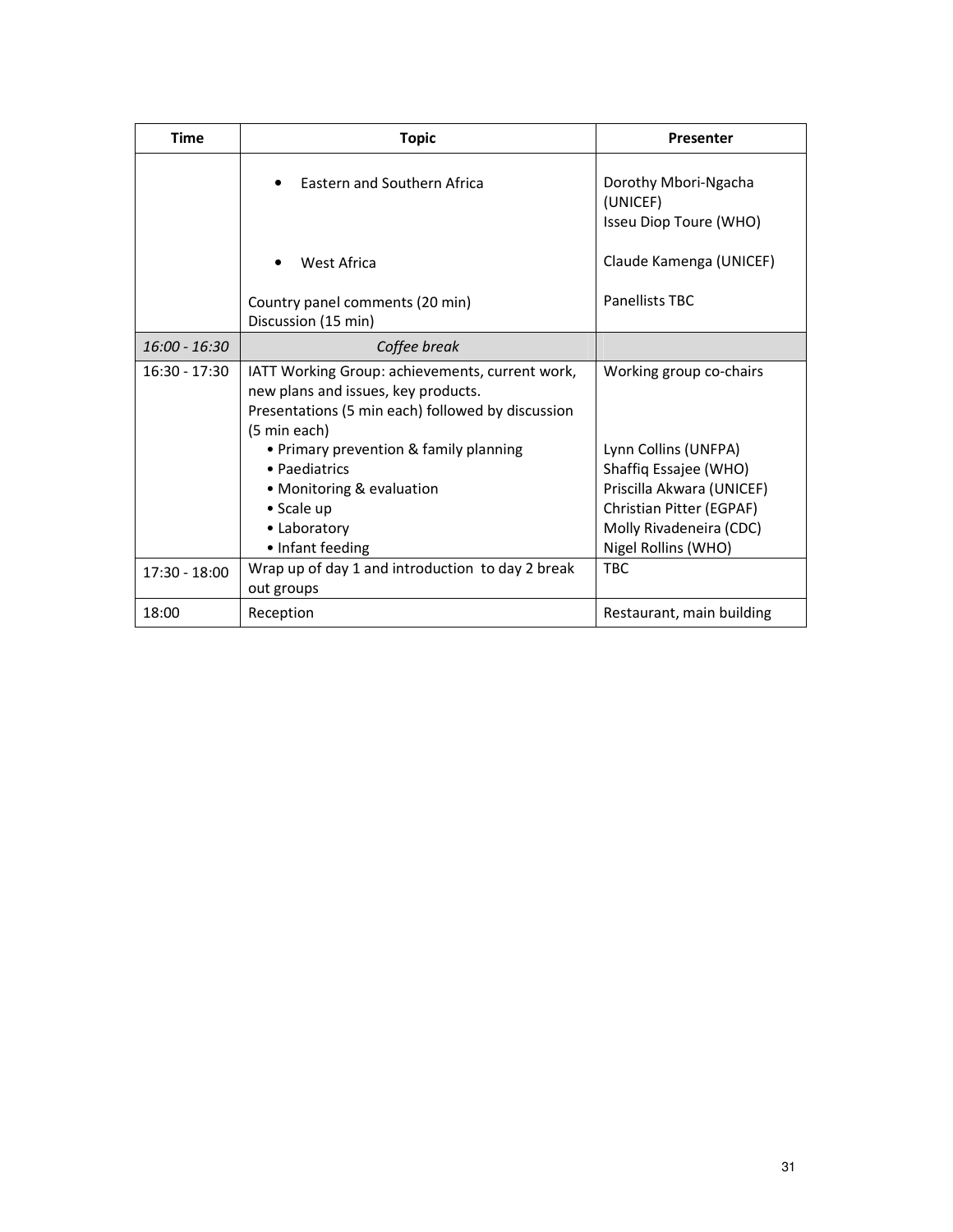|                                                                                                                                                                | <b>Session 4: DEVELOPING AN ACTION PLAN:</b>                                                                                                                                                                                                      |                                  |
|----------------------------------------------------------------------------------------------------------------------------------------------------------------|---------------------------------------------------------------------------------------------------------------------------------------------------------------------------------------------------------------------------------------------------|----------------------------------|
|                                                                                                                                                                | <b>Background papers to support elimination</b>                                                                                                                                                                                                   |                                  |
| <b>Chair: Karl Dehne and Sostena Romano</b>                                                                                                                    |                                                                                                                                                                                                                                                   |                                  |
| <b>Time</b>                                                                                                                                                    | <b>Topic</b>                                                                                                                                                                                                                                      | Presenter                        |
| $09:00 - 09:15$                                                                                                                                                | Review of day 1 and plan for day 2                                                                                                                                                                                                                | Secretariat                      |
| 09:15 - 09:30                                                                                                                                                  | Introduction to the IATT website                                                                                                                                                                                                                  | Braeden Rogers (UNICEF)          |
| 09:30 - 09:45                                                                                                                                                  | Introduction to group work                                                                                                                                                                                                                        | Secretariat                      |
| $09:45 - 11:00$                                                                                                                                                | Group work break-out sessions:<br>1. Leadership<br>2. Targets and monitoring<br>3. Role of civil society<br>4. Resources and costing<br>5. Implementation & country support<br>6. Laboratory and diagnostics<br>7. Integration/linkages           |                                  |
| 10:30 - 11:00                                                                                                                                                  | Coffee break                                                                                                                                                                                                                                      |                                  |
|                                                                                                                                                                | (take coffee and continue working groups)                                                                                                                                                                                                         |                                  |
| $11:00 - 11:30$                                                                                                                                                | Finalize group work and presentations                                                                                                                                                                                                             |                                  |
| 11:30 - 12:30                                                                                                                                                  | Plenary: report back from group work<br>(5 - 10 min presentation + 10 - 15 min<br>discussion each)<br>Leadership<br>1.<br>Targets and M&E<br>2.<br>3.<br>Role of civil society                                                                    | Working group<br>representatives |
| 12:30 - 13:30                                                                                                                                                  | Lunch break                                                                                                                                                                                                                                       |                                  |
| 13:30 - 15:00                                                                                                                                                  | Continue plenary report back and discussion<br>(5 - 10 min presentation + 10 - 15 min<br>discussion each)<br>4. Resources and costing<br>5.<br>Implementation & country support<br>Laboratory and diagnostics<br>6.<br>Integration/Linkages<br>7. | Working group<br>representatives |
| 15:00 - 15:30                                                                                                                                                  | Coffee break                                                                                                                                                                                                                                      |                                  |
| <b>Session 5: Leadership and accountability:</b><br>Mechanisms including IATT/GTT to reach elimination<br><b>Chairs: Jimmy Kolker and Gottfried Hirnschall</b> |                                                                                                                                                                                                                                                   |                                  |
| <b>Time</b>                                                                                                                                                    | <b>Topic</b>                                                                                                                                                                                                                                      | Presenter                        |
| 15:30 - 17:00                                                                                                                                                  | Strengthening mechanisms including IATT/GTT<br>towards reaching elimination<br>Raising the visibility of elimination                                                                                                                              | Facilitated discussion           |
| 17:00 - 17:30                                                                                                                                                  | Next steps and wrap up                                                                                                                                                                                                                            | Nathan Shaffer, René Ekpini      |
| 17:30                                                                                                                                                          | Closing of the meeting                                                                                                                                                                                                                            |                                  |

## Day 2: Tuesday, 3 May 2011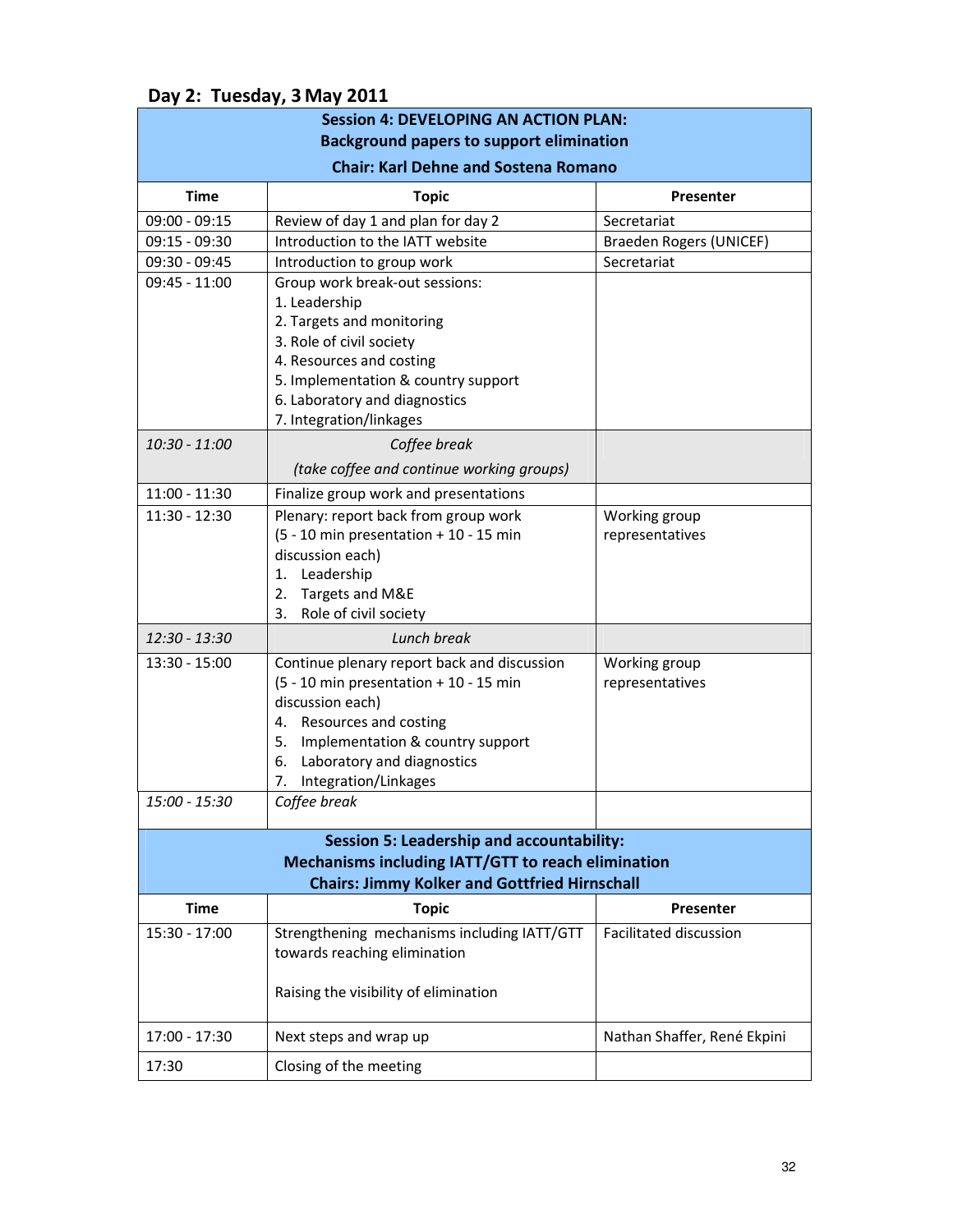## **Appendix B: List of Participants**

#### **IATT Member Agencies**

#### **BIPAI (Baylor College of Medicine**

**International Pediatric AIDS Initiative)**  Michael A. Tolle Clinical Director Botswana-Baylor Email: tolle@bcm.edu

#### **CHAI (Clinton Health Access Initiative)**

Sostena Romano Global PMTCT Initiative Email: sromano@clintonfoundation.org

Mira Mehta

Regional Laboratory Analyst Global Laboratory Services Team Tel: +1 617 372 0056 Email: mmehta@clintonhealthaccess.org

#### **CDC (Centers for Disease Control and Prevention)**

1600 Clifton Road Atlanta, GA 30333, USA

Michelle R. Adler PMTCT Technical Advisor Maternal and Child Health Branch Division of Global HIV/AIDS Tel: +1 404 639-8040 Email: vhj6@cdc.gov

Omotayo Bolu Medical Officer, PMTCT Team Maternal and Child Health Branch Tel: +1 404 639 8931 Email: obb3@cdc.gov

Joy Chang International Laboratory Branch Tel: +1 404-639-1589 Email: ckc7@cdc.gov

Molly Rivadeneira Pediatric HIV Care and Treatment Maternal and Child Health Branch Tel: +1 404-639-8952 Email: ehr3@cdc.gov

Emily Koumans Team Lead, Pediatric HIV Care and Treatment Maternal and Child Health Branch Tel: +1 404-639-1897 Email: exk0@cdc.gov

#### **CIDA (Canadian International Development Agency)**

Amrita Paul Team Leader AIDS & Health Institutions, Global Initiatives **Directorate** Multilateral and Global Programmes Branch 200 Promenade du Portage, Gatineau QC K1A 0G4, Canada

Email: Amrita.Paul@acdi-cida.gc.ca

#### **CMBB (Catholic Medical Mission Board)**  Carrie Foti Director of M&E 10W 17th St New York, NY 10011, USA Email: CFoti@cmmb.org

#### **ICAP (Columbia University International Center for AIDS Care and Treatment Programs)**

Elaine Abrams Professor of Pediatrics and Epidemiology Mailman School of Public Health 722 West 168th Street New York, NY 10032, USA Tel: +1 212 342 0505 Email: eja@1columbia.edu

Raphael Ntumy Country Director, South Africa Office ICAP Columbia University Mailman School of Public Health 113 Bowling Avenue, Gallo Manor 2052 Sandton, Johannesburg Tel. +27 011 656 3650 Email: rn2172@columbia.edu

Zenebe Melaku Country Director, Ethiopia Office ICAP Columbia University Email: zy2115@columbia.edu

#### **DFID (UK Department for International Development)**

Silke Seco-Grutz Health Adviser, AIDS and Reproductive Health Team 1 Palace Street London SW1E 5HE, UK Tel: +44 207 023 0484 Email: s-seco@dfid.gov.uk

#### **EGPAF (Elizabeth Glaser Pediatric AIDS Foundation)**

Christian Pitter Director, Global Technical Policy 1140 Connecticut Avenue NW, Suite 200 Washington, DC 20036, USA Tel: +1 202 448 8408 x 408 Email: cpitter@pedaids.org

#### **ESTHER (Ensemble pour une Solidarité Thérapeutique Hospitalière En Réseau)**  Farid Lamara

European and International Affairs GIP ESTHER 62, boulevard Garibaldi 75015 Paris, France Tel: +.33.(0)1.53.17.51.54 Email: farid.lamara@esther.fr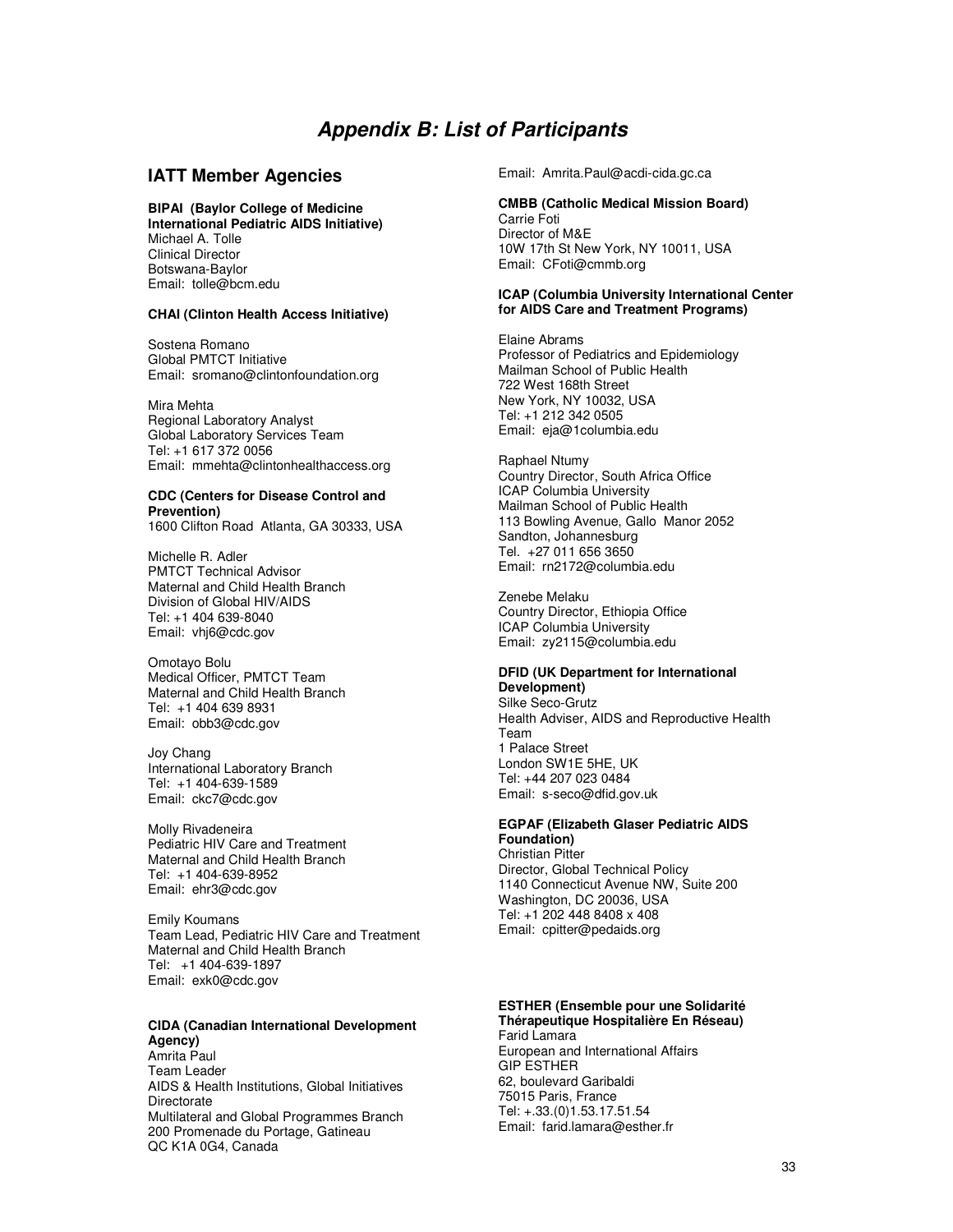#### **FHI (Family Health International)**

Justin Mandala Senior Technical Advisor, Care & Treatment Division 2101 Wilson Blvd, Suite 700 Arlington, VA 22201, USA Tel: +1 703 647 1950 Email: jmandala@fhi.org

#### **Global Fund**

Chemin de Blandonnet 8, 1214 Vernier Geneva, Switzerland

Fareed Abdullah Senior Adviser, PMTCT Email: Fareed.Abdullah@theglobalfund.org

#### Ade Fakoya

Senior Advisor, HIV and AIDS Knowledge Management Unit Strategy, Performance and Evaluation Cluster Email: Ade.Fakoya@theglobalfund.org

#### **GNP + (Global Network of People Living with HIV)**

Christoforos Mallouris Director of Programmes Global Network of People Living with HIV (GNP+) PO Box 11726, 1001 GS Amsterdam, The **Netherlands** Tel: +31 20 423 4114 Email: cmallouris@gnpplus.net

#### **ICW (International Community of Women Living with HIV/AIDS)**

Ginna Anderson Global Advocacy Officer Access to Care, Treatment and support 123 Emerald, Washington DC, USA 20002 Tel. +1 202 397 8488 Email: ginna.anderson@gmail.com

#### **IPPF (International Planned Parenthood Federation)**

Kevin Osborne Senior HIV/AIDS Advisor 4 Newhams Row London, SE1 3UZ United Kingdom Tel: +44 (0)20 7939 8200 kosborne@ippf.org

#### **m2m (mothers2mothers)**

Mitchell J. Besser Founder, Medical Director 78 Darling Street, 2nd Floor Cape Town, 8001, South Africa Tel: +27 (0)21 466 9160 Email: mitch@m2m.org

#### **MSH (Management Sciences for Health)**

Gloria Sangiwa Director,Technical, Quality and Innovations Management Sciences for Health, Center For Health Services 4301 N. Fairfax Drive, Suite 400 Arlington, VA 22203 Tel: +1-703-310-3458 Email: gsangiwa@msh.org

#### **OGAC (Office of the U.S. Global AIDS Coordinator)**  Stephen Spector

Professor of Pediatrics Chief, Division of Infectious Diseases Director, Mother-Child-Adolescent HIV Program University of California, San Diego, USA Email: saspector@ucsd.edu

#### **USAID (U.S. Agency for International Development)**

USAID Office of HIV/AIDS, 600 13th St, NW, Suite 660 Washington, DC 20005, USA

B. Ryan Phelps Senior Pediatric Care/PMTCT Advisor Cell: (202) 316-3034 Email: bphelps@usaid.gov

Karin Lane Information, Strategic Planning and Evaluation Tel: +1 202-684-9960 Email: kalane@usaid.gov

#### **UN Agencies**

#### **UNAIDS (Joint United Nations Programme on HIV/AIDS)**

Avenue Appia 20, 1211 Geneva, Switzerland

Paul De Lay Deputy Executive Director Tel: +41 22 791 4534 Email: delayp@unaids.org

Carlos Avila Team Leader, Strategic Intelligence and Analysis Evidence, Policy and Reporting Tel: +41 22 791 5094 Email: avilac@unaids.org

Karl-Lorenz Dehne Team Leader, Systems Integration, Evidence, Strategy and Results Department Tel: +41 22 791 1255 Email: dehnek@unaids.org

Karusa Kiragu Senior Prevention Adviser Evidence, Strategy and Results Department Tel: +41 22 791 2167 Email: KiraguK@unaids.org

Mary Mahy Senior Adviser, Epidemic & Impact Monitoring Tel: +41 22 791 4601 Email: mahym@unaids.org

Sigrun Møgedal Special Adviser to the Executive Director (Global Health Unit Norwegian Knowledge Centre for the Health Services) Tel: +47 23 25 50 00 Email: sigrun.mogedal@nokc.no

Mariangela Simao Senior Advisor Prevention, Vulnerability & Rights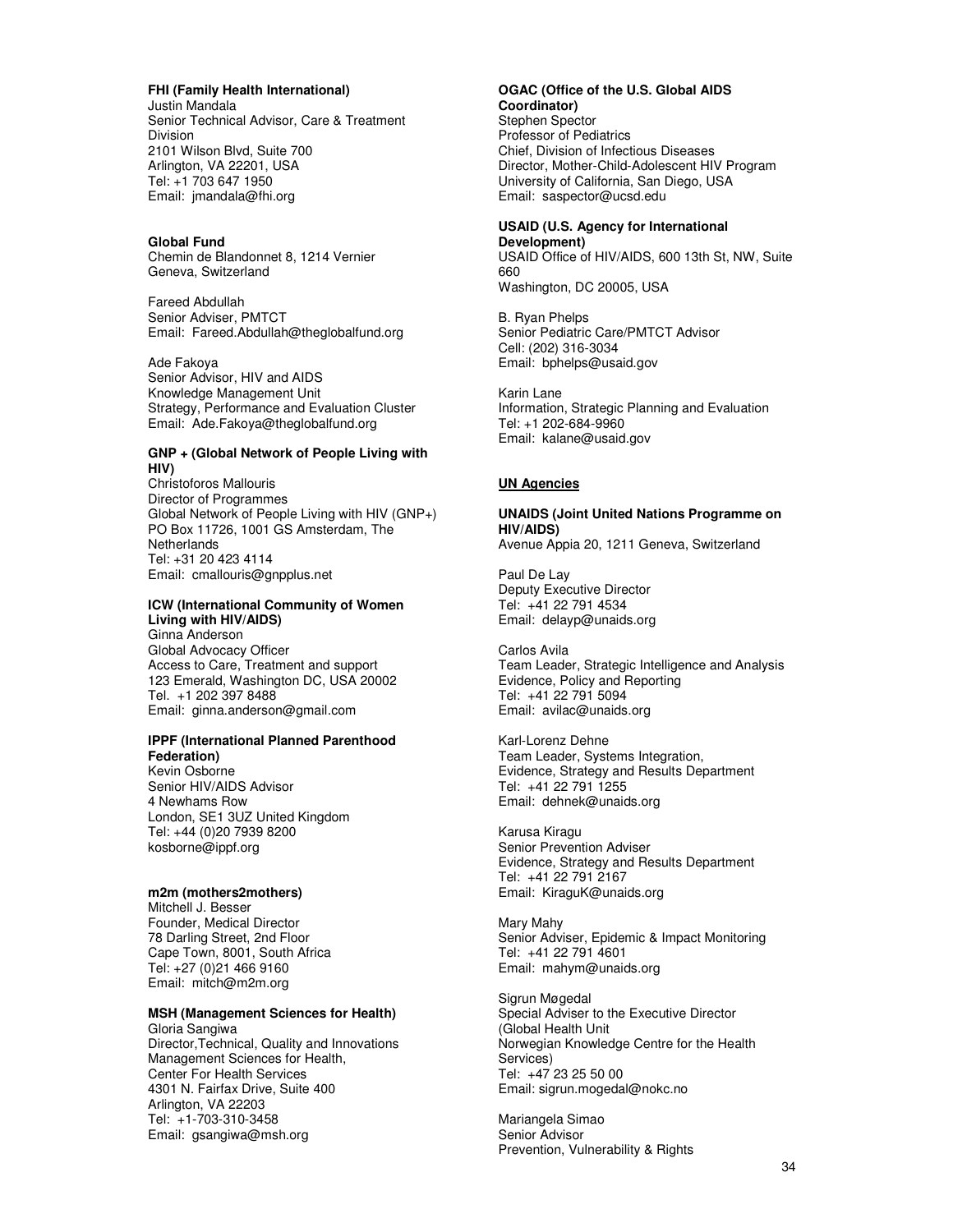Tel: +41 22 791 3957 Email: simao@unaids.org

#### **UNFPA (United Nations Population Fund)**

220 East 42nd Street, 17th Floor UNFPA New York, NY 10017 USA

Lynn Collins Senior HIV/AIDS Adviser HIV/AIDS Branch, Technical Support Division Email: collins@unfpa.org

Luc de Bernis Senior Maternal Health Adviser Technical Division Email: debernis@unfpa.org

George Tembo Chief, HIV/AIDS Branch UNFPA , 605 Third Avenue New York NY 10158 Email: tembo@unfpa.org

**UNICEF (United Nations Children's Fund)**  3 United Nations Plaza, New York, NY 10017 USA

Jimmy Kolker Associate Director Chief, HIV/AIDS Section Tel.: + 1 212 326-7475 Email: jkolker@unicef.org

Priscilla Akwara Senior Advisor, Statistics and Monitoring Tel.: + 1 212 326-7573 Email: pakwara@unicef.org

Matthew Barnhart Specialist, Paediatric HIV Care, Support and Treatment, HIV/AIDS Unit, Health Section Email: mbarnhart@unicef.org

René Ekpini Senior Adviser, Health Section Tel: +1 212 824 6312 Email: rekpini@unicef.org

Chewe Luo Senior Adviser, Team Leader Programme Scaleup Tel: +1 212 303 7942 Email: cluo@unicef.org

Braeden Rogers HIV/AIDS Specialist, Health Section Programme Division Tel: +1.212.326.7202 Email: brogers@unicef.org

UNICEF Regional Offices

Claudes Kamenga Regional Chief, HIV/AIDS WCARO Dakar P.O. Box 29720 Yoff Dakar, Senegal Email: ckamenga@unicef.com

Dorothy Mbori-Ngacha Senior HIV/AIDS Specialist ESARO Johannesburg Unit Merafe House, 11 Naivasha Road, Sunninghill Private Bag X44, Sunninghill, 2157 South Africa Tel: +27 (11) 517 1583 Email: dmboringacha@unicef.org

**WHO (World Health Organization)**  Avenue Appia 20, 1211 Geneva, Switzerland

Gottfried Hirnschall Director, Department of HIV/AIDS Tel: +41 22 791 2796 Email: hirnschallg@who.int

Elizabeth Mason Director, Child and Adolescent Health and Development Tel: +41 22 791 3281 Email: masone@who.int

Shaffiq Essajee Medical Officer, ART and HIV Care Department of HIV/AIDS Tel: +41 22 791 1609 Email: essajees@who.int

Mario R. Festin Coordinator, Promoting Family Planning Department of Reproductive Health and Research Tel. +41227913267 Email: festinma@who.int

Chika Hayashi Technical Officer, Strategic Information Department of HIV/AIDS Tel: +41 22 791 1901 Email: hayashic@who.int

Ying-Ru Lo Coordinator, Prevention in the Health Sector Department of HIV/AIDS Tel: +41 22 791 5057 Email: loy@who.int

Viviana Mangiaterra Coordinator, Making Pregnancy Safer Department of Maternal, Newborn, Child and Adolescent Health Tel. +41 22 791 3396 Email: mangiaterrav@who.int

Craig McClure Coordinator, a.i., ART and HIV Care Tel: +41 22 791 3814 Email. mcclurec@who.int

Eyerusalem Negussie Medical Officer, Capacity Building and HIV Department of HIV/AIDS Tel: +41 22 791 5507 Email: negussiee@who.int

Lori Newman Medical Officer Department of Reproductive Health and Research Tel: +41 22 791 3568 Email: newmanl@who.int

Nigel Rollins Scientist, Newborn and Child Health Development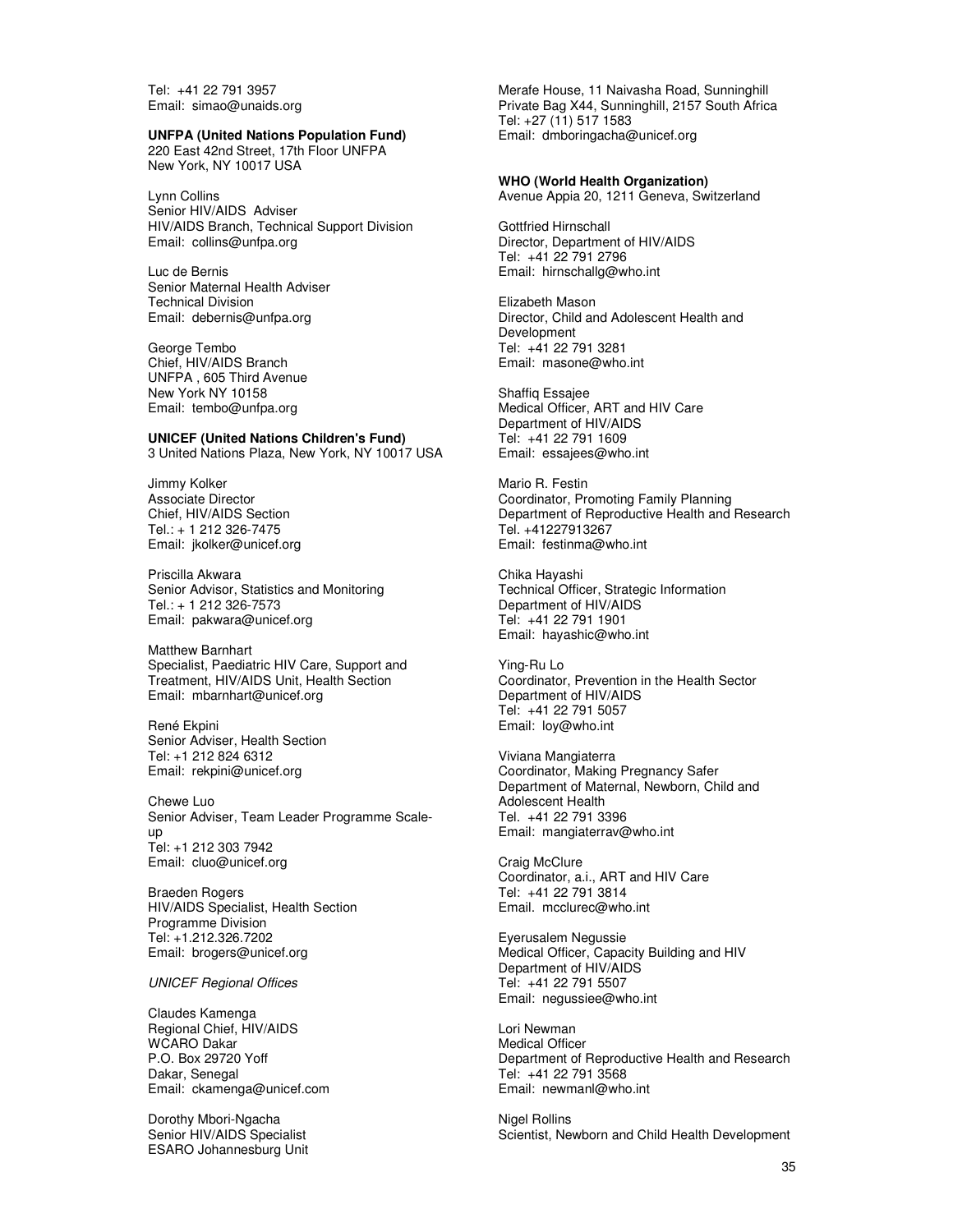Department of Child and Adolescent Health and Development Tel: +41 22 791 4624 Email: rollinsn@who.int

Julie Samuelson Technical Officer Prevention in the Health Sector Department of HIV/AIDS Tel: +41 22 791 1370 Email: samuelsonj@who.int

Nathan Shaffer PMTCT Team Leader Prevention in the Health Sector Department of HIV/AIDS Tel: +41 22 791 3295 shaffern@who.int

Yves Souteyrand Coordinator, Strategic Information Department of HIV/AIDS Tel: +41 22 791 1880 Email: souteyrandy@who.int

#### WHO Regional Offices

Tigest Ketsela Director, Division of Family and Reproductive Health WHO Regional Office for Africa BP.06 Brazzaville, Republic of Congo Tel: +47 241 39309 Email: ketselat@afro.who.int

Isseu Diop Touré Regional Adviser, PMTCT Division of Family and Reproductive Health Regional Office for Africa Brazzaville, Congo Tel: +47 241 39196 Email: diopi@afro.who.int

Irina Eramova Medical Officer, HIV Treatment and Care Regional Office for Europe Copenhagen, Denmark Tel. +45 39 171345 Email: IER@euro.who.int

Raúl González Regional Advisor, Pediatric HIV Care and PMTCT Family and Child Health Regional Office for the Americas Washington DC, USA Tel. +1 202 974 3710 Email: gonzalra@paho.org

## **Additional Participants**

#### **Country Representatives**

**Botswana**  Koona Keapoletswe PMTCT Manager Government of Botswana

#### kokeapoletswe@gov.bw

#### **Kenya**

Martin Sirengo PMTCT Programme Manager, NASCOP Telephone +254722802140 Email: sirengo@aidskenya.org sirengomartin@yahoo.com

#### **Lesotho**

Malisebo Mphale PMTCT Manager Ministry of Health and Social Welfare P.O. Box 514, Maseru 100 Tel: +266 22 226 455 Email: malisebomphale@yahoo.com

#### **Mozambique**

Leonardo Chavane Deputy National Director of Public Health Email: leochavane@gmail.com

#### **Nigeria**

Ado Sabo Uba Federal Ministry of Health Email: drasuba@yahoo.com

#### **South Africa**

Nonhlanhla Dlamini Director, Prevention Strategies Department of Health Pretoria 0002 Email: DlamiR@health.gov.za

#### **Tanzania**

Mwikemo Deborah A, Kajoka National PMTCT Coordinator, MoHSW-(RCHS P.O Box 9083, Dar es Salaam Tel (Office): + 255 22 2127176 Email: dkajoka@yahoo.com

#### **Uganda**

Esiru Godfrey National PMTCT Coordinator STD/AIDS Control Programme Ministry of Health P.O Box 7272, Kampala Tel +256 772 507 309 Email: godfreyesiru@gmail.com

#### **Zimbabwe**

Angela Mushavi PMTCT Coordinator AIDS/TB Unit Ministry of Health and Child Welfare Harare Tel: +263 4 792981 Email: amushavi@mweb.co.zw

#### **Agencies**

**EI (Earth Institute)**  Yanis Ben Amor Director of the HIV/AIDS and TB Initiative, Millennium Villages Project" Tel: +1 (212) 854 0497 Email: yba2101@columbia.edu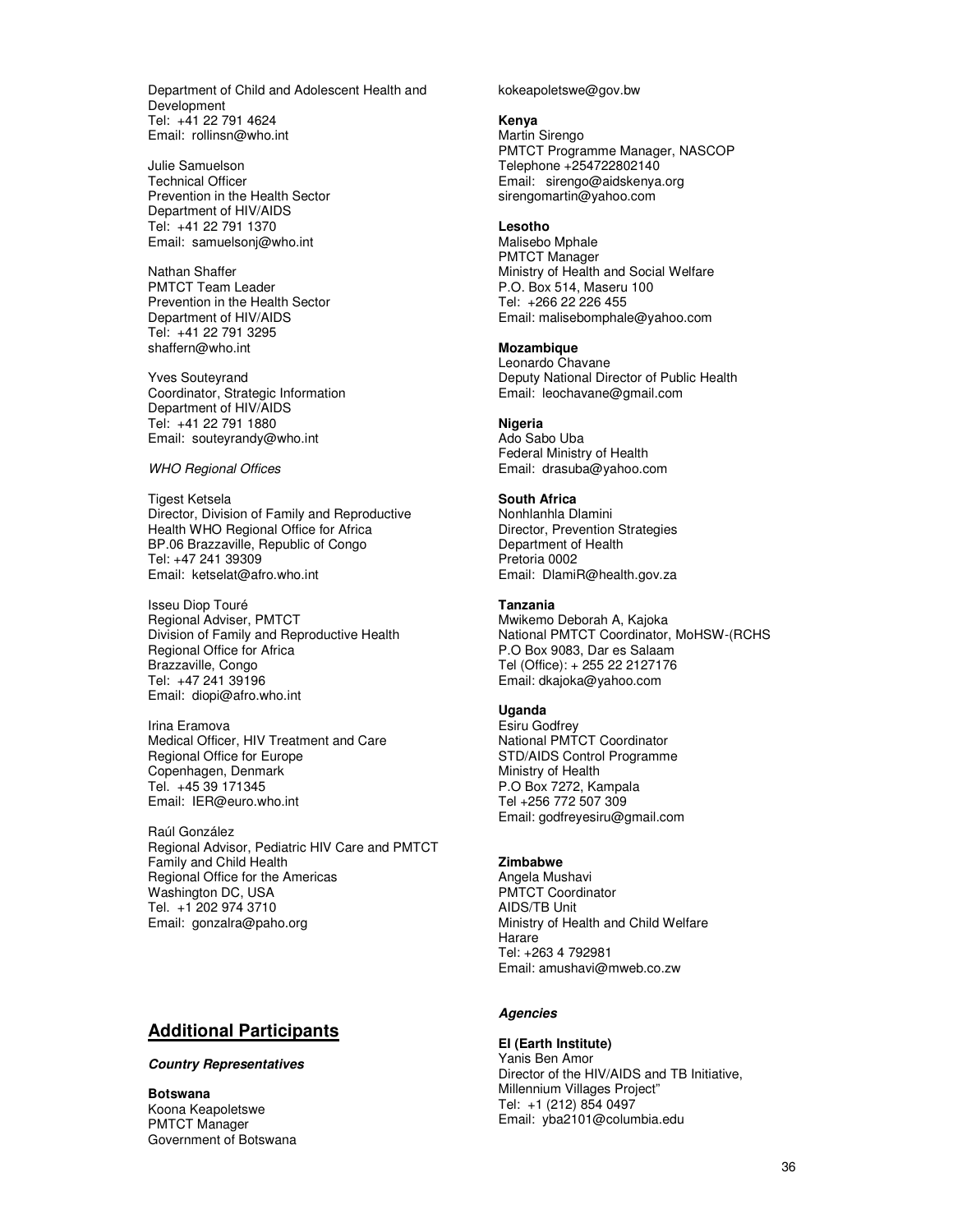#### **PNMCH (Partnership for Maternal Newborn and Child Health)**

Andres de Francisco Team Coordinator & Special Adviser Strategy Avenue Appia 20, 1211 Geneva, Switzerland Tel: +41 22 791 3916 Email: defranciscoa@who.int

#### **UNITAID**

Raquel Child Director Market Dynamics and Operations Avenue Appia 20, 1211 Geneva, Switzerland Tel: +41 22 791 3244 Email: childr@who.int

#### **Rapporteur**

Peggy Lou Henderson La Rippe, Switzerland Tel: +41 22 367 2002 Email: hendersonpeg@gmail.com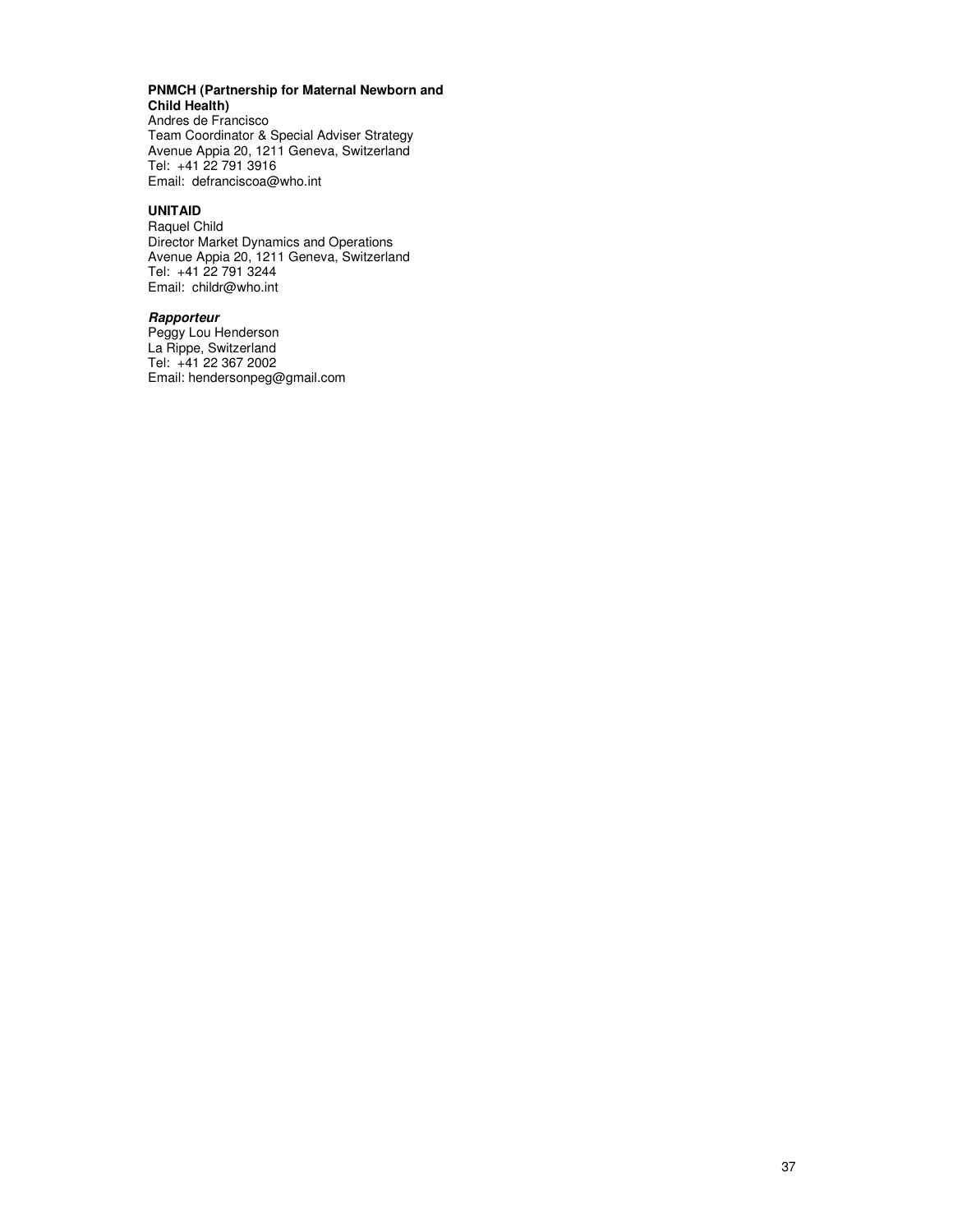# **Appendix C: Co-chairs of working groups**

| <b>Working group</b>                                            | Co-chairs <sup>6</sup>                                                                  |
|-----------------------------------------------------------------|-----------------------------------------------------------------------------------------|
| Monitoring and evaluation                                       | Chika Hayashi, WHO; Priscilla Akwara, UNICEF                                            |
| Paediatrics                                                     | Shaffiq Essajee, WHO; Matt Barnhart, UNICEF                                             |
| Infant feeding                                                  | Nigel Rollins, WHO; UNICEF (tbd)                                                        |
| Laboratory                                                      | Joy Chang, CDC; Mira Mehta, CHAI; Shaffiq<br>Essajee, WHO                               |
| Scale up                                                        | Christian Pitter, EGPAF; Omotayo Bolu, CDC;<br>René Ekpini, UNICEF; Nathan Shaffer, WHO |
| Primary prevention and<br>prevention of unwanted<br>pregnancies | Lynn Collins, UNFPA; Mario Festin, WHO                                                  |

 6 See agency and participant list for abbreviations, full titles